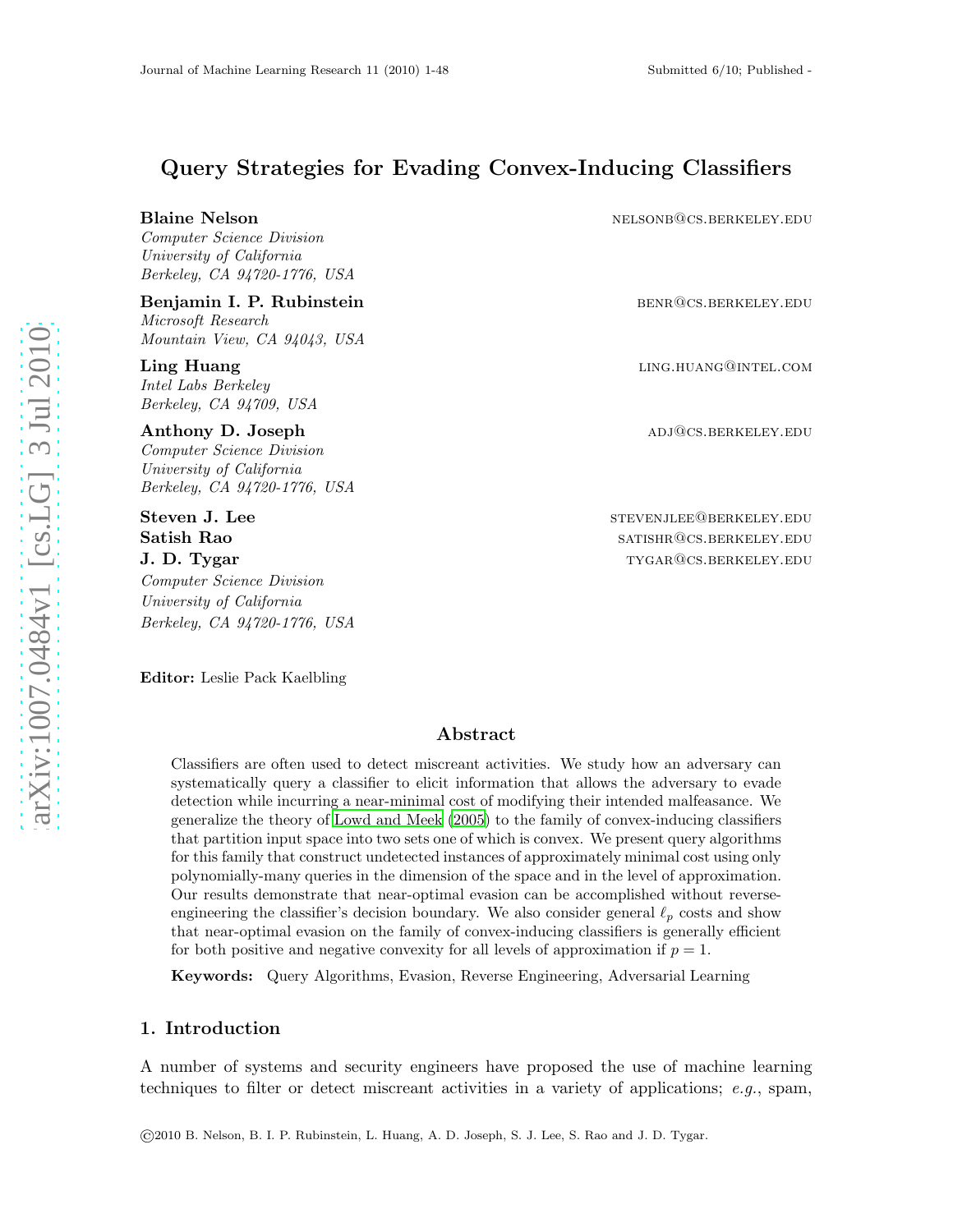intrusion, virus, and fraud detection. All known detection techniques have blind spots: classes of miscreant activity that fail to be detected. While learning algorithms allow the detection algorithm to adapt over time, real-world constraints on the learner typically allow an adversary to programmatically find vulnerabilities. We consider how an adversary can systematically discover blind spots by querying a fixed or learning-based detector to find a low cost (for some cost function) instance that the detector does not filter. As a motivating example, consider a spammer who wishes to minimally modify a spam message so it is not classified as a spam (here cost is a measure of how much the spam must be modified). There are a variety of domain specific mechanisms an adversary can use to observe the classifier's response to a query; e.g., the spam filter of a public email system can be observed by creating a dummy account on that system and sending the queries to that account. We assume the attacker has access to a membership oracle for the filter. By observing the responses of the spam detector, the spammer can search for a modification while using as few queries as possible.

The problem of near-optimal evasion  $(i.e.,$  finding a low cost negative instance with few queries) was first posed by [Lowd and Meek \(2005](#page-26-0)). We continue their investigation by generalizing their results to the family of convex-inducing classifiers—classifiers that partition their instance space into two sets one of which is convex. The family of convexinducing classifiers is a particularly important and natural class to examine, as it includes the family of linear classifiers studied by Lowd and Meek as well as anomaly detection classifiers using bounded PCA [\(Lakhina et al.](#page-25-0), [2004](#page-25-0)), anomaly detection algorithms that use hyper-sphere boundaries [\(Bishop, 2006](#page-25-1)), one-class classifiers that predict anomalies by thresholding the log-likelihood of a log-concave (or uni-modal) density function, and quadratic classifiers of the form  $\mathbf{x}^\top \mathbf{A} \mathbf{x} + \mathbf{b}^\top \mathbf{x} + c \geq 0$  if **A** is semidefinite, to name a few. Furthermore, the family of convex-inducing classifiers also includes more complicated bodies such as the countable intersection of halfspaces, cones, or balls.

We also show that near-optimal evasion does not require reverse engineering the classifier's decision boundary, which is the approach taken by Lowd [and Meek \(2005](#page-26-0)) for evading linear classifiers. Our algorithms for evading convex-inducing classifiers do not require fully estimating the classifier's boundary (which is hard in the general convex case; see [Rademacher and Goyal](#page-26-1), [2009\)](#page-26-1) or otherwise reverse-engineering the classifier's state. Instead, we directly search for a minimal-cost evading instance. Our algorithms require only polynomial-many queries, with one algorithm solving the linear case with better query complexity than the previously-published reverse-engineering technique.

This paper is organized as follows. We overview past work related to near-optimal evasion in the remainder of this section. In Section [2](#page-2-0) we formalize the near-optimal evasion problem, and review Lowd and Meek's definitions and results. We present algorithms for evasion that are near-optimal under  $\ell_1$  cost in Section [3](#page-7-0) and we consider minimizing general  $\ell_p$  costs in Section [4.](#page-19-0) We conclude the paper by discussing future directions for near-optimal evasion of classifiers in Section [5.](#page-24-0)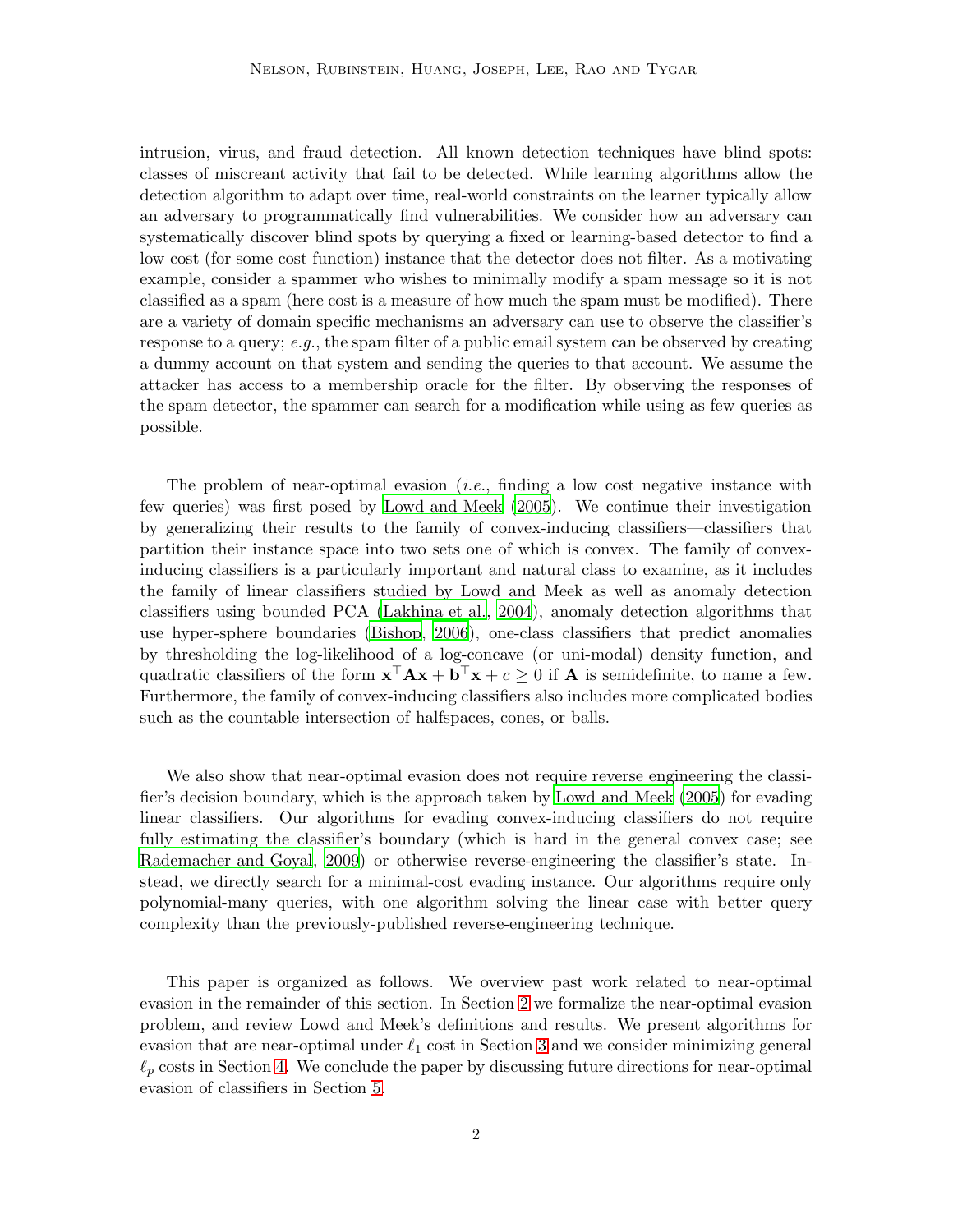# 1.1 Related Work

[Lowd and Meek \(2005](#page-26-0)) first explored near-optimal evasion, and developed a method that reverse-engineered linear classifiers. Our approach generalizes their result and improves upon it in three significant ways.

- We consider a more general family of classifiers: the family of convex-inducing classifiers that partition the space of instances into two sets one of which is convex. This family subsumes the family of linear classifiers considered by Lowd and Meek.
- Our approach does not fully estimate the classifier's decision boundary (which is generally hard; see [Rademacher and Goyal 2009\)](#page-26-1) or reverse-engineer the classifier's state; instead, we directly search for an instance that the classifier recognizes as negative that is close to the desired attack instance (an evading instance of near-minimal cost).
- Even though our algorithms find solutions for a more general family of classifiers, our algorithms still only use a limited number of queries: they require only a number of queries polynomial in the dimension of the instance space. Moreover, our  $K$ -step MULTILINESEARCH (Algorithm [4\)](#page-13-0) solves the linear case with fewer queries than the previously-published reverse-engineering technique.

[Dalvi et al. \(2004](#page-25-2)) use a cost-sensitive game theoretic approach to preemptively patch a classifier's blind spots [\(Dalvi et al., 2004](#page-25-2)). They construct a modified classifier designed to detect optimally modified instances. This work is complementary to our own; we examine optimal evasion strategies while they have studied mechanisms for adapting the classifier. In this paper we assume the classifier is not adapting during evasion.

A number of authors have studied evading sequence-based intrusion detector systems (IDSs) [\(Tan et al., 2002](#page-26-2); [Wagner and Soto, 2002](#page-26-3)). In exploring mimicry attacks these authors demonstrated that real IDSs can be fooled by modifying exploits to mimic normal behaviors. These authors used offline analysis of the IDSs to construct their modifications; by contrast, our modifications are optimized by querying the classifier.

The field of active learning also studies a form of query-based optimization [\(Schohn and Cohn](#page-26-4), [2000\)](#page-26-4). While active learning and near-optimal evasion are similar in their exploration of querying strategies, the objectives for these two settings are quite different (see Section [2.3\)](#page-5-0).

# <span id="page-2-0"></span>2. Problem Setup

We begin by introducing our notation and our assumptions. First, we assume that instances are represented in a feature space X which is D-dimensional Euclidean space<sup>[1](#page-2-1)</sup>  $\mathcal{X} = \mathbb{R}^D$ . Each component of an instance  $\mathbf{x} \in \mathcal{X}$  is a *feature* which we denote as  $x_d$ . We denote each coordinate vector of the form  $(0, \ldots, 1, \ldots, 0)$  with a 1 only at the  $d<sup>th</sup>$  feature as  $\delta_d$ . We assume that the feature space representation is known to the adversary and there are no restrictions on the adversary's queries; *i.e.*, any point in feature space  $\mathcal X$  can be queried by the adversary. These assumptions may not be true in every real-world setting, but they

<span id="page-2-1"></span><sup>1.</sup> Lowd and Meek also consider integer and Boolean-valued instance spaces and derive results for several classes of Boolean-valued learners.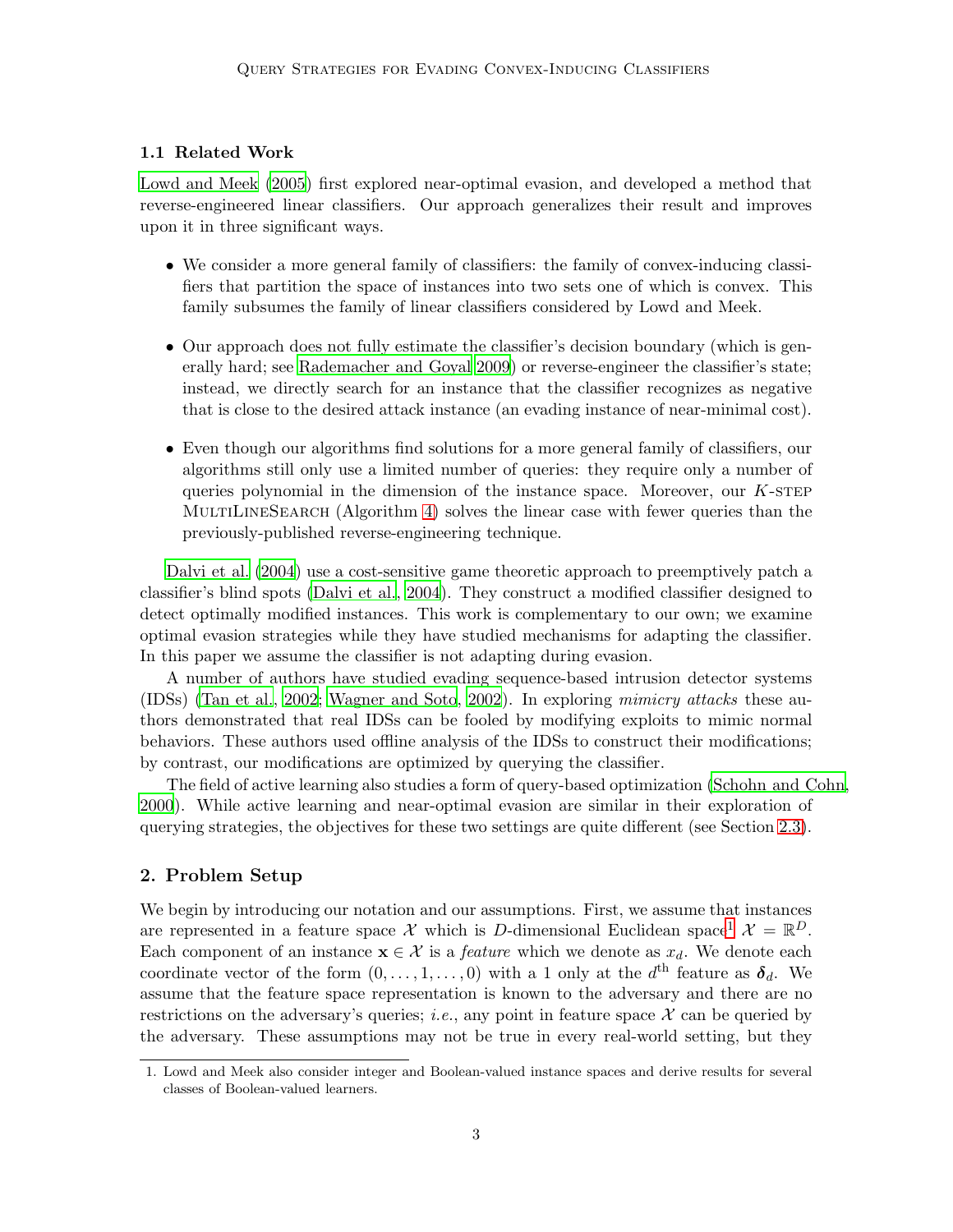allow us to investigate strategies taken by a worst-case adversary. We revisit this assumption in Section [5.](#page-24-0)

We further assume the target classifier f belongs to a family of classifiers  $\mathcal{F}$ . Any classifier  $f \in \mathcal{F}$  is a mapping from feature space X to its response space  $\mathcal{Y}$ ; i.e.,  $f : \mathcal{X} \to \mathcal{Y}$ . We assume the adversary's attack will be against a fixed  $f$  so the learning method and the training data used to select  $f$  are irrelevant. We assume the adversary does not know f but knows its family  $\mathcal F$ . We also restrict our attention to binary classifiers and use  $\mathcal{Y} = \{ ' - ', ' + ' \}.$ 

We assume  $f \in \mathcal{F}$  is deterministic and so it partitions X into 2 sets—the positive class  $\mathcal{X}_f^+ = \{ \mathbf{x} \in \mathcal{X} \mid f(\mathbf{x}) = \{^+ \} \}$  and the negative class  $\mathcal{X}_f^- = \{ \mathbf{x} \in \mathcal{X} \mid f(\mathbf{x}) = \{^+ \} \}$ . We take the negative set to be normal instances. We assume that the adversary is aware of at least one instance in each class,  $\mathbf{x}^- \in \mathcal{X}_f^-$  and  $\mathbf{x}^A \in \mathcal{X}_f^+$ , and can observe  $f(\mathbf{x})$  for any  $\mathbf{x}$  by issuing a membership query (see Section ?? for a more detailed discussion of this assumption).

#### 2.1 Adversarial Cost

We assume the adversary has a notion of utility over the instance space which we quantify with a cost function  $A: \mathcal{X} \to \mathbb{R}^{0+}$ ; e.g., for a spammer this could be edit distance on email messages. The adversary wishes to optimize A over the negative class,  $\mathcal{X}_f^-$ ; e.g., the spammer wants to send spam that will be classified as normal email ('−') rather than as spam ('+'). We assume this cost function is a distance to some instance  $x^A \in \mathcal{X}_f^+$  that is most desirable to the adversary. We focus on the general class of weighted  $\ell_p$   $(0 < p \leq \infty)$ cost functions:

<span id="page-3-0"></span>
$$
A_p^{(\mathbf{c})}\left(\mathbf{x}\right) = \left(\sum_{d=1}^D c_d \left|x_d - x_d^A\right|^p\right)^{1/p},\tag{1}
$$

where  $0 < c_d < \infty$  is the relative cost the adversary associates with the  $d<sup>th</sup>$  feature. We also consider the cases when some features have  $c_d = 0$  (adversary doesn't care about the  $d<sup>th</sup>$  feature) or  $c_d = \infty$  (adversary requires the  $d<sup>th</sup>$  feature to match  $x_d^A$ ). Weighted  $\ell_1$  costs are particularly appropriate for many adversarial problems since costs are assessed based on the degree to which a feature is altered and the adversary typically is interested in some features more than others. Unless stated otherwise, we take " $\ell_1$  cost" to mean a weighted  $\ell_1$ cost in the sequel. The  $\ell_1$ -norm is a natural measure of edit distance for email spam, while larger weights can model tokens that are more costly to remove  $(e.g.,$  a payload URL). As with Lowd and Meek, we focus primarily on  $\ell_1$  costs in Section [3](#page-7-0) before exploring general  $\ell_p$  costs in Section [4.](#page-19-0) We use  $\mathcal{B}^C(A) = \{ \mathbf{x} \in \mathcal{X} \mid A(\mathbf{x}) \leq C \}$  to denote the cost-ball (or sublevel set) with cost no more than C. For instance,  $\mathcal{B}^C(A_1)$  is the set of instances that do not exceed an  $\ell_1$  cost of C from the target  $\mathbf{x}^A$ .

[Lowd and Meek \(2005](#page-26-0)) define minimal adversarial cost  $(MAC)$  of a classifier f to be the value

$$
MAC\left(f, A\right) \triangleq \inf_{\mathbf{x} \in \mathcal{X}_f^-} \left[A\left(\mathbf{x}\right)\right] ;
$$

i.e., the greatest lower bound on the cost obtained by any negative instance. They further define a data point to be an  $\epsilon$ -approximate *instance of minimal adversarial cost* ( $\epsilon$ -IMAC) if it is a negative instance with a cost no more than a factor  $(1+\epsilon)$  of the MAC; *i.e.*, every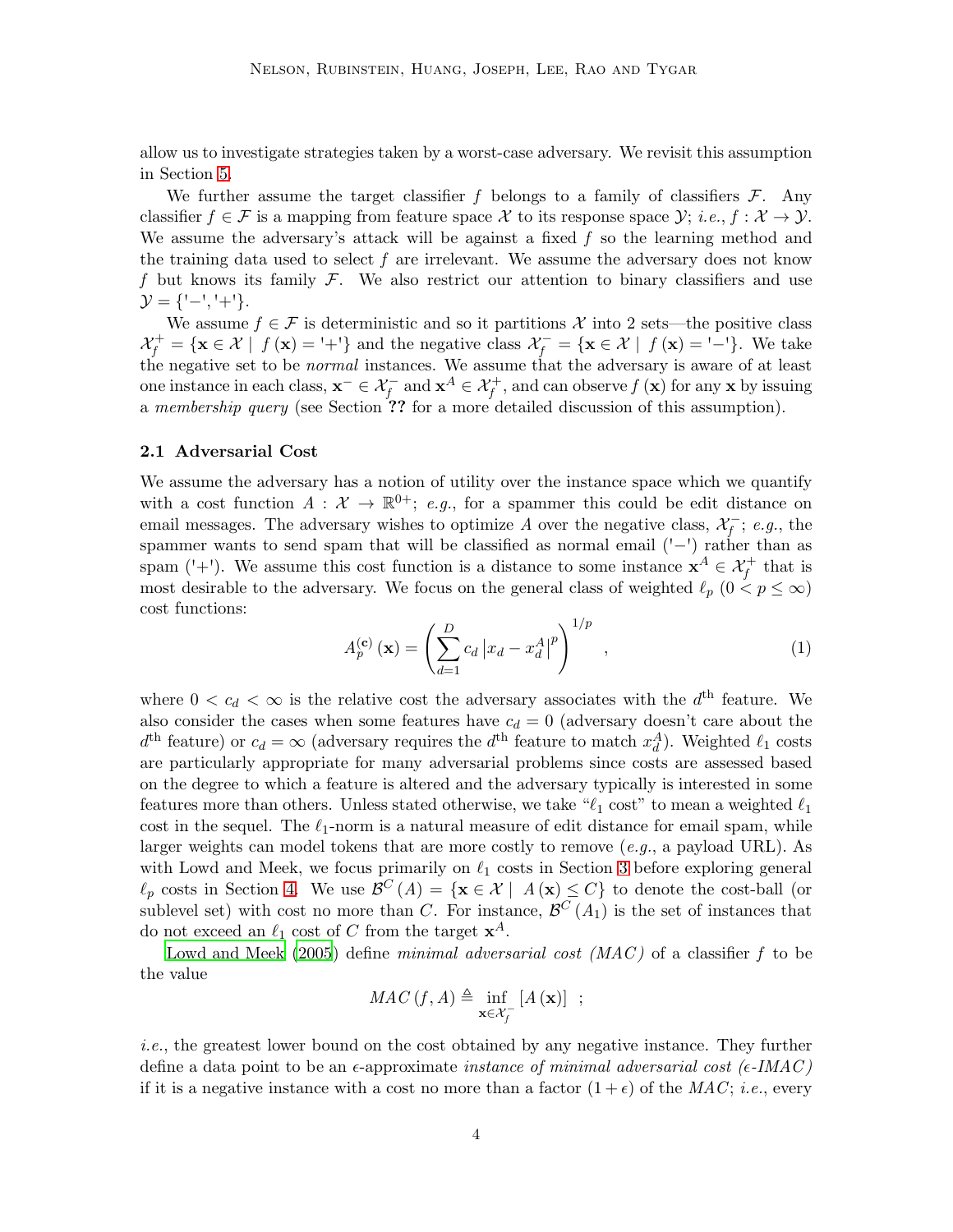$\epsilon$ -IMAC is a member of the set<sup>[2](#page-4-0)</sup>

<span id="page-4-1"></span>
$$
\epsilon\text{-}IMAC(f, A) \triangleq \left\{ \mathbf{x} \in \mathcal{X}_f^- \middle| A(\mathbf{x}) \le (1 + \epsilon) \cdot \text{MAC}(f, A) \right\} \ . \tag{2}
$$

<span id="page-4-3"></span>The adversary's goal is to find an  $\epsilon$ -*IMAC* efficiently, while issuing as few queries as possible.

### 2.2 Search Terminology

The notion of near-optimality introduced in Eq.  $(2)$  is that of *multiplicative optimality*; *i.e.*, an  $\epsilon$ -IMAC must have a cost within a factor of  $(1 + \epsilon)$  of the MAC. However, the results of this paper can also be immediately adopted for *additive optimality* in which we seek instances with cost no more than  $\eta > 0$  greater than the MAC. To differentiate between these notions of optimality, we will use the notation  $\epsilon$ -IMAC<sup>(\*)</sup> to refer to the set in Eq. [\(2\)](#page-4-1) and define an analagous set  $\eta$ -*IMAC*<sup>(+)</sup> for addative optimality as

<span id="page-4-2"></span>
$$
\eta\text{-}IMAC^{(+)}(f,A) \triangleq \left\{ \mathbf{x} \in \mathcal{X}_f^- \middle| A(\mathbf{x}) \leq \eta + \text{MAC}(f,A) \right\} \tag{3}
$$

We use the terms  $\epsilon$ -IMAC<sup>(\*)</sup> and  $\eta$ -IMAC<sup>(+)</sup> to refer both to the sets defined in Eq. [\(2\)](#page-4-1) and [\(3\)](#page-4-2) as well as the members of them—the usage will be clear from the context.

Either notion of optimality allows us to efficiently use bounds on the  $MAC$  to find an  $\epsilon$ -IMAC<sup>(\*)</sup> or an  $\eta$ -IMAC<sup>(+)</sup>. Suppose there is a negative instance, **x**, with cost C<sup>-</sup> and all instances with cost no more than  $C^+$  are positive; *i.e.*,  $C^-$  is an upper bound and  $C^+$  is a lower bound on the MAC:  $C^+ \leq MAC(f, A) \leq C^-$ . Then the negative instance **x** is  $\epsilon$ -multiplicatively optimal if  $C_0^-/C_0^+ \leq (1+\epsilon)$  whereas it is  $\eta$ -additively optimal if  $C_0^- - C_0^+ \leq \eta$ . In the sequel, we will consider algorithms that can achieve either additive or multiplicative optimality. These algorithms employ binary search strategies to iteratively reduce the gap between any  $C^-$  and  $C^+$ . Namely, if we can determine whether an intermediate cost establishes a new upper or lower bound on  $MAC$ , then our binary search strategies can iteratively reduce the  $t<sup>th</sup>$  gap between  $C_t^-$  and  $C_t^+$ . We now provide common terminology for the binary search and in Section [3](#page-7-0) we use convexity to establish a new bound at each iteration.

**Lemma 1** If an algorithm can provide bounds  $C^+ \leq MAC(f, A) \leq C^-$ , then this algorithm has achieved (1)  $(C^- - C^+)$ -additive optimality and (2)  $(\frac{C^-}{C^+} - 1)$ -multiplicative optimality.

In the  $t<sup>th</sup>$  iteration of an additive binary search, the *additive gap* between the  $t<sup>th</sup>$  bounds is given by  $G_t^{(+)} = C_t^- - C_t^+$  with  $G_0^{(+)}$  $_0^{(+)}$  defined accordingly by the initial bounds  $C_{0}^-$  and  $C_0^+$ . The search uses a proposal step of  $C_t = (C_t^- + C_t^+)/2$ , a stopping criterion of  $G_t^{(+)} \leq \eta$ and achieves  $\eta$ -additive optimality in

<span id="page-4-4"></span>
$$
L_{\eta}^{(+)} = \left\lceil \log_2 \left[ \frac{G_0^{(+)}}{\eta} \right] \right\rceil \tag{4}
$$

steps. Binary search has the best worst-case query complexity for achieving  $\eta$ -additive optimality.

<span id="page-4-0"></span><sup>2.</sup> We use ' $\epsilon$ -IMAC' to refer both to this set and its members. The meaning will be clear from the context.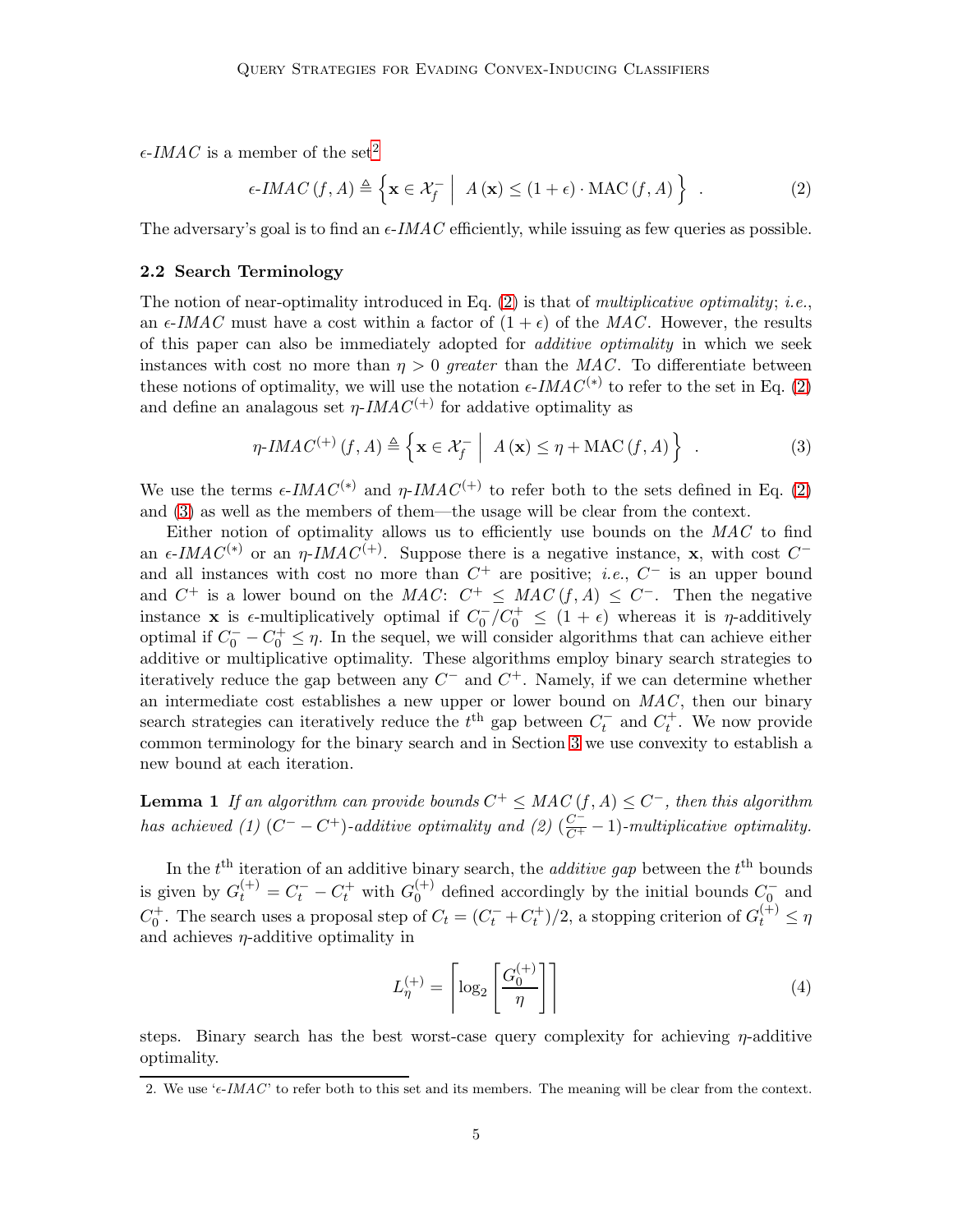Binary search can also be used for multiplicative optimality by searching in exponential space. By rewriting our upper and lower bounds as  $C^- = 2^a$  and  $C^+ = 2^b$ , the multiplicative optimality condition becomes  $a - b \leq \log_2(1 + \epsilon)$ , an additive optimality condition. Thus, binary search on the exponent achieves  $\epsilon$ -multiplicative optimality and does so with the fewest queries. The multiplicative gap of the  $t^{\text{th}}$  iteration is  $G_t^{(*)} = C_t^-/C_t^+$  with  $G_0^{(*)}$  $\overline{0}$ defined accordingly by the initial bounds  $C_0^-$  and  $C_0^+$ . The  $t^{\text{th}}$  query is  $C_t = \sqrt{C_t^- \cdot C_t^+}$ , the stopping criterion is  $G_t^{(*)} \leq 1 + \epsilon$  and achieves  $\epsilon$ -multiplicative optimality in

<span id="page-5-2"></span>
$$
L_{\epsilon}^{(*)} = \left\lceil \log_2 \left( \frac{\log_2 \left( G_0^{(*)} \right)}{\log_2 \left( 1 + \epsilon \right)} \right) \right\rceil \tag{5}
$$

steps. Multiplicative optimality only makes sense when both  $C_0^-$  and  $C_0^+$  are strictly positive.

Binary searches for additive and multiplicative optimality differ in their proposal step and their stopping criterion. For additive optimality, the proposal is the arithmetic mean  $C_t = (C_t^- + C_t^+)/2$  and search stops when  $G_t^{(+)} \leq \eta$ , whereas for multiplicative optimality, the proposal is the geometric mean  $C_t = \sqrt{C_t^{\text{-}} \cdot C_t^+}$  and search stops when  $G_t^{(*)} \leq 1 + \epsilon$ . For the remainder of this paper, we will address  $\epsilon$ -multiplicative optimality for an  $\epsilon$ -IMAC (except where explicitly noted) and define  $L_{\epsilon} = L_{\epsilon}^{(*)}$  and  $G_t = G_t^{(*)}$  $t^{(*)}$ . Nonetheless, our algorithms are immediately adapted to additive optimality by simply changing the proposal step, stopping condition, and the definitions of  $L_{\epsilon}^{(*)}$  and  $G_t$ .

### <span id="page-5-0"></span>2.3 Near-Optimal Evasion

[Lowd and Meek \(2005](#page-26-0)) introduce the concept of *adversarial classifier reverse engineering* (ACRE) learnability to quantify the difficulty of finding an  $\epsilon$ -IMAC instance for a particular family of classifiers  $\mathcal{F}$ , and a family of adversarial costs  $\mathcal{A}$ . Using our notation, their definition of  $ACRE$   $\epsilon$ -learnable is

A set of classifiers F is ACRE  $\epsilon$ -learnable under a set of cost functions A if an algorithm exists such that for all  $f \in \mathcal{F}$  and  $A \in \mathcal{A}$ , it can find a  $\mathbf{x} \in \mathcal{F}$  $\epsilon$ -IMAC (f, A) using only polynomially many membership queries in D, the encoded size of f, and the encoded size of  $x^+$  and  $x^-$ .

In generalizing their result, we slightly alter their definition of query complexity. First, to quantify query complexity we only use the dimension D and the number of steps  $L_{\epsilon}^{(*)}$ required by a univariate binary search to narrow the gap between initial bounds  $C_0^+$  and  $C_0^$ to less than  $(1 + \epsilon)$ .<sup>[3](#page-5-1)</sup> Second, we assume the adversary only has two initial points  $\mathbf{x}^- \in \mathcal{X}_f^$ and  $\mathbf{x}^A \in \mathcal{X}_f^+$  (the original setting required a third  $\mathbf{x}^+ \in \mathcal{X}_f^+$ ): we restrict our setting to

<span id="page-5-1"></span><sup>3.</sup> Using the encoded sizes of f,  $x^+$ , and  $x^-$  in defining  $\epsilon$ -IMAC searchable is problematic. For our purposes, it is clear that the encoded size of both  $x^+$  and  $x^-$  is D so it is unnecessary to include additional terms for their size. Further we allow for families of non-parametric classifiers for which the notion of encoding size is ill-defined but is also unnecessary for the algorithms we present. In extending beyond linear and parametric family of classifiers, it is not straightforward to define the encoding size of our classifier  $f$ . One could use notions such as the VC-dimension of  $\mathcal F$  or its covering number [\(Anthony and Bartlett](#page-25-3),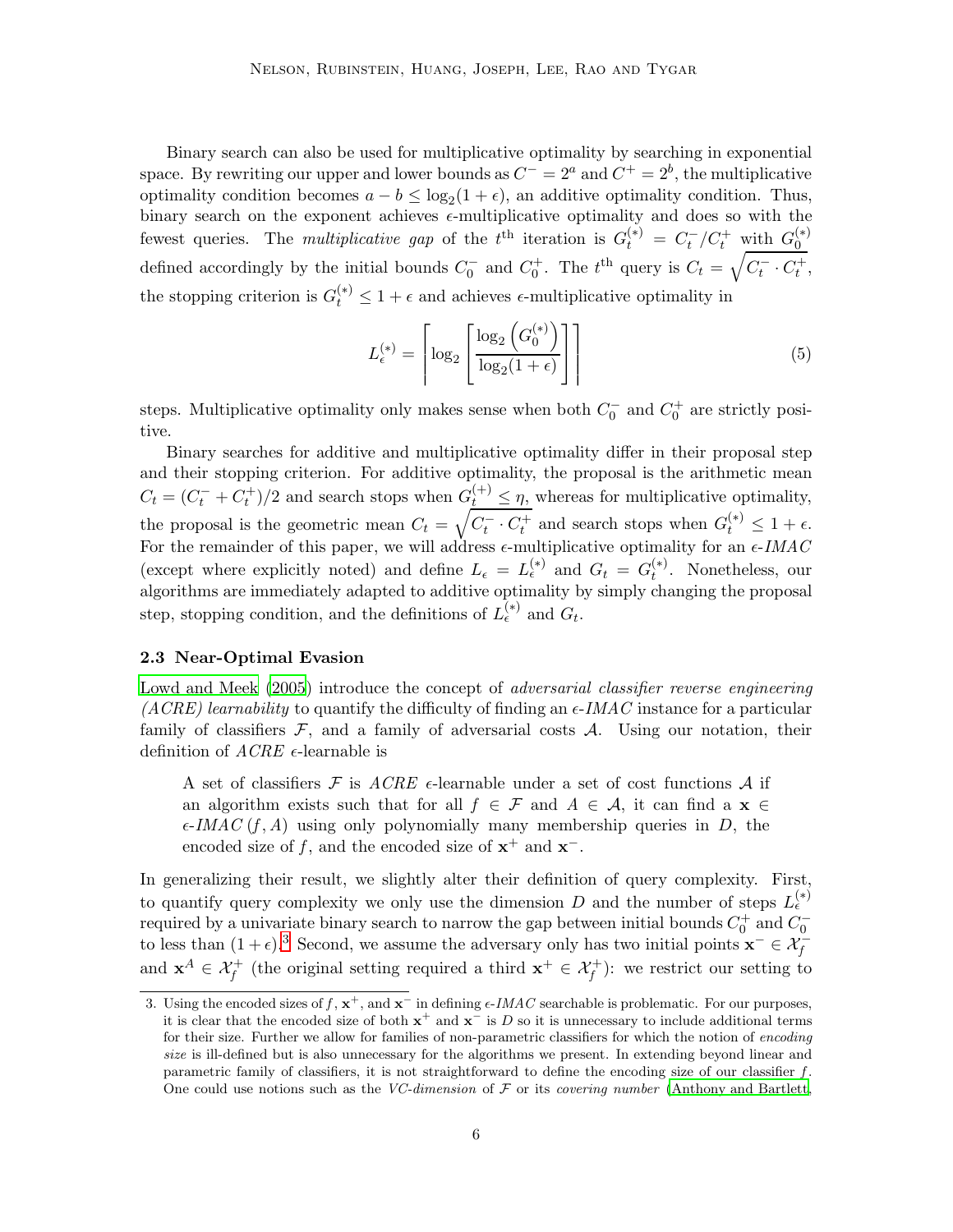the case of  $\mathbf{x}^A \in \mathcal{X}_f^+$ , yielding simpler search procedures.<sup>[4](#page-6-0)</sup> Finally, our algorithms do not reverse engineer the decision boundary, so "ACRE" would be a misnomer here. Instead we refer to the overall problem as *Near-Optimal Evasion* and replace  $ACRE$   $\epsilon$ -learnable with the following definition of  $\epsilon$ -IMAC searchable.

A family of classifiers  $\mathcal F$  is  $\epsilon$ -*IMAC searchable* under a family of cost functions A if for all  $f \in \mathcal{F}$  and  $A \in \mathcal{A}$ , there is an algorithm that finds  $\mathbf{x} \in \epsilon\text{-}IMAC(f, A)$ using polynomially many membership queries in D and  $L_{\epsilon}$ . We will refer to such an algorithm as efficient.

Unlike Lowd and Meek's approach, our algorithms construct queries to provably find an  $\epsilon$ -IMAC without reverse engineering the classifier's decision boundary. Efficient querybased reverse engineering for  $f \in \mathcal{F}$  is sufficient for minimizing A over the estimated negative space. However, generally reverse engineering (*active learning*) is an expensive approach for near-optimal evasion, requiring query complexity that is exponential in the feature space dimension for general convex classes [\(Rademacher and Goyal, 2009](#page-26-1)), while finding an  $\epsilon$ -IMAC need not be—the requirements for finding an  $\epsilon$ -IMAC differ significantly from the objectives of reverse engineering approaches such as active learning. Both approaches use queries to reduce the size of version space  $\mathcal{F} \subset \mathcal{F}$ , the set of classifiers consistent with the adversary's membership queries. However reverse engineering approaches minimize the expected number of disagreements between members of  $\hat{\mathcal{F}}$ . In contrast, to find an  $\epsilon$ -*IMAC*, we only need to provide a single instance  $\mathbf{x}^{\dagger} \in \epsilon\text{-}IMAC(f, A)$  for all  $f \in \hat{\mathcal{F}}$ , while leaving the classifier largely unspecified; i.e.,

$$
\bigcap_{f \in \hat{\mathcal{F}}} \epsilon\text{-}IMAC\left(f, A\right) \neq \emptyset .
$$

This objective allows the classifier to be unspecified in much of  $\mathcal{X}$ . We present algorithms for  $\epsilon$ -IMAC search on a family of classifiers that generally cannot be efficiently reverse engineered—the queries we construct necessarily elicit an  $\epsilon$ -*IMAC* only; the classifier itself will be underspecified in large regions of  $\mathcal X$  so our techniques do not reverse engineer the classifier.

#### 2.4 Multiplicative vs. Additive Optimality

Additive and multiplicative optimality are intrinsically related by the fact that the optimality condition for multiplicative optimality  $C_t^-/C_t^+ \leq 1 + \epsilon$  can be rewritten as additive optimality condition  $\log_2 C_t^- - \log_2 C_t^+ \leq \log_2(1+\epsilon)$ . From this equilence we can take  $\eta = \log_2(1 + \epsilon)$  and use the additive optimality criterion on the logarithm of the cost. However, this equivalence also leads to two differnces between these notions of optimality.

[<sup>1999</sup>](#page-25-3)) but it is unclear why size of the classifier is important in quantifying the complexity of  $\epsilon$ -IMAC search. Moreover, as we demonstrate in this paper, there are non-parametric families of classifiers for which  $\epsilon$ -IMAC search is polynomial in D alone.

<span id="page-6-0"></span><sup>4.</sup> However, as is apparent in the algorithms we demonstrate, using  $x^+ = x^A$  makes the attacker less covert since it is significantly easier to infer the attacker's intentions based on their queries. (Covertness is not an explicit goal in  $\epsilon$ -IMAC search but it would be a requirement of many real-world attackers.) However, since our goal is not to design real attacks but rather analyze the best possible attack so as to understand our classifier's vulnerabilities, covertness can be ignored.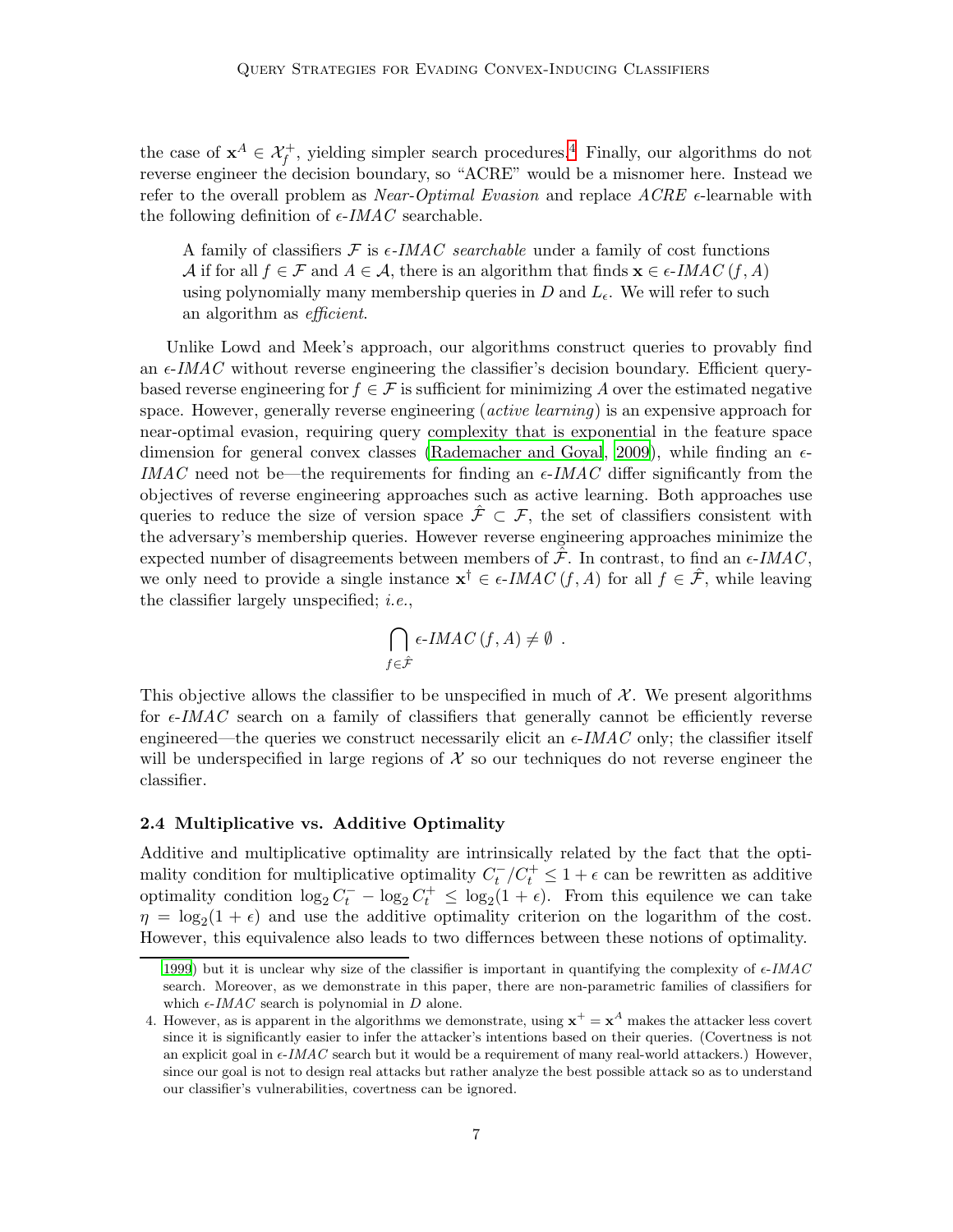First, multiplicative optimality only makes sense when  $C_0^+$  is strictly positive (we will need this assumption for our algorithms) whereas additive optimality can still be achieved if  $C_0^+ = 0$ . In this special case,  $\mathbf{x}^A$  is on the boundary of  $\mathcal{X}_f^+$  and there is no  $\epsilon$ -IMAC<sup>(\*)</sup> for any  $\epsilon > 0$ . Practically speaking though, this is a minor hinderance—as we demonstrate in Section [3.1.3,](#page-14-0) there is an algorithm that can efficiently establish any lower bound  $C_0^+$  if such a lower bound exists.

Second, the additive optimality criterion is not *scale invariant* (*i.e.*, any instance  $\mathbf{x}^{\dagger}$  that satisfies the optimality criterion for cost A also satisfies it for  $A'(\mathbf{x}) = s \cdot A(\mathbf{x})$  for any  $s > 0$ ) whereas multiplictative optimality is scale invariant. Additive optimility is, however, *shift invariant* (*i.e.*, any instance  $\mathbf{x}^{\dagger}$  that satisfies the optimality criterion for cost A also satisfies it for  $A'(\mathbf{x}) = s + A(\mathbf{x})$  for any  $s \geq 0$ ) whereas multiplicative optimality is not. Scale invariance is typically more salient because if the cost function is also scale invariant (all proper norms are) then the optimality condition is invariant to a rescaling of the underlying feature space;  $e.g.,$  a change in units for all features. Thus, multiplicative optimality is a unitless notion of optimality whereas additive optimality is not. The following result is a consequence of additive optimality's lack of scale invariance.

<span id="page-7-1"></span>**Theorem 2** If for some hypothesis space F, cost function A, and any initial bounds  $0 <$  $C_0^+ < C_0^-$  on the MAC  $(f, A)$  for some  $f \in \mathcal{F}$ , there exists some  $\bar{\epsilon} > 0$  such that no efficient query-based algorithm can find an  $\epsilon$ -IMAC<sup>(\*)</sup> for any  $0 < \epsilon \leq \bar{\epsilon}$ , then there is no efficient query-based algorithm that can find a  $\eta$ -IMAC<sup>(+)</sup> for any  $0 < \eta \leq \bar{\epsilon} \cdot C_0^-$ .

Proof We will proceed by contraposition. If there is an efficient query-based algorithm that can find a  $\mathbf{x} \in \eta$ -*IMAC*<sup>(+)</sup> for some  $0 < \eta \leq \bar{\epsilon} \cdot C_0^-$ , then, by definition of  $\eta$ -IMAC<sup>(+)</sup>,  $A(\mathbf{x}) \leq \eta + MAC(f, A)$ . Taking  $\eta = \epsilon \cdot MAC(f, A)$  for some  $\epsilon > 0$ , we have equivalently achieved  $A(\mathbf{x}) \leq (1+\epsilon)MAC(f, A); i.e., \mathbf{x} \in \epsilon\text{-}IMAC^{(*)}$ . Moreover, since  $MAC(f, A) \leq C_0^-$ , this efficient algorithm is able to find a  $\epsilon$ -IMAC<sup>(\*)</sup> for some  $\epsilon \leq \bar{\epsilon}$ .

**Corollary 3** If for some hypothesis space F, cost function A, there exists some  $\bar{\epsilon} > 0$  such that no efficient query-based algorithm can find an  $\epsilon$ -IMAC<sup>(\*)</sup> for any  $0 < \epsilon \leq \bar{\epsilon}$ , then there is no efficient query-based algorithm that can find a  $\eta$ -IMAC<sup>(+)</sup> for any  $\eta$ .

**Proof** This follows from Theorem [2](#page-7-1) since  $C_0^-$  may be arbitrarily large and  $\bar{\epsilon} > 0$ .

 $\blacksquare$ 

This corollary demonstrates that the lack of scale invariance in the additive optimality condition allows for the feature space to be arbitrarily rescaled until any fixed level of additive optimality can no longer be achieved; i.e., the units of the cost determine whether a particular level of additive accuracy can be achieved whereas multiplicative costs are unitless.

# <span id="page-7-0"></span>3. Evasion of Convex Classes

We generalize  $\epsilon$ -IMAC searchability to the family of *convex-inducing classifiers*  $\mathcal{F}^{\text{convex}}$  that partition the feature space  $\mathcal X$  into a positive and negative class, one of which is convex. The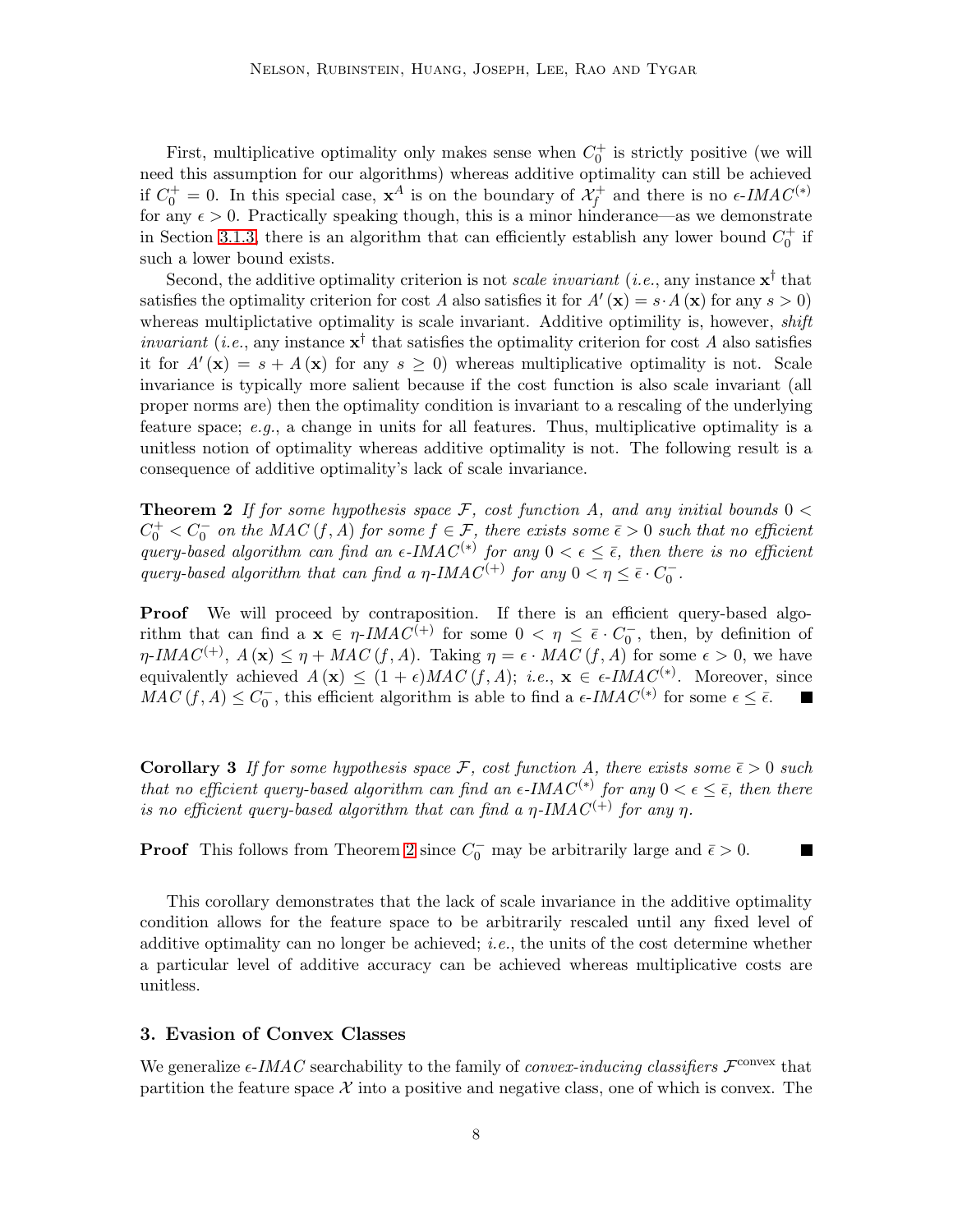

<span id="page-8-2"></span><span id="page-8-1"></span><span id="page-8-0"></span>Figure 1: Geometry of convex sets and  $\ell_1$  balls. [\(a\)](#page-8-0) If the positive set  $\mathcal{X}_f^+$  is convex, finding an  $\ell_1$  ball contained within  $\mathcal{X}_f^+$  establishes a lower bound on the cost, otherwise at least one of the  $\ell_1$  ball's corners witnesses an upper bound. [\(b\)](#page-8-1) If the negative set  $\mathcal{X}^-_f$  is convex, we can establish upper and lower bounds on the cost by determining whether or not an  $\ell_1$  ball intersects with  $\mathcal{X}^-_f$ , but this intersection need not include any corner of the ball.

convex-inducing classifiers include the linear classifiers studied by [Lowd and Meek \(2005](#page-26-0)), anomaly detectors using bounded PCA [\(Lakhina et al.](#page-25-0), [2004](#page-25-0)) and that use hyper-sphere boundaries [\(Bishop, 2006](#page-25-1)), one-class classifiers that predict anomalies by thresholding the log-likelihood of a log-concave (or uni-modal) density function, and quadratic classifiers of the form  $\mathbf{x}^\top \mathbf{A} \mathbf{x} + \mathbf{b}^\top \mathbf{x} + c \geq 0$  if **A** is semidefinite. The convex-inducing classifiers also include complicated bodies such as any intersections of a countable number of halfspaces, cones, or balls.

Restricting F to be the family of convex-inducing classifiers simplifies  $\epsilon$ -IMAC search. When the negative class  $\mathcal{X}^-_f$  is convex, the problem reduces to minimizing a (convex) function A constrained to a convex set—if  $\mathcal{X}^-_f$  were known to the adversary, this simply corresponds to solving a convex program. When the positive class  $\mathcal{X}_f^+$  is convex, however, our task is to minimize the (convex) function A outside of a convex set; this is generally a hard problem (cf. Section [4.1.4](#page-23-0) where we show that minimizing  $\ell_2$  cost can require exponential query complexity). Nonetheless for certain cost functions A, it is easy to determine whether a particular cost ball  $\mathcal{B}^C(A)$  is completely contained within a convex set. This leads to efficient approximation algorithms.

We construct efficient algorithms for query-based optimization of the  $\ell_1$  cost of Eq. [\(1\)](#page-3-0) for the convex-inducing classifiers. There appears to be an asymmetry depending on whether the positive or negative class is convex as illustrated in Figure [1.](#page-8-2) When the positive set is convex, determining whether an  $\ell_1$  ball  $\mathcal{B}^C(A_1^{(\mathbf{c})})$  $\mathcal{X}_1^{(c)}$   $\subset$   $\mathcal{X}_f^+$  only requires querying the vertices of the ball as depicted in Figure [1](#page-8-2)[\(a\).](#page-8-0) When the negative set is convex, determining whether or not  $\mathcal{B}^C(A_1^{(\mathbf{c})})$  $\mathcal{A}_{1}^{(c)} \cap \mathcal{X}_{f}^{-} = \emptyset$  is non-trivial since the intersection need not occur at a vertex as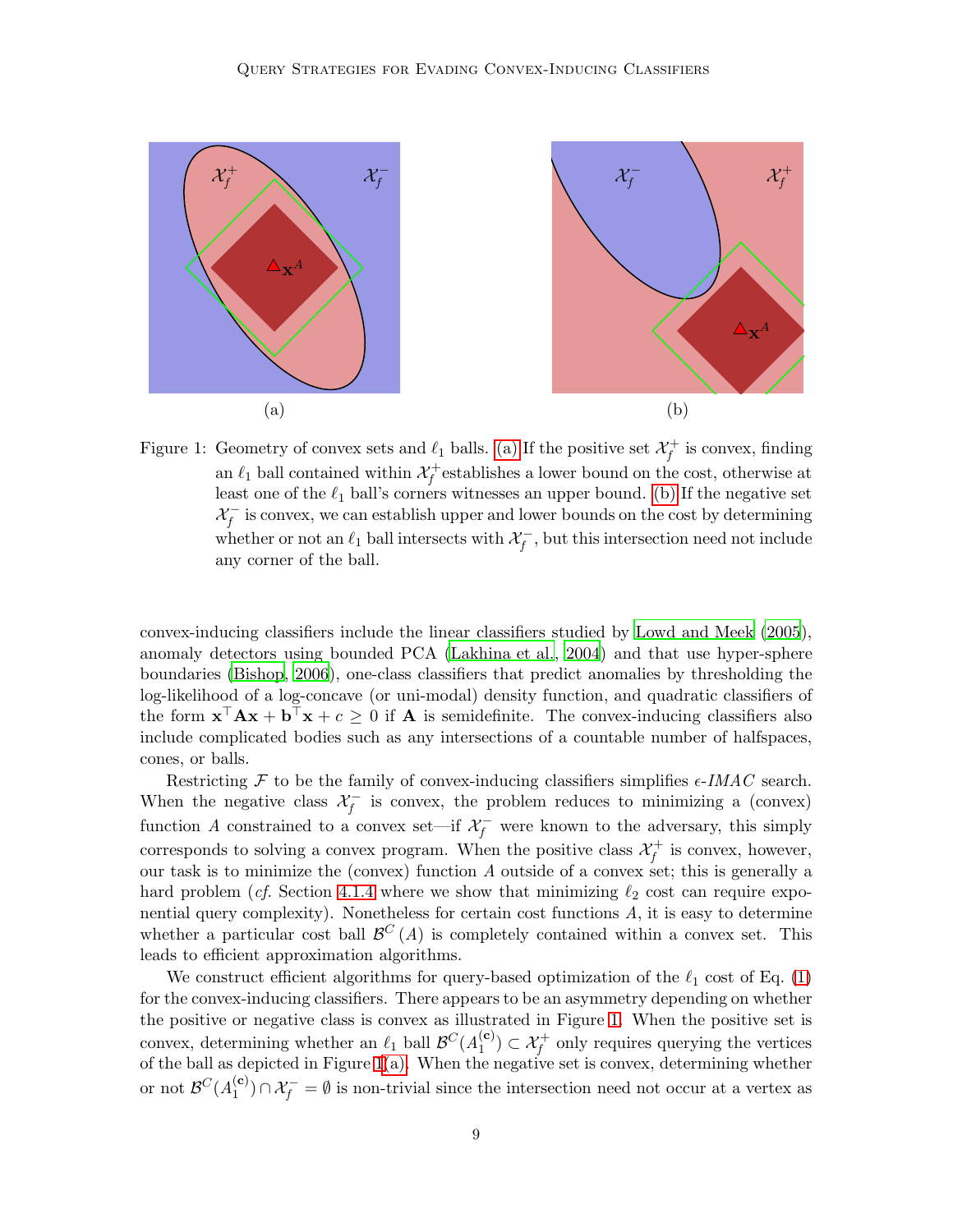depicted in Figure [1](#page-8-2)[\(b\).](#page-8-1) We present an efficient algorithm for the optimizing a  $\ell_1$  cost when  $\mathcal{X}_f^+$  is convex and a polynomial random algorithm for optimizing any convex cost when  $\mathcal{X}_f^$ is convex.

The algorithms we present achieve multiplicative optimality via binary search. We use Eq. [\(5\)](#page-5-2) to define  $L_{\epsilon}$  as the number of phases required by our binary search to reduce the multiplicative gap to less than  $1 + \epsilon$ . We also use  $C_0^- = A_t^{(c)}$  $\binom{c}{1}$  (**x**<sup>-</sup>) as an initial upper bound on the MAC and assume there is some  $C_0^+ > 0$  that lower bounds the MAC (*i.e.*,  $\mathbf{x}^A$  is in the interior of  $\mathcal{X}_f^+$ ). This condition eliminates the case where  $\mathbf{x}^A$  is on the boundary of  $\mathcal{X}_f^+$ where  $MAC(f, A) = 0$  and  $\epsilon$ -*IMAC*  $(f, A) = \emptyset$ —in this degenerate case, no algorithm can find an  $\epsilon$ -IMAC since there are negative instances arbitrarily close to  $\mathbf{x}^A$ .

# <span id="page-9-1"></span>3.1  $\epsilon$ -IMAC Search for a Convex  $\mathcal{X}_{f}^{+}$

Solving the  $\epsilon$ -IMAC Search problem when  $\mathcal{X}_f^+$  is hard in the general case of convex cost A(.). We demonstrate algorithms for the  $\ell_1$  cost of Eq. [\(1\)](#page-3-0) that solve the problem as a binary search. Namely, given initial costs  $C_0^+$  and  $C_0^-$  that bound the  $MAC$ , our algorithm can efficiently determine whether  $\mathcal{B}^C(A_1) \subset \mathcal{X}_f^+$  for any intermediate cost  $C_t^+ < C_t < C_t^-$ . If the  $\ell_1$  ball is contained in  $\mathcal{X}_f^+$ , then  $C_t$  becomes the new lower bound  $C_{t+1}^+$ . Otherwise  $C_t$ becomes the new upper bound  $C_{t+1}^-$ . Since our objective Eq. [\(2\)](#page-4-1) is to obtain multiplicative optimality, our steps will be  $C_t = \sqrt{C_t^+ \cdot C_t^-}$ . We now explain how we exploit the properties of the  $\ell_1$  ball and convexity of  $\mathcal{X}_f^+$  to efficiently determine whether  $\mathcal{B}^C(A_1) \subset \mathcal{X}_f^+$  for any  $C$ . We also discuss practical aspects of our algorithm and extensions to other  $\ell_p$  cost functions.

The existence of an efficient query algorithm relies on three facts: (1)  $x^A \in \mathcal{X}_f^+$ ; (2) every  $\ell_1$  cost C-ball centered at  $\mathbf{x}^A$  intersects with  $\mathcal{X}^-_f$  only if at least one of its vertices is in  $\mathcal{X}_f^-$ ; and (3) C-balls of  $\ell_1$  costs only have  $2 \cdot D$  vertices. The vertices of the  $\ell_1$  ball  $\mathcal{B}^C(A_1)$  are axis-aligned instances differing from  $\mathbf{x}^A$  in exactly one feature (*e.g.*, the  $d^{\text{th}}$ feature) and can be expressed in the form

<span id="page-9-0"></span>
$$
\mathbf{x}^A \pm \frac{C}{c_d} \boldsymbol{\delta}_d \quad , \tag{6}
$$

which belongs to the C-ball of our  $\ell_1$  cost (the coefficient  $\frac{C}{c_d}$  normalizes for the weight  $c_d$ on the  $d<sup>th</sup>$  feature). We now formalize the second fact as follows.

**Lemma 4** For all  $C > 0$ , if there exists some  $\mathbf{x} \in \mathcal{X}_f^-$  that achieves a cost of  $C = A_f^{(c)}$  $I_{1}^{(\mathbf{c})}(\mathbf{x}),$ then there is some feature d such that a vertex of the form of Eq. [\(6\)](#page-9-0) is in  $\mathcal{X}^-_f$  (and also achieves cost  $C$  by Eq. [1\)](#page-3-0).

**Proof** Suppose not; then there is some  $\mathbf{x} \in \mathcal{X}_f^-$  such that  $A_1^{(c)}$  $\mathcal{L}_1^{(c)}(\mathbf{x}) = C$  and **x** has  $M \geq 2$ features that differ from  $x^A$  (if x only differs in 1 feature it would be of the form of Eq. [6\)](#page-9-0). Let  $\{d_1, \ldots, d_M\}$  be the differing features and let  $b_{d_i} = \text{sign}(x_{d_i} - x_{d_i}^A)$  be the sign of the difference between **x** and  $\mathbf{x}^A$  along the  $d_i$ -th feature. For each  $d_i$ , let  $\mathbf{e}_{d_i} = \mathbf{x}^A + \frac{C}{c_d}$  $\frac{C}{c_{d_i}}\cdot b_{d_i}\cdot\boldsymbol{\delta}_{d_i}$ be a vertex of the form of Eq. [\(6\)](#page-9-0) which has a cost C (from Eq. [1\)](#page-3-0). The M vertices  $e_{d_i}$ form an *M*-dimensional equi-cost simplex of cost *C* on which **x** lies; *i.e.*,  $\mathbf{x} = \sum_{i=1}^{M} \alpha_i \mathbf{e}_{d_i}$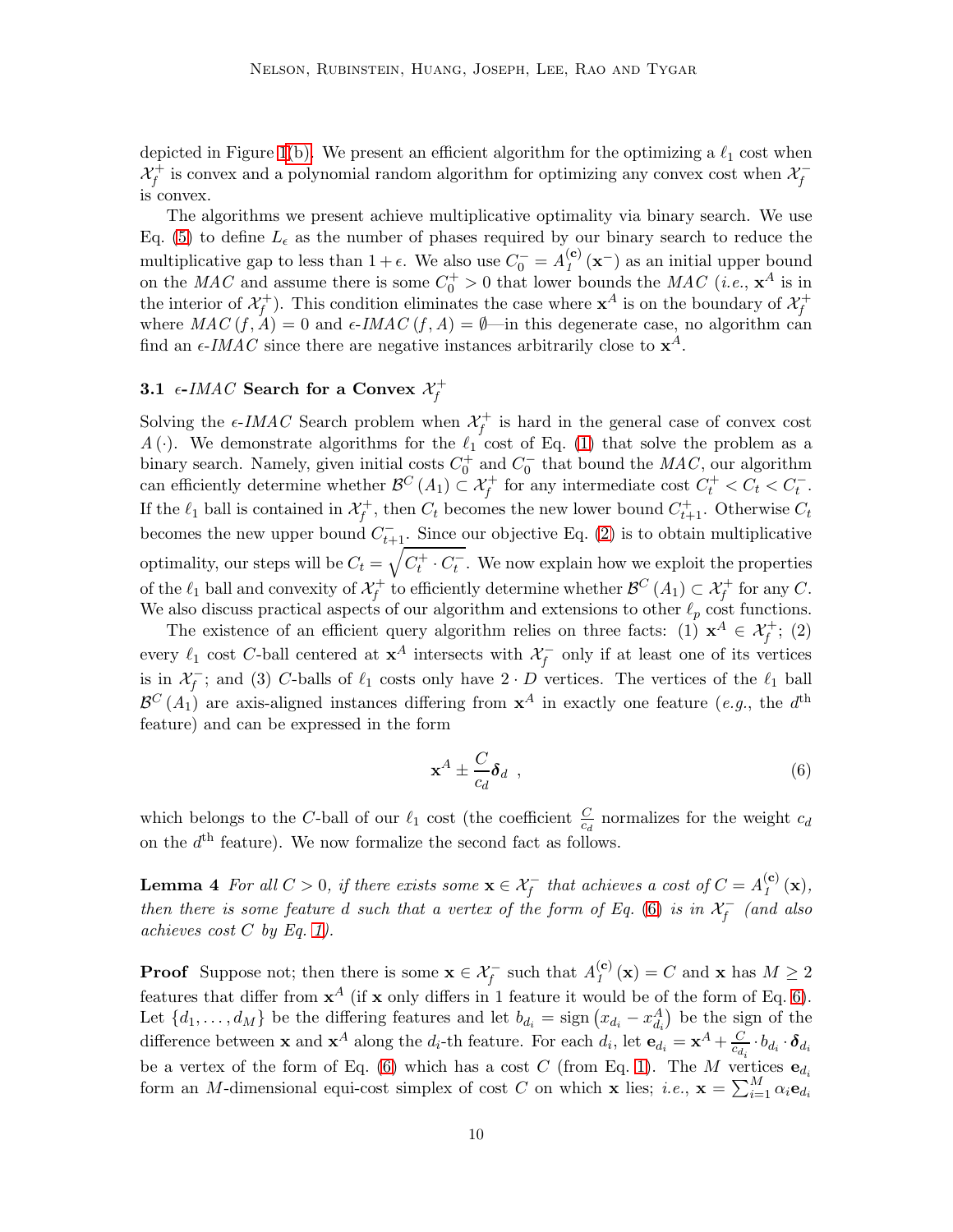

<span id="page-10-1"></span><span id="page-10-0"></span>Figure 2: The geometry of search. [\(a\)](#page-10-0) Weighted  $\ell_1$  balls are centered around the target  $\mathbf{x}^A$ and have  $2^D$  vertices; [3.1](#page-10-0) Search directions in multi-line search radiate from  $x^A$ to probe specific costs; [3.1](#page-10-0) In general, we leverage convexity of the cost function when searching to evade. By probing all search directions at a specific cost, the convex hull of the positive queries bounds the  $\ell_1$  cost ball contained within it.

for some  $0 \leq \alpha_i \leq 1$ . If all  $\mathbf{e}_{\mathbf{d_i}} \in \mathcal{X}_f^+$ , then the convexity of  $\mathcal{X}_f^+$  implies that all points in their simplex are in  $\mathcal{X}_f^+$  and so  $\mathbf{x} \in \mathcal{X}_f^+$  which violates our premise. Thus, if any instance in  $\mathcal{X}^-_f$  achieves cost C, there is always a vertex of the form Eq. [\(6\)](#page-9-0) in  $\mathcal{X}^-_f$  that also achieves  $\cot C$ .

As a consequence, if all such vertices of any C ball  $\mathcal{B}^C(A_1)$  are positive, then all **x** with  $A_1^{(c)}\mathbf{x} \leq C$  are positive thus establishing C as a lower bound on the MAC. Conversely, if any of the vertices of  $\mathcal{B}^C(A_1)$  are negative, then C is an upper bound on MAC. Thus, by simultaneously querying all  $2 \cdot D$  equi-cost vertices of  $\mathcal{B}^C(A_1)$ , we either establish C as a new lower or upper bound on the MAC. By performing a binary search on C we iteratively halve the multiplicative gap between our bounds until it is within a factor of  $1 + \epsilon$ . This yields an  $\epsilon$ -*IMAC* of the form of Eq. [\(6\)](#page-9-0).

A general form of this multiline search procedure is presented as Algorithm [1](#page-12-0) and de-picted in Figure [2.](#page-10-1) MULTILINESEARCH simultaneously searches along the directions in a set W of search directions that radiate from their origin at  $x^A$  and that are unit vectors for their cost; *i.e.*,  $A(\mathbf{w}) = 1$  for any  $\mathbf{w} \in \mathcal{W}$ . (We transform a given set of non-normalized search vectors  $\{v\}$  into unit search vectors by simply applying a normalization constant of  $A(\mathbf{v})^{-1}$  to each vector.) At each step of MULTILINESEARCH, at most  $|\mathcal{W}|$  queries are issued in order to construct a bounding shell  $(i.e.,$  the convex hull of these queries will either form an upper or lower bound on the  $MAC$ ) to determine whether  $\mathcal{B}^C(A) \subset \mathcal{X}^+_f$ . Once a negative instance is found at cost  $C$ , we cease further queries at cost  $C$  since a single negative instance is sufficient to establish a lower bound. We call this policy lazy querying<sup>[5](#page-10-2)</sup>. Further, when an upper bound is established for a cost  $C$  (a negative vertex is

<span id="page-10-2"></span><sup>5.</sup> We could continue querying at any distance  $B^-$  where there is a known negative instance as it may allow us to prune other search directions quickly. However, once the classifier reveals a negative instance at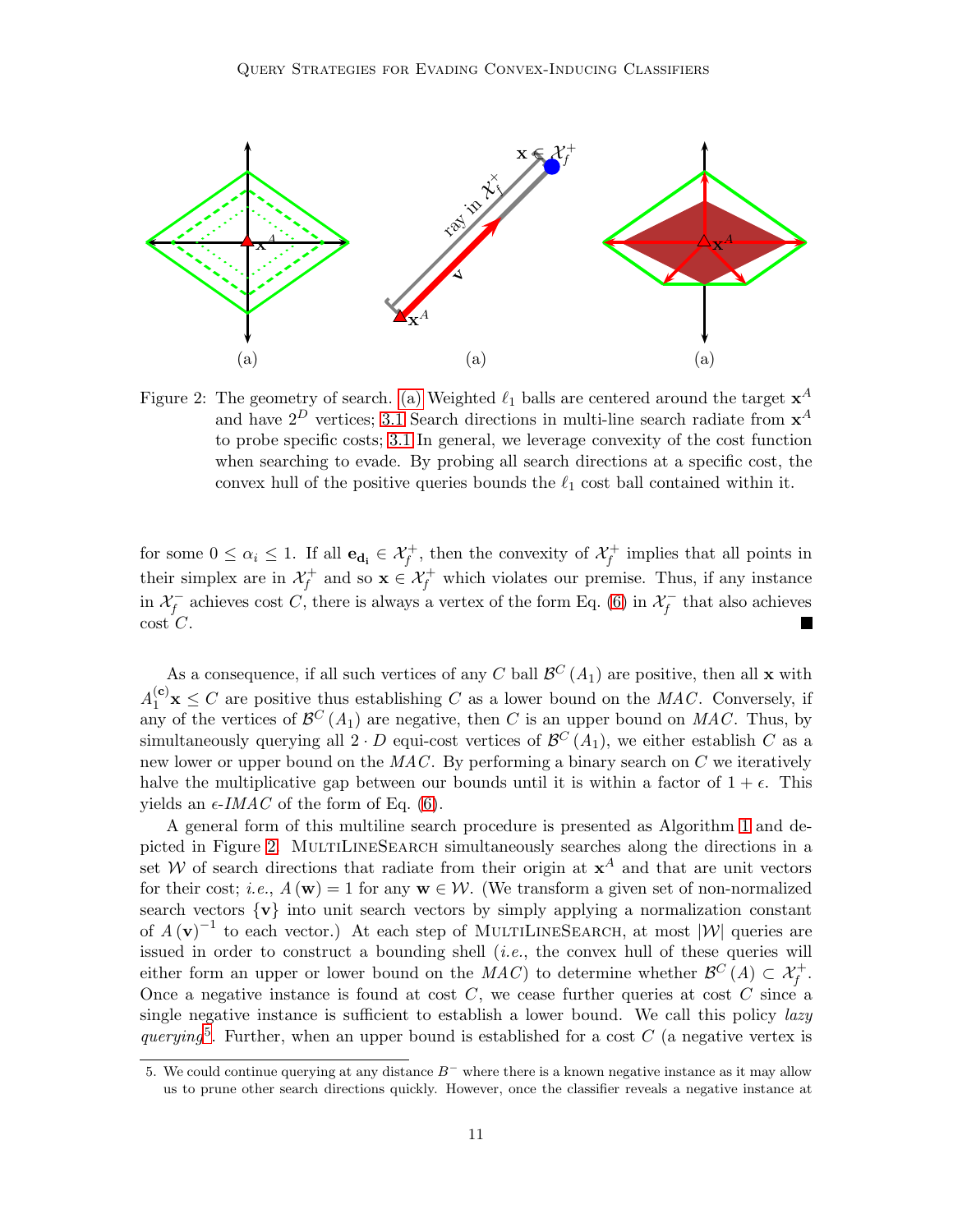found), our algorithm prunes all directions that were positive at cost C. This pruning is sound; by the convexity assumption these pruned directions are positive for all costs less than the new upper bound  $C$  on the  $MAC$ . Finally, by performing a binary search on the cost, MULTILINESEARCH finds a  $\epsilon$ -*IMAC* with no more than  $|W| \cdot L_{\epsilon}$  queries but at least  $|\mathcal{W}| + L_{\epsilon}$  queries. Thus, this algorithm is  $\mathcal{O}(|\mathcal{W}| \cdot L_{\epsilon})$  for  $\ell_1$  costs.

It is worth noting that, in its present form, MULTILINESEARCH has two implicit assumptions. First, we assume all search directions radiate from a common origin,  $x^A$ , and  $A(\mathbf{x}^A) = 0$ . Without this assumption, the ray-constrained cost function  $A(\mathbf{x}^A + s \cdot \mathbf{w})$  is still convex in  $s \geq 0$  but not necessarily monotonic as required for binary search. Second, we assume the cost function A is a *positive homogeneous function* along an ray from  $x^A$ ; *i.e.*,  $A(\mathbf{x}^A + s \cdot \mathbf{w}) = |s| \cdot A(\mathbf{x}^A + \mathbf{w})$ . This assumption allows MULTILINESEARCH to scale its unit search vectors to achieve the same scaling of their cost. Although the algorithm could be adapted to eliminate these assumptions, the cost functions in Eq. [\(1\)](#page-3-0) satisfy both assumptions since they are norms centered at  $x^A$ .

Algorithm [2](#page-12-1) uses MULTILINESEARCH for  $\ell_1$  costs by making W be the vertices of the unit-cost  $\ell_1$  ball centered at  $\mathbf{x}^A$ . In this case, the search issues at most  $2 \cdot D$  queries to determine whether  $\mathcal{B}^C(A_1) \subset \mathcal{X}_f^+$  and so Algorithm [2](#page-12-1) is  $\mathcal{O}(L_\epsilon \cdot D)$ . However, MULTILINE-SEARCH does not rely on its directions being vertices of the  $\ell_1$  ball although those vertices are sufficient to span the  $\ell_1$  ball. Generally, MULTILINESEARCH is agnostic to the configuration of its search directions and can be adapted for any set of directions that can provide a bound on the cost using the convexity of  $\mathcal{X}^+_f$ . However, as we show in Section [4,](#page-19-0) the number of search directions required to bound an  $\ell_p$  for  $p > 1$  can be exponential in D.

#### 3.1.1 K-step Multi-Line Search

Here we present a variant of the multi-line search algorithm that better exploits pruning to reduce the query complexity of Algorithm  $1$ —we call this variant  $K$ -step MultiLI-NESEARCH. The MULTILINESEARCH algorithm is  $2 \cdot |W|$  simultaneous binary searches (breadth-first). This strategy prunes directions most effectively when the convex body is assymetrically elongated relative to  $x^A$  but fails to prune for symmetrically rounded bodies. Instead we could search each direction sequentially (depth-first) and still obtain a worst case of  $\mathcal{O}(L_{\epsilon} \cdot D)$  queries. In contrast, this strategy reduces queries used to shrink the cost gap on symmetrically rounded bodies but is unable to do so for assymetrically elongated bodies. We therefore propose an algorithm that mixes these strategies.

At each phase, the K-STEP MULTILINESEARCH (Algorithm [4\)](#page-13-0) chooses a single direction e and queries it for K steps to generate candidate bounds  $B^-$  and  $B^+$  on the MAC. The algorithm makes substantial progress towards reducing  $G_t$  without querying other directions (depth-first). It then iteratively queries all remaining directions at the candidate lower bound  $B^+$  (breadth-first). Again we use lazy querying and stop as soon as a negative instance is found since  $B^+$  is then no longer a viable lower bound. In this case, although the candidate bound is invalidated, we can still prune all directions that were positive at

distance  $B^-$ , the classifier would be foolish to subsequently reveal that another direction has a '+' at the same distance since it freely allows the adversary to prune a search direction. Hence, a malicious classifier will always respond with '−' for any cost where a negative instance has already been revealed. Thus, our algorithm uses lazy querying and only queries at costs below our upper bound  $C_t^-$  on the MAC.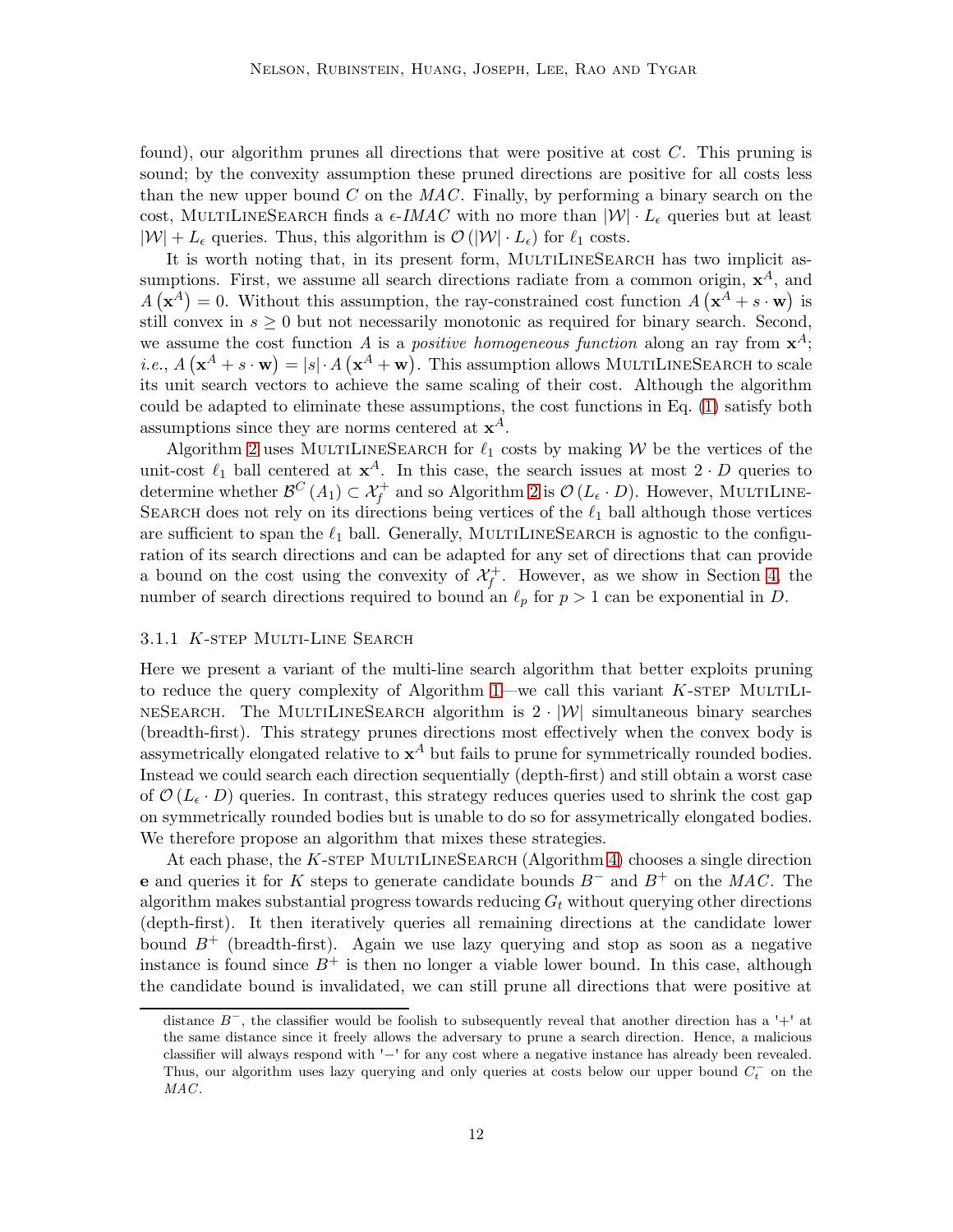<span id="page-12-3"></span><span id="page-12-1"></span><span id="page-12-0"></span>

|                                                                                        | Algorithm 2 CONVEX<br>$\mathcal{X}^+_t$<br><b>SET</b>                          |
|----------------------------------------------------------------------------------------|--------------------------------------------------------------------------------|
| Algorithm 1 MULTI-LINE SEARCH                                                          | <b>SEARCH</b><br>ConvexSearch $(W, \mathbf{x}^A, \mathbf{x}^-, \epsilon, C^+)$ |
| $MLS$ $(\mathcal{W}, \mathbf{x}^A, \mathbf{x}^-, C_0^+, C_0^-, \epsilon)$              | $C^- \leftarrow A(\mathbf{x}^-)$                                               |
| $\mathbf{x}^* \leftarrow \mathbf{x}^-$                                                 | $\mathcal{W} \leftarrow \emptyset$                                             |
| $t \leftarrow 0$                                                                       | for all $i \in 1D$ do begin                                                    |
| while $C_t^-/C_t^+ > 1 + \epsilon$ do begin                                            | $\mathbf{e}^i \leftarrow \frac{1}{c} \cdot \boldsymbol{\delta}_i$              |
| $C_t \leftarrow \sqrt{C_t^+ \cdot C_t^-}$                                              | $\mathcal{W} \leftarrow \mathcal{W} \cup \{\pm e^i\}$                          |
| for all $e \in W$ do begin                                                             | end for                                                                        |
| Query: $f_{\mathbf{e}}^t \leftarrow f(\mathbf{x}^A + C_t \cdot \mathbf{e})$            | return: $MLS$ $(\mathcal{W}, \mathbf{x}^A, \mathbf{x}^-, C^+, C^-, \epsilon)$  |
| if $f_e^t = \frac{1}{1}$ then begin                                                    |                                                                                |
| $\mathbf{x}^* \leftarrow \mathbf{x}^A + C_t \cdot \mathbf{e}$                          |                                                                                |
| Prune i from W if $f_i^t = +$ '                                                        | Algorithm 3 LINEAR<br>$\mathcal{X}^+_\ell$<br>SET                              |
| break for-loop                                                                         | <b>SEARCH</b>                                                                  |
| end if                                                                                 | LinearSearch $(W, \mathbf{x}^A, \mathbf{x}^-, \epsilon, C^+)$                  |
| end for                                                                                | $C^- \leftarrow A(\mathbf{x}^-)$                                               |
| $C_{t+1}^+ \leftarrow C_t^+$ and $C_{t+1}^- \leftarrow C_t^-$                          | $\mathcal{W} \leftarrow \emptyset$                                             |
| if $\forall$ <b>e</b> $\in$ <i>W</i> $f_e^t$ = '+' then $C_{t+1}^+$ $\leftarrow$ $C_t$ | for all $i \in 1D$ do begin                                                    |
| else $C_{t+1}^- \leftarrow C_t$                                                        | $\mathbf{e}^i \leftarrow \frac{1}{c_i} \cdot \boldsymbol{\delta}_i$            |
| $t \leftarrow t + 1$                                                                   | $b_i \leftarrow \text{sign}(x_i^- - x_i^A)$                                    |
| end while                                                                              | if $b_i = 0$ then $W \leftarrow W \cup \{b_i e^i\}$                            |
| return: x <sup>*</sup>                                                                 | else $W \leftarrow W \cup {\{\pm e^i\}}$                                       |
|                                                                                        | end for                                                                        |
|                                                                                        | return: $MLS$ $(W, \mathbf{x}^A, \mathbf{x}^-, C^+, C^-, \epsilon)$            |

 $B<sup>+</sup>$ . Thus, in every iteration, either the gap is decreased or at least one search direction is pruned. We show that for  $K = \lfloor \sqrt{L_{\epsilon}} \rfloor$ , the algorithm achieves a delicate balance between breadth-first and depth-first approaches to attain a better worst-case complexity than either.

<span id="page-12-2"></span>**Theorem 5** Algorithm [4](#page-13-0) will find an  $\epsilon$ -IMAC with at most  $\mathcal{O}\left(L_{\epsilon} + \sqrt{L_{\epsilon}}|\mathcal{W}|\right)$  queries when  $K = \lceil \sqrt{L_{\epsilon}} \rceil$ .

The proof of this theorem appears in Appendix [A.](#page-26-5) As a consequence of Theorem [5,](#page-12-2) finding a  $\epsilon$ -IMAC with Algorithm [4](#page-13-0) for a  $\ell_1$  cost requires  $\mathcal{O}\left(L_{\epsilon} + \sqrt{L_{\epsilon}}D\right)$  queries. Further, both Algorithms [2](#page-12-1) and [3](#page-12-3) can incorporate  $K$ -STEP MULTILINESEARCH directly by replacing their function call to MLS to KLMS and using  $K = \lceil \sqrt{L_{\epsilon}} \rceil$ .

#### <span id="page-12-5"></span>3.1.2 Lower Bound

<span id="page-12-4"></span>Here we find lower bounds on the number of queries required by any algorithm to find an  $\epsilon$ -IMAC when  $\mathcal{X}_{f}^{+}$  is convex for any convex cost function (e.g., Eq. [1](#page-3-0) for  $p \ge 1$ ). Below we present two theorems, one for both additive and multiplicative optimality. Notably, since an  $\epsilon$ -IMAC uses multiplicative optimality, we incorporate a lower bound  $C_0^+ > 0$  on the MAC into our statement.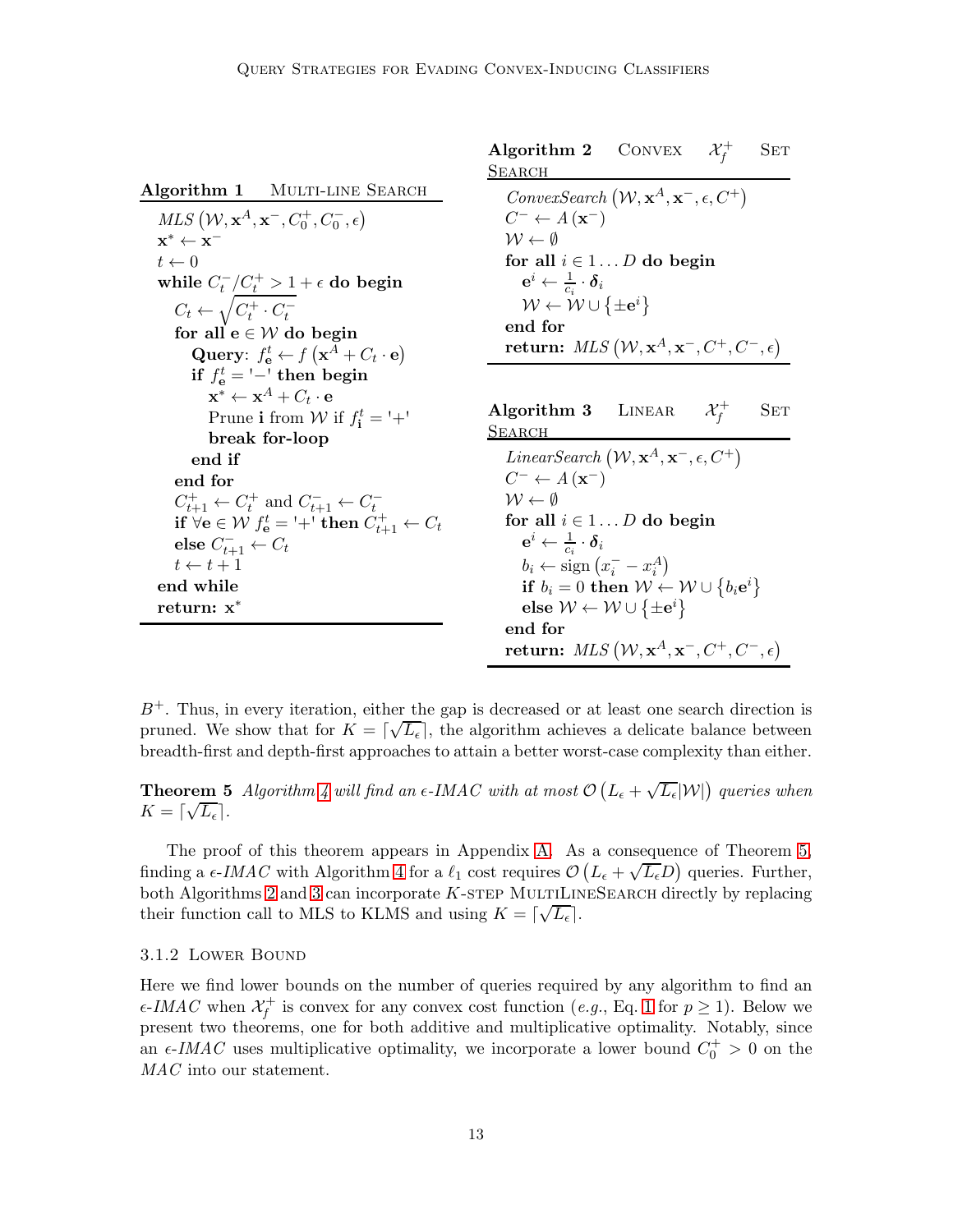<span id="page-13-0"></span>Algorithm 4 K-STEP MULTI-LINE SEARCH

KMLS  $(\mathcal{W}, \mathbf{x}^A, \mathbf{x}^-, C_0^+, C_0^-, \epsilon, K)$  $\mathbf{x}^* \leftarrow \mathbf{x}^$  $t \leftarrow 0$ while  $C_t^-/C_t^+ > 1 + \epsilon$  do begin Choose a direction  $\mathbf{e} \in \mathcal{W}$  $B^+ \leftarrow C_t^+$  $B^- \leftarrow C_t^$ for K steps do begin  $B \leftarrow \sqrt{B^+ \cdot B^-}$ Query:  $f_{\mathbf{e}} \leftarrow f\left(\mathbf{x}^{A} + B \cdot \mathbf{e}\right)$ if  $f_e ='+'$  then  $B^+ \leftarrow B$ else  $B^- \leftarrow B$  and  $\mathbf{x}^* \leftarrow \mathbf{x}^A + B \cdot \mathbf{e}$ end for for all  $i \neq e \in W$  do begin Query:  $f_i^t \leftarrow f\left(\mathbf{x}^A + (B^+) \cdot \mathbf{i}\right)$ if  $f_{\mathbf{i}}^t = \frac{1}{t}$  then begin  $\mathbf{x}^* \leftarrow \mathbf{x}^A + (B^+) \cdot \mathbf{i}$ Prune **k** from  $\mathcal{W}$  if  $f_{\mathbf{k}}^t = +$ ' break for-loop end if end for  $C_{t+1}^- \leftarrow B^$ if  $\forall i \in \mathcal{W}$   $f_i^t = \dagger + \dagger$  then  $C_{t+1}^+ \leftarrow B^+$ else  $C_{t+1}^- \leftarrow B^+$  $t \leftarrow t + 1$ end while return: x<sup>∗</sup>

**Theorem 6** For any  $D > 0$ , any positive convex function  $A : \mathbb{R}^D \to \mathbb{R}^+$ , any initial bounds  $0 \leq C_0^+ < C_0^-$  on the MAC, and  $0 < \eta < C_0^- - C_0^+$ , all algorithms must submit at least  $\max\{D,L^{(+)}_{\eta}\}$  membership queries in the worst case to be  $\eta$ -additive optimal on  $\mathcal{F}^{\text{convex},'+}.$ 

<span id="page-13-1"></span>**Theorem 7** For any  $D > 0$ , any positive convex function  $A : \mathbb{R}^D \to \mathbb{R}^+$ , any initial bounds  $0 < C_0^+ < C_0^-$  on the MAC, and  $0 < \epsilon < \frac{C_0^-}{C_0^+} - 1$ , all algorithms must submit at least  $\max\{D, L_{\epsilon}^{(*)}\}\$  membership queries in the worst case to be  $\epsilon$ -multiplicatively optimal on  $\mathcal{F}^{\text{convex}, '+'}.$ 

The proof of both of these theorems is in Appendix [B.](#page-28-0) In these theorems, we restrict  $\eta$  and  $\epsilon$  to the intervals  $(0, C_0^- - C_0^+)$  and  $(0, \frac{C_0^-}{C_0^+} - 1)$  respectively. In fact, outside of these intervals the query strategies are trivial. For either  $\eta = 0$  or  $\epsilon = 0$  no approximation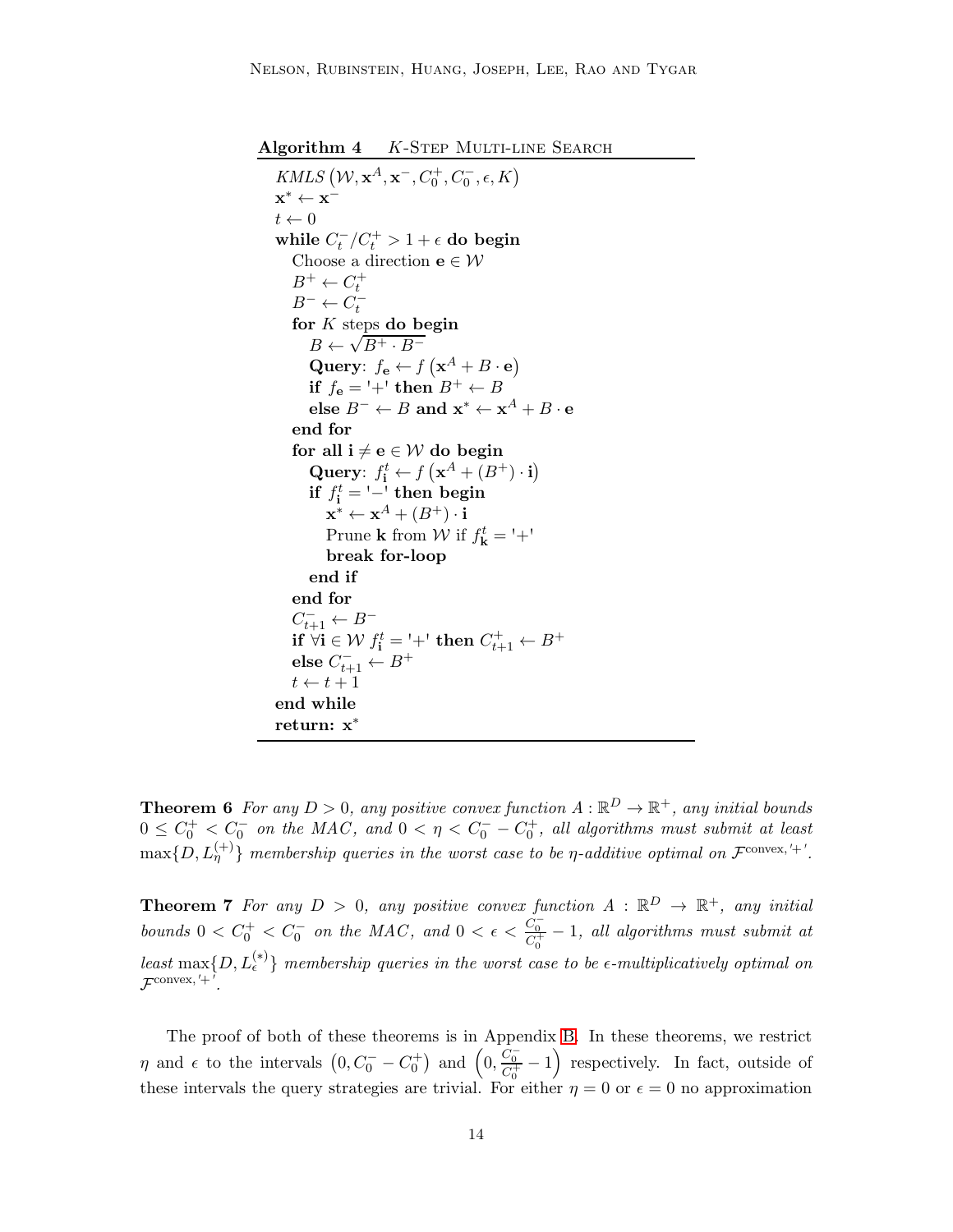algorithm will terminate and for  $\eta \ge C_0^- - C_0^+$  or  $\epsilon \ge \frac{C_0^-}{C_0^+} - 1$ ,  $\mathbf{x}^-$  is an *IMAC*, so no queries are required.

Theorem [6](#page-12-4) and [7](#page-13-1) show that one needs that  $\eta$ -additive and  $\epsilon$ -multiplicative optimality require  $\Omega(L_{\eta}^{(+)}+D)$  and  $\Omega(L_{\epsilon}^{(*)}+D)$  queries respectively. Thus, we see that our K-STEP MULTILINESEARCH algorithm (Algorithm [4\)](#page-13-0) has close to the optimal query complexity for  $\ell_1$ -costs with its  $\mathcal{O}(L_\epsilon + \sqrt{L_\epsilon}D)$  queries. These results also hold for arbitrary  $\ell_p$  ( $p \ge 1$ ) costs but we show lower bounds in Section [4](#page-19-0) for  $p > 1$  that substantially exceed these results.

#### <span id="page-14-0"></span>3.1.3 Special Cases

Here we present a number of special cases that require minor modifications to Algorithms [1](#page-12-0) and [4](#page-13-0) primarily as preprocessing steps.

Revisiting Linear Classifiers Lowd and Meek originally developed a method for reverse engineering linear classifiers for a  $\ell_1$  cost. First their method isolates a sequence of points from  $\mathbf{x}^-$  to  $\mathbf{x}^A$  that cross the classifier's boundary and then it estimates the hyperplane's parameters using  $D$  line searches. However, as a consequence of the ability to efficiently minimize our objective when  $\mathcal{X}_f^+$  is convex, we immediately have an alternative method for linear classifiers  $(i.e., \text{half-spaces})$ . In fact, for this special case, as many as half of the search directions can be eliminated using the initial orientation of the hyperplane separating  $x^A$ and **x**<sup>−</sup>. Intuitively, the minimizer in the negative halfspace can only occur along one of the axes of the orthants that contain  $x^-$ . This algorithm is presented as Algorithm [3.](#page-12-3) Moreover, because linear classifiers are a special case of convex-inducing classifiers, our  $K$ -STEP MULTILINESEARCH algorithm improves on the reverse-engineering technique's  $\mathcal{O}(L_{\epsilon} \cdot D)$ queries and applies to a broader family.

Extending MultiLineSearch algorithms to  $c_d = \infty$  or  $c_d = 0$  In Algorthms [2](#page-12-1) and [3,](#page-12-3) we reweighted the  $d^{\text{th}}$  axis-aligned directions by a factor  $\frac{1}{c_d}$  to make unit cost vectors but implictly assuming  $c_d \in (0,\infty)$ . The case where  $c_d = \tilde{\infty}$  (e.g., immutable features) is dealt with simply removing those features from the set of search directions  $W$  used in the MULTILINESEARCH. In the case when  $c_d = 0$  (e.g., useless features), MULTILINESEARCHlike algorithms no longer ensure near-optimality because they implicitly assume that cost balls are bounded sets. If  $c_d = 0$ ,  $\mathcal{B}^0(A)$  is no longer bounded and a 0-cost could be achieved if  $\mathcal{X}^-_f$  anywhere intersects the subspace spanned by the 0-cost features—this makes nearoptimality unachievable unless a negative 0-cost instance can be found. In the worst case, such an instance could be arbitrarily far in any direction within the 0-cost subspace making search for such an instance intractable. Nonetheless, one possible search strategy is to assign all 0-cost features a non-zero weight that decays quickly toward 0 (e.g.,  $c_d = 2^-t$  in the  $t<sup>th</sup>$  iteration) as we repeatly rerun an MULTILINESEARCH on the altered objective for T iterations. We will either find a negative instance that only alters 0-cost features (and hence is a  $0\text{-}IMAC$ , or we will terminate assuming no such instance exists. This algorithm does not ensure near-optimality but may find a suitable instance with only T runs of a MULTILINESEARCH.

Lack of an Initial Lower Bound Thus far, to find a  $\epsilon$ -IMAC our algorithms have searched between initial bounds  $C_0^+$  and  $C_0^-$ , but, in general,  $C_0^+$  may not be known to a real-world adversary. We now present an algorithm we call SpiralSearch that can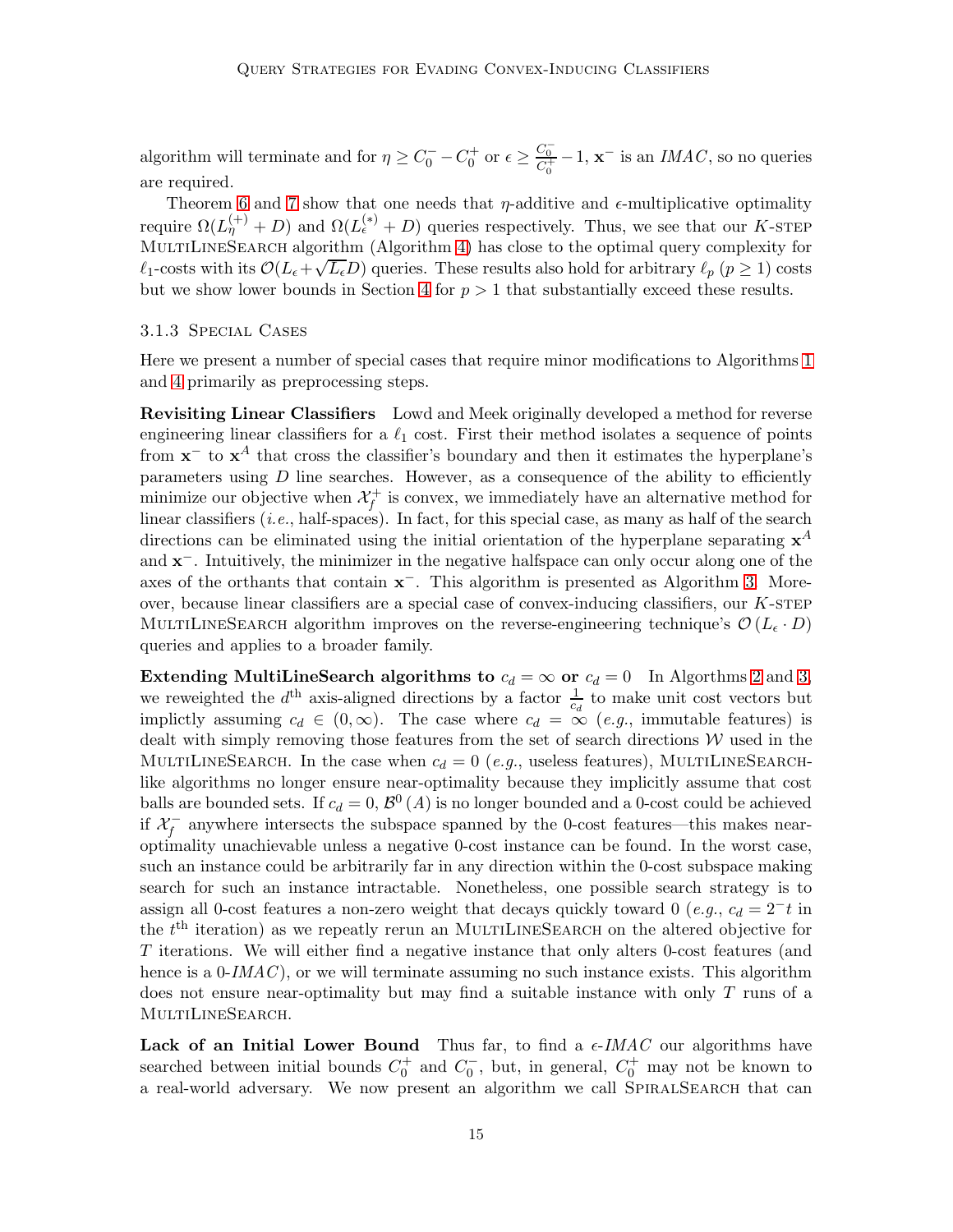efficiently establish a lower bound on the  $MAC$  if one exists. This algorithm performs a halving search on the exponent along a single direction to find a positive example, then queries the remaining directions at that cost. Either the lower bound is verified or directions that were positive can be pruned for the remainder of the search.

| Algorithm 5 SPIRAL SEARCH                                                                  |  |
|--------------------------------------------------------------------------------------------|--|
| spiral $(\mathcal{W}, \mathbf{x}^A, \mathbf{x}^-, C_0^-, \epsilon)$                        |  |
| $t \leftarrow 0$ and $\mathcal{V} \leftarrow \emptyset$                                    |  |
| repeat                                                                                     |  |
| Choose a direction $e \in \mathcal{W}$                                                     |  |
| Remove <b>e</b> from W and $V \leftarrow V \cup \{e\}$                                     |  |
| Query: $f_{\mathbf{e}} \leftarrow f\left(\mathbf{x}^A + (C_0^-)2^{-2^t} \mathbf{e}\right)$ |  |
| if $f_i = -1$ then begin                                                                   |  |
| $W \leftarrow W \cup \{e\}$ and $V \leftarrow \emptyset$                                   |  |
| $t \leftarrow t + 1$                                                                       |  |
| end if                                                                                     |  |
| until $\mathcal{W}=\emptyset$                                                              |  |
| $C_0^+ \leftarrow C_0^- \cdot 2^{-2^t}$                                                    |  |
| return: $(\mathcal{V}, C_0^+, C_0^-)$                                                      |  |

At the  $t<sup>th</sup>$  iteration of SPIRALSEARCH a direction is selected and queried at the current lower bound of  $(C_0^-)2^{-2^t}$ . If the query is positive, that direction is added to the set V of directions consistent with the lower bound. Otherwise, all directions in V are discarded and the lower bound is lowered with an exponentially decreasing exponent. Thus, given that some lower bound  $C_0^+ > 0$  does exist, one will be found in  $\mathcal{O}(L_\epsilon + D)$  queries and this algorithm can be used as a precursor to any of the previous searches<sup>[6](#page-15-0)</sup>. Further, the search directions pruned by SPRIALSEARCH are also invalid for the subsequent MULTILINESEARCH so the set  $\mathcal V$  returned by SPRIALSEARCH will be used as the set  $\mathcal W$  for the subsequent search.

Lack of a Negative Example Our algorithms can also naturally be adapted to the case when the adversary has no negative example  $\mathbf{x}^-$ . This is accomplished by querying  $\ell_1$ balls of doubly exponentially increasing cost until a negative instance is found. During the  $t<sup>th</sup>$  iteration, we probe along every search direction at a cost  $(C<sub>0</sub><sup>+</sup>)2<sup>2<sup>t</sup></sup>$ ; either all probes are positive (and we have a new lower bound) or at least one is negative and we can terminate the search. Once a negative example is located (having probed for  $T$  iterations), we must have  $(C_0^+)2^{2^{T-1}} < MAC(f, A) \leq (C_0^+)2^{2^T};$  thus,  $T = \left[\log_2 \log_2 \frac{MAC(f, A)}{C_0^+}\right]$  $C_0^+$ m . We can subsequently perform MULTILINESEARCH with  $C_0^+ = 2^{2^{T-1}}$  and  $C_0^- = 2^{2^T}$ ; *i.e.*,  $\log_2 G_0 = 2^{T-1}$ . This precursor step requires at most  $|\mathcal{W}| \cdot T$  queries to initialize the MULTILINESEARCH algorithm with a gap such that  $L_{\epsilon} = \left[ (T - 1) + \log_2 \frac{1}{\log_2(1)} \right]$  $log_2(1+\epsilon)$  $\big]$  according to Eq. [\(5\)](#page-5-2).

If there is neither an initial upper bound or lower bound, we proceed by probing each search direction at cost 1 using an additional  $|{W}\rangle$  queries—we will subsequently have either an upper or lower bound and can proceed accordingly.

<span id="page-15-0"></span><sup>6.</sup> If no lower bound on the cost exists, no algorithm can find a  $\epsilon$ -IMAC. As presented, this algorithm would not terminate, but in practice the search would be terminated after sufficiently many iterations.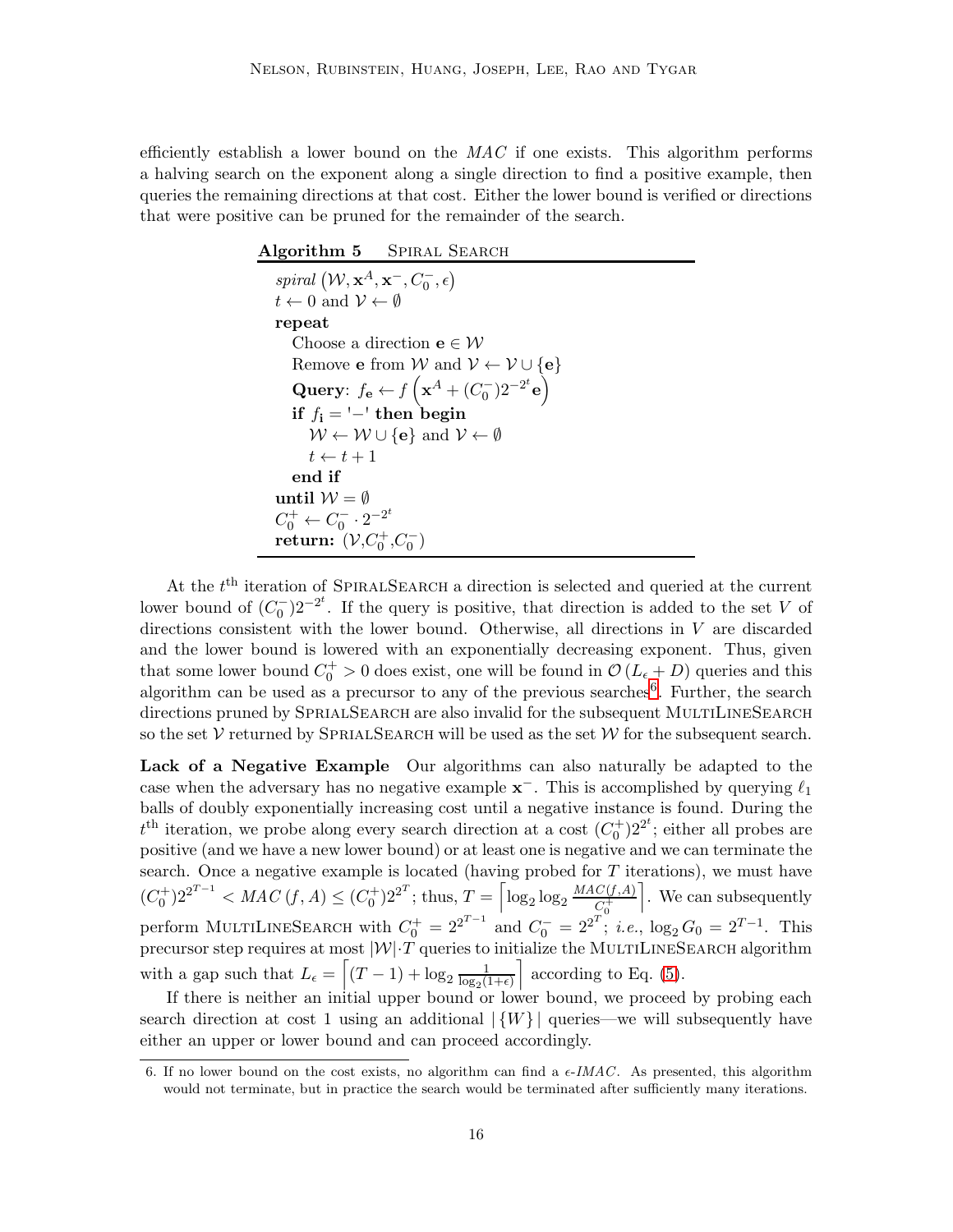<span id="page-16-0"></span>

| <b>INTERSECT SEARCH</b> |
|-------------------------|
|                         |

IntersectSearch  $(\mathcal{P}^0, \mathcal{Q} = {\mathbf{x}^j \in \mathcal{P}^0}, C)$ for all  $s = 1...T$  do begin (1) Generate 2N samples  $\{\mathbf{x}^j\}_{j=1}^{2N}$ Choose  $x$  from  $Q$  $\mathbf{x}^j \leftarrow HitRun\left(\mathcal{P}^{s-1}, \mathcal{Q}, \mathbf{x}^j\right)$ (2) If any  $\mathbf{x}^j$ ,  $A(\mathbf{x}^j) \leq C$  terminate the forloop (3) Put samples into 2 sets of size N  $\mathcal{R} \leftarrow {\{\mathbf{x}^j\}}_{j=1}^N \text{ and } \mathcal{S} \leftarrow {\{\mathbf{x}^j\}}_{j=2N+1}^{2N}$ (4)  $\mathbf{z}^s \leftarrow \frac{1}{N} \sum_{\mathbf{x}^j \in \mathcal{R}} \mathbf{x}^j$ (5) Compute  $\mathcal{H}_{\mathbf{z}^s}$  using Eq. [\(8\)](#page-17-0)  $(6)$   $\mathcal{P}^s \leftarrow \mathcal{P}^{s-1} \cap \mathcal{H}_{\mathbf{z}^s}$ (7) Keep samples in  $\mathcal{P}^s$  $\mathcal{Q} \leftarrow \{\mathbf{x} \in \mathcal{S} \land \mathbf{x} \in \mathcal{P}^s\}$ end for **Return:** the found  $[\mathbf{x}_j, \mathcal{P}^s, \mathcal{Q}]$ ; or No Intersect

<span id="page-16-1"></span>Algorithm 7 HIT-AND-RUN  $HitRun\left(\mathcal{P}, \{\mathbf{y}^j\}, \mathbf{x}^0\right)$ for all  $i = 1...K$  do begin (1) Choose a random direction:  $\nu_i \sim N(0,1)$  $\mathbf{v} \leftarrow \sum_j \nu_j \cdot \mathbf{y}^j$ (2) Sample uniformly along v using rejection sampling: Choose  $\Omega$  s.t.  $\mathbf{x}^{i-1} + \Omega \cdot \mathbf{v} \notin \mathcal{P}$ repeat  $\omega \sim Unif(0, \Omega)$  $\mathbf{x}^i \leftarrow \mathbf{x}^{i-1} + \omega \cdot \mathbf{v}$  $\Omega \leftarrow \omega$ until  $\mathbf{x}^i \in \mathcal{P}$ end for Return:  $x^K$ 

# 3.2  $\epsilon$ -IMAC Learning for a Convex  $\mathcal{X}^-_f$

In this section, we consider minimizing a convex cost function  $A$  (we focus on weighted  $\ell_1$ costs in Eq. [1\)](#page-3-0) when the feasible set  $\mathcal{X}^-_f$  is convex. Any convex function can be efficiently minimized within a known convex set  $(e.g.,$  using the Ellipsoid Method and Interior Point methods; see [Boyd and Vandenberghe 2004](#page-25-4)). However, in our problem the convex set is only accessible via membership queries. We use a randomized polynomial algorithm of [Bertsimas and Vempala \(2004\)](#page-25-5) to minimize the cost function A given an initial point  $\mathbf{x}^- \in$  $\mathcal{X}^-_f$ . For any fixed cost  $C^t$  we use their algorithm to determine (with high probability) whether  $\mathcal{X}^-_f$  intersects with  $\mathcal{B}^{C^t}(A)$ ; *i.e.*, whether  $C^t$  is a new lower or upper bound on the MAC. With high probability, we find an  $\epsilon$ -IMAC in no more than  $L_{\epsilon}$  repetitions using binary search. We now focus only on weighted  $\ell_1$  costs (Eq. [1\)](#page-3-0) and return to more general cases in Section [4.2.](#page-23-1)

#### 3.2.1 Intersection of Convex Sets

We now outline Bertsimas and Vempala's query-based procedure for determining whether two convex sets (e.g.,  $\mathcal{X}_f^-$  and  $\mathcal{B}^{C^t}(A_1)$ ) intersect. Their INTERSECTSEARCH procedure (which we present as Algorithm [6\)](#page-16-0) is a randomized Ellipsoid method for determining whether there is an intersection between two bounded convex sets:  $P$  is only accessible through membership queries and  $\beta$  provides a separating hyperplane for any point outside it. They use efficient query-based approaches to uniformly sample from  $P$  to obtain sufficiently many samples such that cutting  $\mathcal P$  through the centroid of these samples with a separating hyperplane from  $\beta$  will significantly reduce the volume of  $\beta$  with high probability. Their technique thus constructs a sequence of progressively smaller feasible sets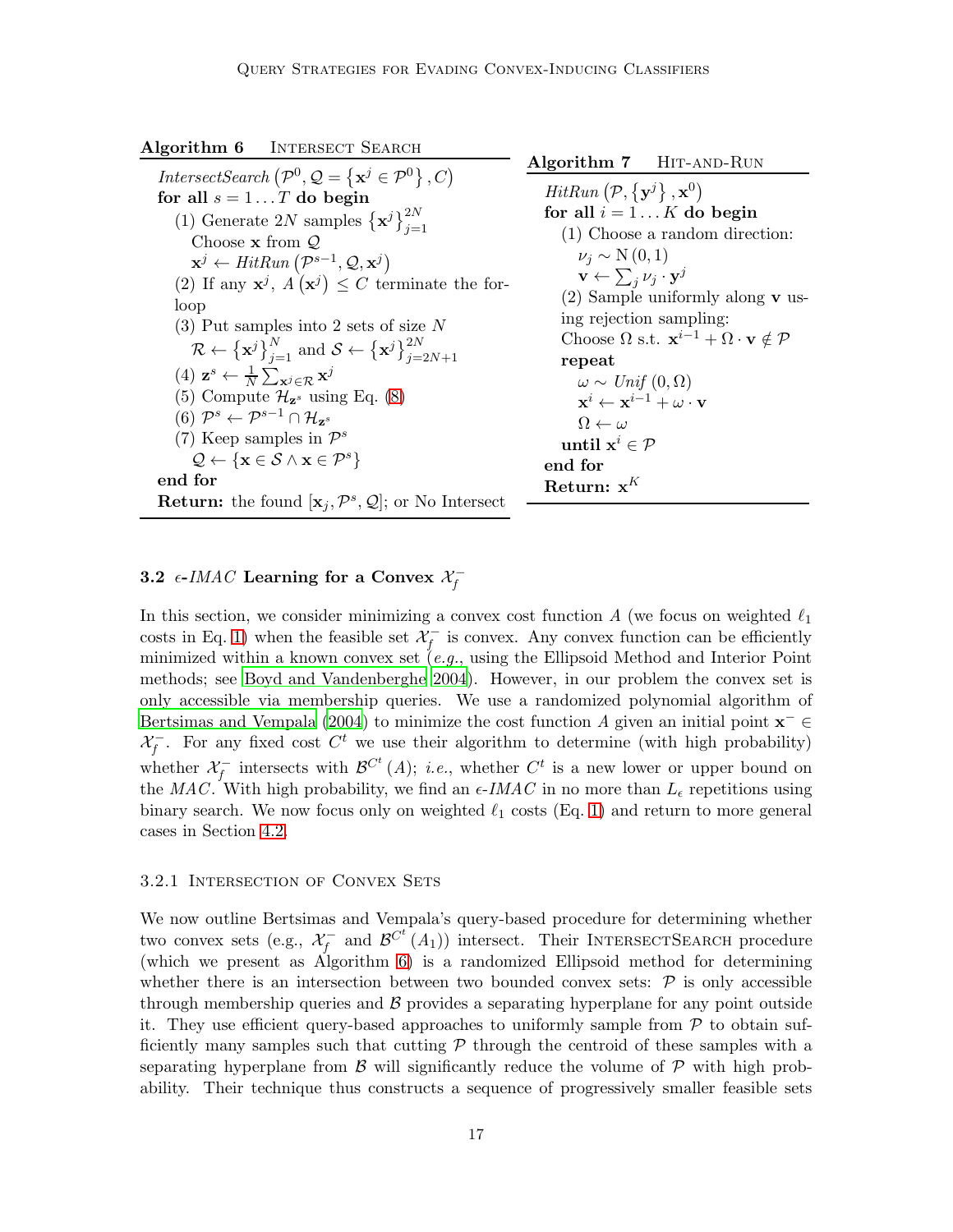$\mathcal{P}^s \subset \mathcal{P}^{s-1}$  until either the algorithm finds a point in  $\mathcal{P} \cap \mathcal{Q}$  or it is highly unlikely that the intersection is non-empty.

Our problem reduces to finding the intersection between  $\mathcal{X}^-_f$  and  $\mathcal{B}^{C^t}(A_1)$ . Though  $\mathcal{X}^-_f$  may be unbounded, we are minimizing a cost with bounded equi-cost balls, so we can instead use the set  $\mathcal{P}^0 = \mathcal{X}^-_f \cap \mathcal{B}^{2R}(A_1)$  (where  $R = A(\mathbf{x}^-) > C^t$ ) is a (convex) bounded subset of  $\mathcal{X}_f^-$  that envelops all of  $\mathcal{B}^{C^t}(A_1)$  and thus the intersection  $\mathcal{X}_f^- \cap \mathcal{B}^{C^t}(A_1)$  if it exists. We also assume that there is some  $r > 0$  such that there is an r-ball contained in the convex set  $\mathcal{X}_f^-$ ; *i.e.*, there exists  $\mathbf{y} \in \mathcal{X}_f^-$  such that  $\mathcal{B}^r(A_1; \mathbf{y}) \subset \mathcal{X}_f^-$ . We now detail this INTERSECTSEARCH procedure (Algorithm [6\)](#page-16-0).

The backbone of the algorithm is the capability to sample uniformly from an unknown but bounded convex body by means of the HIT-AND-RUN random walk technique intro-duced by [Smith \(1996](#page-26-6)) (Algorithm [7\)](#page-16-1). Given an instance  $\mathbf{x}^j \in \mathcal{P}^{s-1}$ , HIT-AND-RUN selects a random direction **v** through  $x^j$  (we return to the selection of **v** in Section [3.2.2\)](#page-18-0). Since  $\mathcal{P}^{s-1}$  is a bounded convex set, the set  $\Omega = \{ \omega > 0 \mid \mathbf{x}^j + \omega \mathbf{v} \in \mathcal{P}^{s-1} \}$  is a bounded interval indexing all feasible points along direction **v** through  $x^j$ . Sampling  $\omega$  uniformly from  $\Omega$ (using rejection sampling) yields the next step of the random walk;  $x^{j} + \omega v$ . Under the appropriate conditions (see Section  $3.2.2$ ), the HIT-AND-RUN random walk generates a sample uniformly from the convex body after  $\mathcal{O}^*\left(D^3\right)$  steps<sup>[7](#page-17-1)</sup> (Lovász and Vempala, [2004\)](#page-25-6).

**Randomized Ellipsoid Algorithm:** We use HIT-AND-RUN to obtain 2N samples  $\{x^j\}$ from  $\mathcal{P}^{s-1} \subset \mathcal{X}^-_f$  for a single phase of the randomized ellipsoid algorithm. If any sample  $\mathbf{x}^j$ satisfies  $A_I(\mathbf{x}^j) \leq C^t$ , then  $\mathbf{x}^j$  is in the intersection of  $\mathcal{X}^-_f$  and  $\mathcal{B}^{C^t}(A_1)$  and the procedure is complete. Otherwise, we want to significantly reduce the size of  $\mathcal{P}^{s-1}$  without excluding any of  $\mathcal{B}^{C^t}(A_1)$  so that sampling concentrates toward the intersection (if it exists)—for this we need a separating hyperplane for  $\mathcal{B}^{C^t}(A_1)$ . For any point  $y \notin \mathcal{B}^{C^t}(A_1)$ , the (sub)gradient of the  $\ell_1$  cost given by

<span id="page-17-2"></span>
$$
h_d^{\mathbf{y}} = c_d \operatorname{sign}\left(y_d - x_d^A\right) \quad , \tag{7}
$$

and is a separating hyperplane for **y** and  $\mathcal{B}^{C^t}(A_1)$ .

To achieve efficiency, we choose a point  $z \in \mathcal{P}^{s-1}$  so that cutting  $\mathcal{P}^{s-1}$  through z with the hyperplane  $h^z$  eliminates a significant fraction of  $\mathcal{P}^{s-1}$ . To do so, z must be centrally located within  $\mathcal{P}^{s-1}$ . We use the empirical centroid of the half of our samples in R:  $z = N^{-1} \sum_{x \in \mathcal{R}} x$  (the other half we will be used in Section [3.2.2\)](#page-18-0). We cut  $\mathcal{P}^{s-1}$  with the hyperplane  $\mathbf{h}^{\mathbf{z}}$  through  $\mathbf{z}$ ; *i.e.*,  $\mathcal{P}^s = \mathcal{P}^{s-1} \cap \mathcal{H}_{\mathbf{z}}$  where  $\mathcal{H}_{\mathbf{z}}$  is the halfspace

<span id="page-17-0"></span>
$$
\mathcal{H}_{\mathbf{z}} = \left\{ \mathbf{x} \middle| \mathbf{x}^{\top} \mathbf{h}^{\mathbf{z}} \leq \mathbf{z}^{\top} \mathbf{h}^{\mathbf{z}} \right\} . \tag{8}
$$

As shown by Bertsimas and Vempala, this cut achieves  $vol(P^s) \leq \frac{2}{3}$  $rac{2}{3}$ vol  $\left(\mathcal{P}^{s-1}\right)$  with high probability if  $N = \mathcal{O}^*(D)$  and  $\mathcal{P}^{s-1}$  is near-isotropic (see Section [3.2.2\)](#page-18-0). Since the ratio of volumes between the initial circumscribing and inscribing balls of the feasible set is  $(R/r)^D$ , the algorithm can terminate after  $T = \mathcal{O}(D \log(R/r))$  unsuccessful iterations with a high probability that the intersection is empty.

Because every iteration in Algorithm [6](#page-16-0) requires  $N = \mathcal{O}^*(D)$  samples, each of which need  $K = \mathcal{O}^*(D^3)$  random walk steps, and there are  $\mathcal{O}^*(D)$  iterations, the total number of membership queries required by Algorithm [6](#page-16-0) is  $\mathcal{O}^*\left(D^5\right)$ .

<span id="page-17-1"></span><sup>7.</sup>  $\mathcal{O}^*$  ( $\cdot$ ) denotes the standard complexity notation  $\mathcal{O}(\cdot)$  without logarithmic terms.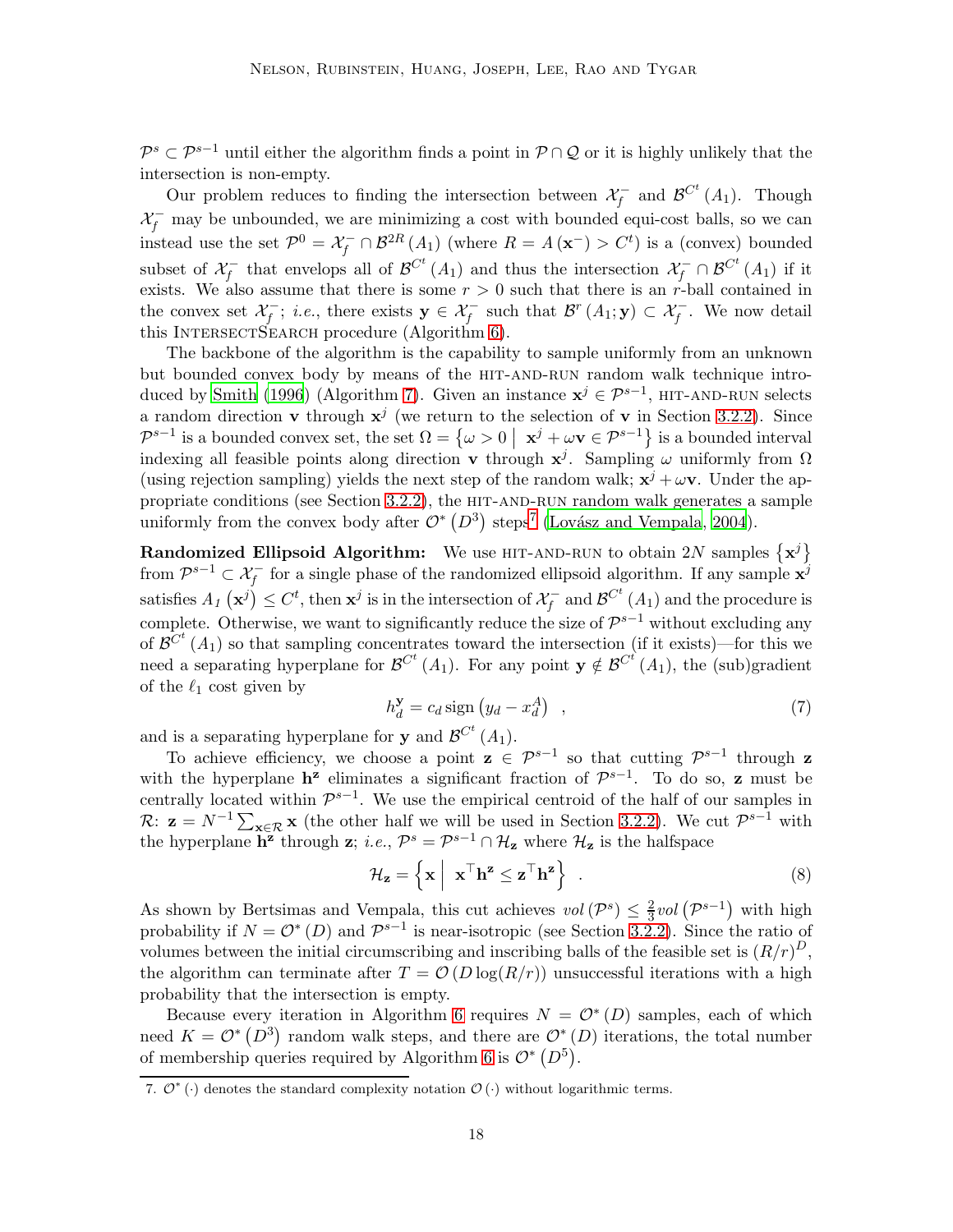#### <span id="page-18-0"></span>3.2.2 Sampling from a Queriable Convex Body

In the randomized Ellipsoid algorithm, random samples are used for two purposes: estimating the convex body's centroid and maintaining the conditions required for the HIT-AND-RUN sampler to efficiently generate points uniformly from a sequence of shrinking convex bodies. Until this point, we assumed the HIT-AND-RUN random walk efficiently produces uniformly random samples from any bounded convex body  $\mathcal P$  accessible through membership queries. However, if the body is severely elongated, randomly selected directions will rarely align with the long axis of the body and our random walk will take small steps (relative to the long axis) and mix slowly. For the sampler to mix effectively, we need the convex body  $P$  to be sufficiently round, or more formally *near-isotropic*; *i.e.*, for any unit vector  $\mathbf{v}$ ,  $\mathbb{E}_{\mathbf{x} \sim \mathcal{P}} \left[ \left( \mathbf{v}^{\top} \left( \mathbf{x} - \mathbb{E}_{\mathbf{x} \sim \mathcal{P}} \left[ \mathbf{x} \right] \right) \right)^2 \right]$  is bounded between 1/2 and 3/2 of vol  $(\mathcal{P})$ .

If the body is not near-isotropic, we must rescale  $\mathcal X$  with an appropriate affine transformation **T** so the resulting body  $\mathcal{P}'$  is near-isotropic. With sufficiently many samples from P we can estimate T as their empirical covariance matrix. Instead, we rescale  $\mathcal{X}$  implicitly using a technique described by Bertsimas and Vempala  $(2004)$ . We maintain a set  $\mathcal Q$  of sufficiently many uniform samples from the body  $\mathcal{P}^s$  and in the HIT-AND-RUN algorithm (Algorithm [7\)](#page-16-1) we sample the direction v based on this set. Intuitively, because the samples in  $Q$  are distributed uniformly in  $\mathcal{P}^s$ , the directions we sample based on the points in  $Q$ implicitly reflect the covariance structure of  $\mathcal{P}^s$ . This is equivalent to sampling the direction **v** from a normal distribution with zero mean the covariance of  $P$ .

We must ensure Q is a set of sufficiently many samples from  $\mathcal{P}^s$  after each cut:  $\mathcal{P}^s$   $\leftarrow$  $\mathcal{P}^{s-1} \cap \mathcal{H}_{\mathbf{z}^s}$ . To do so, we initially resample 2N points from  $\mathcal{P}^{s-1}$  using HIT-AND-RUN—half of these,  $\mathcal{R}$ , are used to estimate the centroid  $\mathbf{z}^s$  for the cut and the other half,  $\mathcal{S}$ , are used to repopulate Q after the cut. Because S contains independent uniform samples from  $\mathcal{P}^{s-1}$ , those in  $\mathcal{P}^s$  after the cut constitute independent uniform samples from  $\mathcal{P}^s$  (*i.e.*, rejection sampling). By choosing  $N$  sufficiently large, our cut will be sufficiently deep and we will have sufficiently many points to resample  $\mathcal{P}^s$  after the cut.

Finally, we also need an initial set  $Q$  of uniform samples from  $\mathcal{P}^0$  but, in our problem, we only have a single point  $\mathbf{x}^- \in \mathcal{X}_f^-$ . Fortunately, there is an iterative procedure for putting the initial convex set  $\mathcal{P}^0$  into a near-isotropic position from which we obtain  $\mathcal{Q}$ . The ROUNDINGBODY algorithm described by Lovász and Vempala (2003) uses  $\mathcal{O}^*\left(D^4\right)$ membership queries to transforms the convex body into a near-isotropic position. We use this as a preprocessing step for Algorithms [6](#page-16-0) and [8;](#page-19-1) that is, given  $\mathcal{X}_f^-$  and  $\mathbf{x}^- \in \mathcal{X}_f^-$  we make  $\mathcal{P}^0 = \mathcal{X}_f^- \cap \mathcal{B}^{2R}(A_1; \mathbf{x}^-)$  and then use the ROUNDINGBODY algorithm to produce an initial uniform sample  $\mathcal{Q} = {\{\mathbf{x}^j \in \mathcal{P}^0\}}$ . These sets are then the inputs to our search algorithms.

# 3.2.3 OPTIMIZATION OVER  $\ell_1$  BALLS

We now revisit the outermost optimization loop (for searching the minimum feasible cost) of the algorithm and suggest improvements. First, since  $x^A$ ,  $x^-$  and  $\mathcal Q$  are the same for every iteration of the optimization procedure, we only need to run the ROUNDINGBODY procedure once as a preprocessing step rather than running it as a preprocessing step every time INTERSECTSEARCH is invoked. The set of samples  $\{\mathbf x^j \in \mathcal P^0\}$  produced by ROUNDINGBODY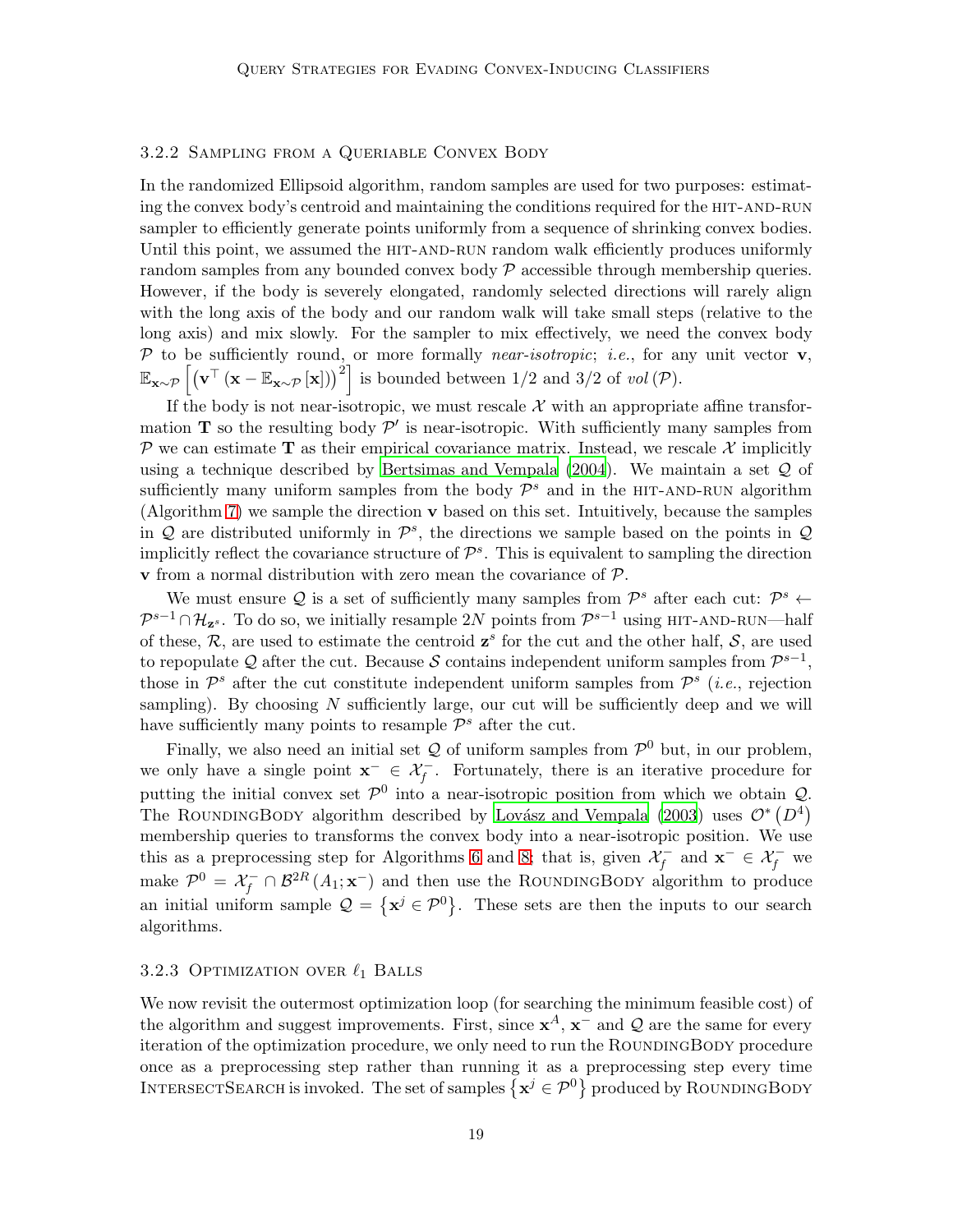<span id="page-19-1"></span>Algorithm 8 CONVEX  $\mathcal{X}_f^-$  SET SEARCH

```
SetSearch (P, Q = {\mathbf{x}^j \in P}, C_0^-, C_0^+, \epsilon)\mathbf{x}^* \leftarrow \mathbf{x}^- and t \leftarrow 0while C_t^-/\underline{C_t^+} > 1 + \epsilon do begin
     C_t \leftarrow \sqrt{C_t^-\cdot C_t^+}[\mathbf{x}^*, \mathcal{P}', \mathcal{Q}'] \leftarrow \text{InterestSearch}(\mathcal{P}, \mathcal{Q}, C)if intersection found then begin
          C_{t+1}^- \leftarrow A(\mathbf{x}^*) \text{ and } C_{t+1}^+ \leftarrow C_t^+<br>
\mathcal{P} \leftarrow \mathcal{P}' \text{ and } \mathcal{Q} \leftarrow \mathcal{Q}'else
          C_{t+1}^- \leftarrow C_t^- and C_{t+1}^+ \leftarrow C_tend if
    t \leftarrow t + 1end while
Return: x∗
```
are sufficient to initialize the INTERSECTSEARCH at each stage of the binary search over  $C^t$ . Second, the separating hyperplane  $\mathbf{h}_f^{\mathbf{y}}$  $f_f^{\mathbf{y}}$  given by Eq. [\(7\)](#page-17-2) does not depend on the target cost  $C^t$  but only on  $\mathbf{x}^A$ , the common center of all the  $\ell_1$  balls. In fact, the separating hyperplane at point **y** is valid for all  $\ell_1$ -balls of cost  $C < A$  (**y**). Further, if  $C < C^t$ , we have  $\mathcal{B}^C(A_1) \subset \mathcal{B}^{C^t}(A_1)$ . Thus, the final state from a successful call to INTERSECTSEARCH for the  $C^t$ -ball as the starting state for any subsequent call to INTERSECTSEARCH for all  $C < C^t$ . These improvements are reflected in our final procedure SETSEARCH in Algorithm [8—](#page-19-1)the total number of queries required is also  $\mathcal{O}^*\left(D^5\right)$ .

# <span id="page-19-0"></span>4. General  $\ell_p$  Costs

Here we further extend  $\epsilon$ -*IMAC* searchability over the family of convex-inducing classifiers to the full family of  $\ell_p$  costs for any  $0 < p < \infty$ . As we demonstrate in this section, many  $\ell_p$ costs are not generally  $\epsilon$ -*IMAC* searchable for all  $\epsilon > 0$  over the family of convex-inducing classifiers(*i.e.*, we show that finding an  $\epsilon$ -*IMAC* for this family can require exponentially many queries in D and  $\epsilon$ ). In fact, only the weighted  $\ell_1$  costs are known to have (randomized) polynomial query strategies when either the positive or negative set is convex.

#### 4.1 Convex Positive Set

<span id="page-19-2"></span>Here we explore the ability of MULTILINESEARCH and  $K$ -STEP MULTILINESEARCH algo-rithms presented in Section [3.1](#page-9-1) to find solutions to the near-optimal evasion problem for  $\ell_p$ cost functions with  $p \neq 1$ . Particularly for  $p > 1$  we will be exploring the consequences of using the MULTILINESEARCH algorithms using more search directions than just the  $2 \cdot D$ axis-aligned directions. Figure [3](#page-20-0) demonstrates how queries can be used to construct upper and lower bounds on general  $\ell_p$  costs. The following Lemma also summarizes well known bounds on general  $\ell_p$  costs based on an  $\ell_1$  cost.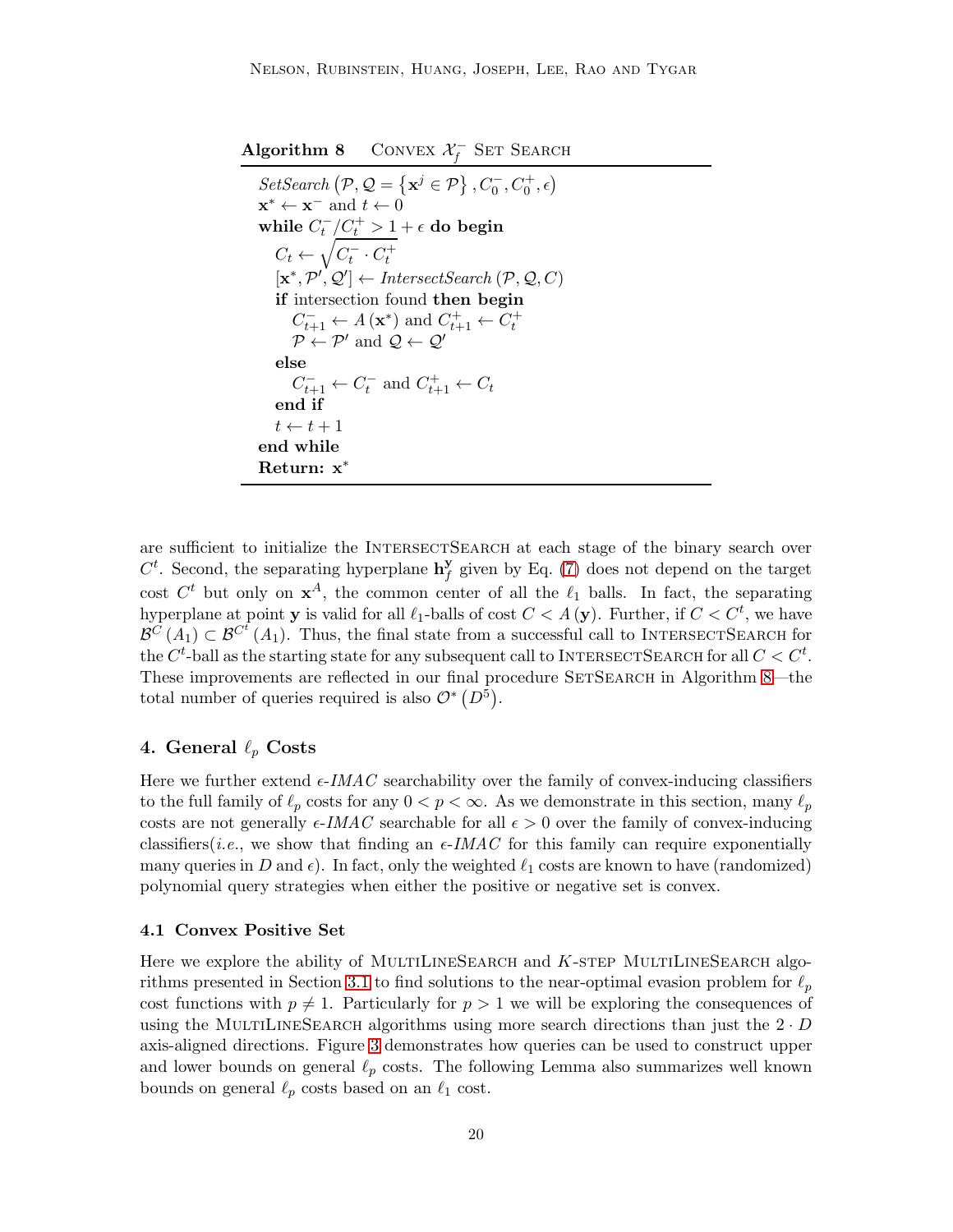

<span id="page-20-0"></span>Figure 3: Convex hull for a set of queries and the resulting bounding balls for several  $\ell_p$ costs. Each row represents a unique set of positive (red '+' points) and negative (green '−' points) queries and each column shows the implied upper bound (in green) and lower bound (in blue) for a different  $\ell_p$  cost. In the first row, the body is defined by a random set of 7 queries, in the second, the queries are along the coordinate axes, and in the third, the queries are around a circle.

**Lemma 8** The largest  $\ell_p$   $(p > 1)$  ball enclosed within an  $\ell_1$  ball has a radius (cost) of  $D^{\frac{1-p}{p}}$ and for  $p = \infty$  the radius is  $D^{-1}$ .

# 4.1.1 BOUNDING  $\ell_p$  BALLS

In general, suppose we probe along some set of  $M$  unit directions and at some point we have at least one negative point supporting an upper bound of  $C_0^-$  and M positive points supporting at a cost of  $C_0^+$ . However, the lower bound provided by those M positive points is the cost of the largest  $\ell_p$  cost ball that fits entirely within their convex hull; let's say this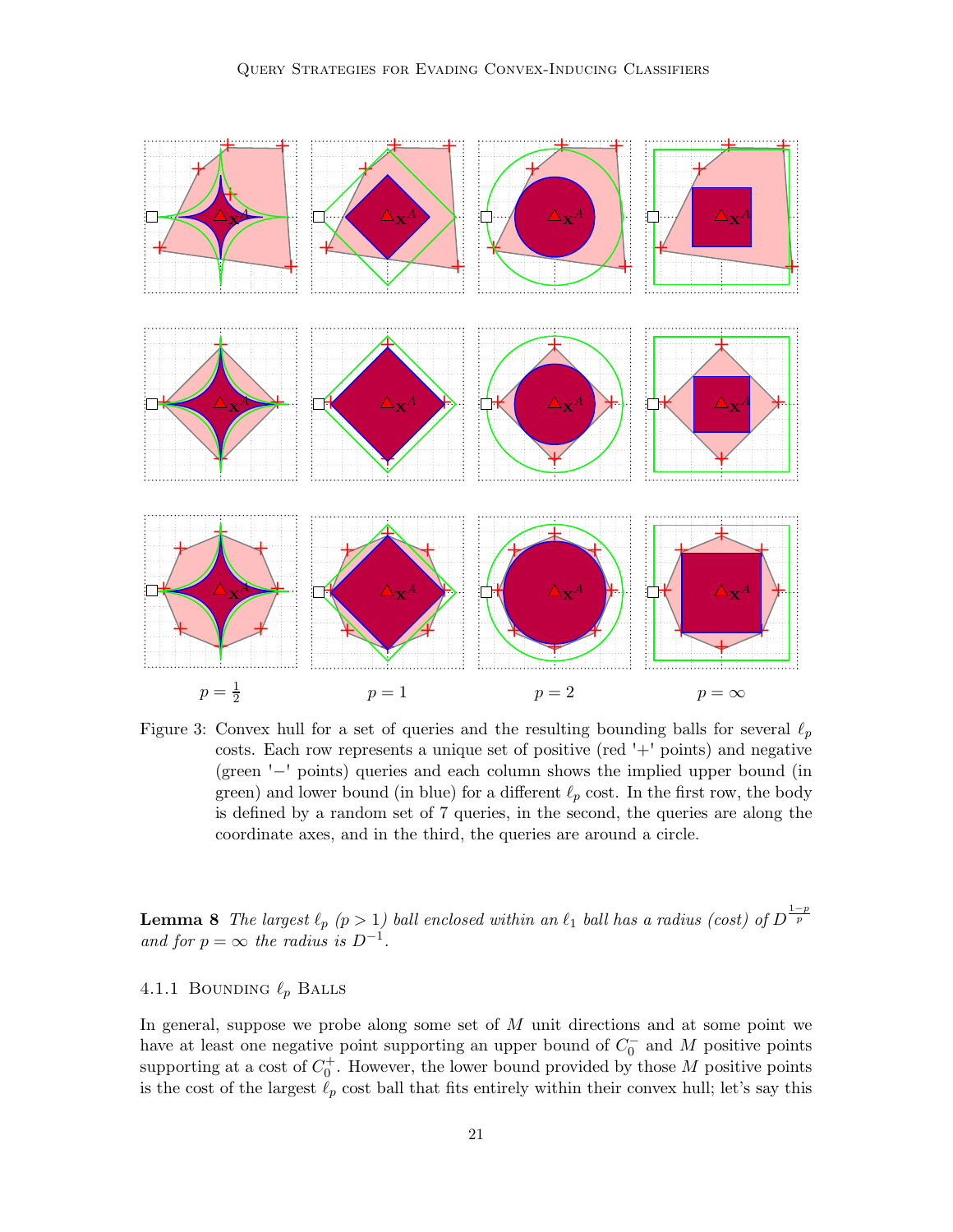cost is  $C^{\dagger} < C_0^{\dagger}$ . In order to achieve  $\epsilon$ -multiplicative optimality, we need

$$
\frac{C_0^-}{C^\dagger} \leq 1 + \epsilon \enspace .
$$

Expanding this, we need

$$
\left(\frac{C_0^-}{C_0^+}\right)\left(\frac{C_0^+}{C^\dagger}\right) \leq 1 + \epsilon \enspace.
$$

This allows us to break the problem into two parts. The first factor  $C_0^-/C_0^+$  is only in terms of parameters controlled by the multiline search algorithm whereas the second factor  $C_0^+/C^\dagger$ depends only on the shape of the  $\ell_p$  ball as it captures how well the ball is approximated by the convex hull of the search directions. These two factors separate our task into choosing M and  $L_{\epsilon}$  sufficiently so that their product is less than  $1 + \epsilon$ . First we choose factors  $\alpha \geq 0$ and  $\beta \geq 0$  so that  $(1+\alpha)(1+\beta) \leq 1+\epsilon$ . Then we chose M so that

$$
\frac{C_0^+}{C^\dagger} = 1 + \beta
$$

and a parameter  $\epsilon' = \alpha$  so that multiline search with M directions will achieve

$$
\frac{C_0^-}{C_0^+} = 1 + \alpha \;\; .
$$

In doing so, we create a generalized multiline search that is able to achieve  $\epsilon$ -multiplicative optimality.

For example in the case of  $p = 1$ , we previously saw that choosing  $M = 2 \cdot D$  allows us to exactly reconstruct the  $\ell_1$  ball so that  $C_0^+/C_1^+ = 1$  (*i.e.*,  $\beta = 0$ ). Thus we can just make  $\alpha = \epsilon$  and we recover our original multiline search method exactly.

**Objective:** Below we present a number of results that deal with cases when  $\beta > 0$ . In this case, what we want to show is that a ratio of  $\frac{C_0^+}{C_1^+} = 1 + \beta$  can be achieved with a polynomial number of search directions when  $\beta \leq \epsilon$ ; otherwise,  $(1 + \alpha)(1 + \beta) > 1 + \epsilon$ . Thus, we will be trying to find how many search directions are required for to achieve

$$
\frac{C_0^+}{C^\dagger} \le 1 + \epsilon \ ,
$$

since this is the highest we can allow this ratio to be. Moreover, since this problem scales linearly with  $C_0^+$  we will simply examine the values of  $C^{\dagger}$  that can be achieved for the unit cost ball (*i.e.*, w.l.o.g. we make  $C_0^+ = 1$  and rescale). Thus we will be looking at how many points are required to achieve:

$$
C^{\dagger} \ge \frac{1}{1+\epsilon} \tag{9}
$$

<span id="page-21-0"></span>We will try to show that only polynomially many are required for at least some values of  $\epsilon$ .

**Lemma 9** If there exists a configuration of  $M$  unit search directions with a convex hull that yields a bound  $C^{\dagger}$  for the cost function A then multi-line search algorithms can use those search directions to achieve  $\epsilon$ -multiplicative optimality with a query complexity that is polynomial in M and  $L_{\epsilon}^{(*)}$  for any

$$
\epsilon > \frac{1}{C^{\dagger}} - 1 \enspace .
$$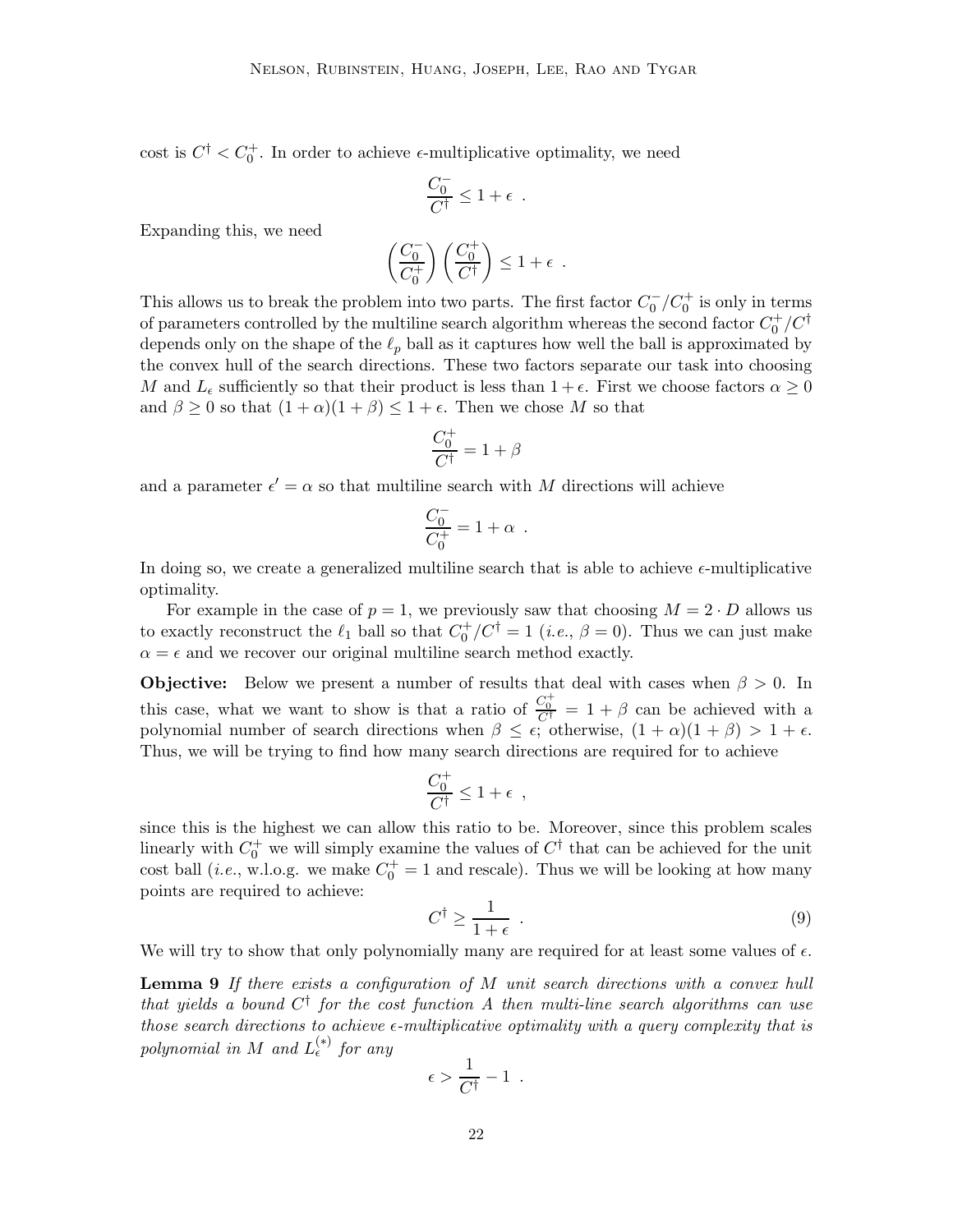**Corollary 10** If there exists a configuration of  $M$  unit search directions with a convex hull that yields a bound  $C^{\dagger} = 1$  for the cost function A then multi-line search algorithms then multi-line search algorithms can use those search directions to achieve  $\epsilon$ -multiplicative optimality with a query complexity that is polynomial in M and  $L_{\epsilon}^{(*)}$  for any  $\epsilon > 0$ .

As this corollary reaffirms, for  $p = 1$  using the  $M = 2 \cdot D$  coordinate directions allows multi-line search algorithms to achieve  $\epsilon$ -multiplicative optimality for any  $\epsilon > 0$  with a query complexity that is polynomial in M and  $L_{\epsilon}^{(*)}$ .

#### 4.1.2 MULTILINE SEARCH FOR  $p < 1$

A simple result holds here. Namely, since the unit  $\ell_1$  ball bounds any unit  $\ell_p$  balls with  $p < 1$  we can achieve  $C_0^+/C^{\dagger} = 1$  using only the  $2 \cdot D$  corners of the hyperoctahedron as search directions. Thus we can efficiently search for  $p < 1$  for any value of  $\epsilon > 0$ . Whether or not the  $\ell_p$  ( $p < 1$ ) cost functions can be efficiently searched with fewer search directions is an open question.

#### 4.1.3 MULTILINE SEARCH FOR  $p > 1$

<span id="page-22-0"></span>For this case, we can trivially use the  $\ell_1$  bound on  $\ell_p$  balls as summarized by the following corollary:

Corollary 11 For  $1 < p < \infty$  and  $\epsilon \in (D^{\frac{p-1}{p}} - 1, \infty)$  any multi-line search algorithm can achieve  $\epsilon$ -multiplicative optimality on  $A_p$  using  $M = 2 \cdot D$  search directions. Similarly for  $p = \infty$  and  $\epsilon \in (D-1, \infty)$  any multi-line search algorithm can achieve  $\epsilon$ -multiplicative optimality on  $A_{\infty}$ .

**Proof** From Lemma [8,](#page-19-2) the largest co-centered  $\ell_p$  ball contained within the unit  $\ell_1$  ball has radius (cost)  $D^{\frac{1-p}{p}}$  (or D for  $p = \infty$ ). The bounds on  $\epsilon$  then follows from Lemma [9.](#page-21-0)

Unfortunately, this result only applies for a range of  $\epsilon$  that grows with D, which is insufficient for  $\epsilon$ -IMAC searchability. In fact, for some fixed values of  $\epsilon$ , there is no querybased strategy that can bound  $\ell_p$  costs using polynomially-many queries in Das the following result formalizes.

<span id="page-22-1"></span>**Theorem 12** For  $p > 1$ ,  $D > 0$ , any initial bounds  $0 < C_0^+ < C_0^-$  on the MAC, and  $0 < \epsilon < 2^{\frac{p-1}{p}} - 1$  (or  $0 < \epsilon < 1$  for  $p = \infty$ ), all algorithms must submit at least  $\alpha_{p,\epsilon}^D$ membership queries (for some constant  $\alpha_{p,\epsilon} > 1$ ) in the worst case to be  $\epsilon$ -multiplicatively optimal on  $\mathcal{F}^{\text{convex},'+'}$  for  $\ell_p$  costs.

The proof of this theorem is in Appendix [C.](#page-30-0) A consequence of this theorem is that there is no query-based algorithm that can efficiently find an  $\epsilon$ -IMAC of any  $\ell_p$  cost  $(p > 1)$ for any  $0 < \epsilon < 2^{\frac{p-1}{p}}$  (or  $0 < \epsilon < 1$  for  $p = \infty$ ) on the family  $\mathcal{F}^{\text{convex},'+}$ . However, from Theorem [11](#page-22-0) and Lemma [9,](#page-21-0) multiline-search type algorithms efficiently find the  $\epsilon$ -IMAC of any  $\ell_p$  cost  $(p > 1)$  for any  $\epsilon \in (D^{\frac{p-1}{p}} - 1, \infty)$  (or  $D - 1 < \epsilon < \infty$  for  $p = \infty$ ). It is generally unclear if efficient algorithms exist for any values of  $\epsilon$  between these intervals, but in the following section we derive a stronger bound for the case of  $p = 2$ .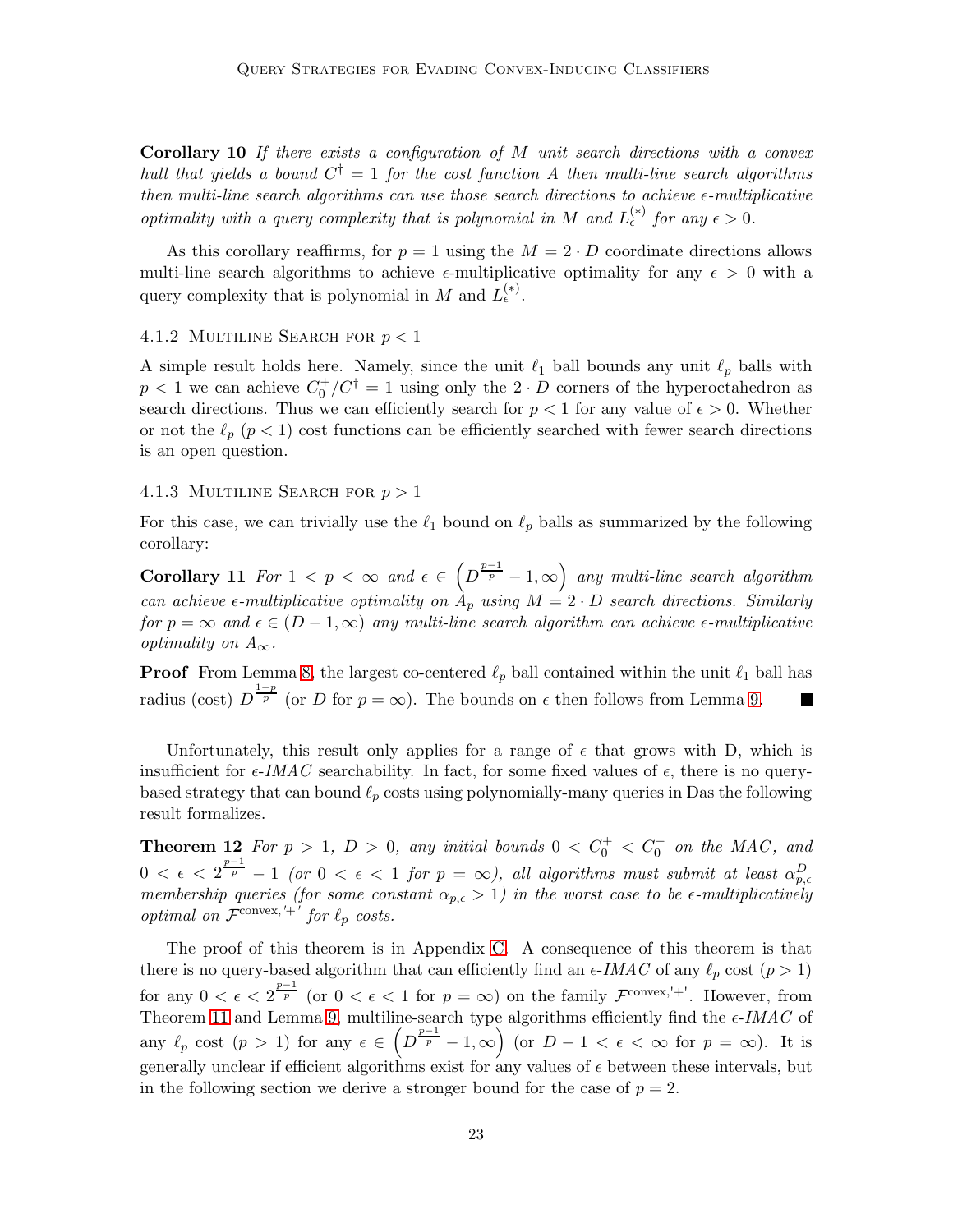# <span id="page-23-2"></span><span id="page-23-0"></span>4.1.4 MULTILINE SEARCH FOR  $p = 2$

**Theorem 13** For any  $D > 1$ , any initial bounds  $0 < C_0^+ < C_0^-$  on the MAC, and  $0 <$  $\epsilon < \frac{C_0^-}{C_0^+} - 1$ , all algorithms must submit at least  $\alpha_{\epsilon}^{\frac{D-2}{2}}$  membership queries (where  $\alpha_{\epsilon} =$  $(1+\epsilon)^2$  $\frac{(1+\epsilon)^2}{(1+\epsilon)^2-1} > 1$ ) in the worst case to be  $\epsilon$ -multiplicatively optimal on  $\mathcal{F}^{\text{convex,'}+'}$  for  $\ell_2$  costs.

The proof of this result is in Appendix [D.](#page-35-0)

This result says that no algorithm can achieve  $\epsilon$ -multiplicative optimality for  $\ell_2$  costs for any fixed  $\epsilon > 0$  using only polynomially-many queries in D. However, for a fixed D, the bound provided by Theorem [13](#page-23-2) suggests that reasonable approximations may be achievable  $\alpha_{\epsilon} \to 1.$ 

It may appear that Theorem [13](#page-23-2) contradicts Corollary [11.](#page-22-0) However, in Corollary [11](#page-22-0) only applies for a range of  $\epsilon$  that depends on D; i.e.,  $\epsilon > \sqrt{D} - 1$ . Interestingly, substituting this lower bound on  $\epsilon$  into the bound given by Theorem [13,](#page-23-2) we get that the number of required queries for  $\epsilon > \sqrt{D} - 1$  need only be

$$
M \ge \left(\frac{(1+\epsilon)^2}{(1+\epsilon)^2-1}\right)^{\frac{D-2}{2}} = \left(\frac{D}{D-1}\right)^{\frac{D-2}{2}}
$$

which is a monotonically increasing function in D that asymptotes at  $\sqrt{e} \approx 1.64$ . Thus, Theorem [13](#page-23-2) and Corollary [11](#page-22-0) are in agreement since for  $\epsilon > \sqrt{D} - 1$ , the former only requires that we need at least 2 queries.

#### <span id="page-23-1"></span>4.2 Convex Negative Set

Algorithm [8](#page-19-1) generalizes immediately to all weighted  $\ell_p$  costs  $(p \geq 1)$  centered at  $\mathbf{x}^A$  since these costs are convex. For these costs an equivalent separating hyperplane for y can be used in place of Eq. [\(7\)](#page-17-2). These are given by the equivalent (sub)-gradients for  $\ell_p$  cost-balls:

$$
h_{p,d}^{\mathbf{y}} = c_d \operatorname{sign}(y_d - x_d^A) \cdot \left(\frac{|y_d - x_d^A|}{A_p^{(\mathbf{c})}(\mathbf{y})}\right)^{p-1}
$$
  

$$
h_{\infty,d}^{\mathbf{y}} = c_d \operatorname{sign}(y_d - x_d^A) \cdot \mathbb{I} \left\{|y_d - x_d^A| = A_p^{(\mathbf{c})}(\mathbf{y})\right\}.
$$

By only changing the cost function  $A$  and the separating hyperplane  $h<sup>y</sup>$  used for the halfspace cut in Algorithms [6](#page-16-0) and [8,](#page-19-1) the randomize ellipsoid search can be applied for any weighted  $\ell_p$  cost  $A_p^{(c)}$ .

For more general convex costs A, we still have that the set of all points **x** with  $A(\mathbf{x}) \leq C$ (the *sublevel set* of cost C) is a subset of the sublevel set of cost D for all  $D > C$ ; thus, the separating hyperplanes for the sublevel set at cost  $D$  will also be separating hyperplanes for the sublevel set at cost  $C$ . The SETSEARCH procedure therefore is applicable for any convex cost function A so long as we can compute the separating hyperplanes of any sublevel set of A for any point **y** not in sublevel set<sup>[8](#page-23-3)</sup>.

<span id="page-23-3"></span><sup>8.</sup> The sublevel set of any convex function is a convex set (see [Boyd and Vandenberghe, 2004\)](#page-25-4) so such a separating hyperplane always exists but may not be simple to compute.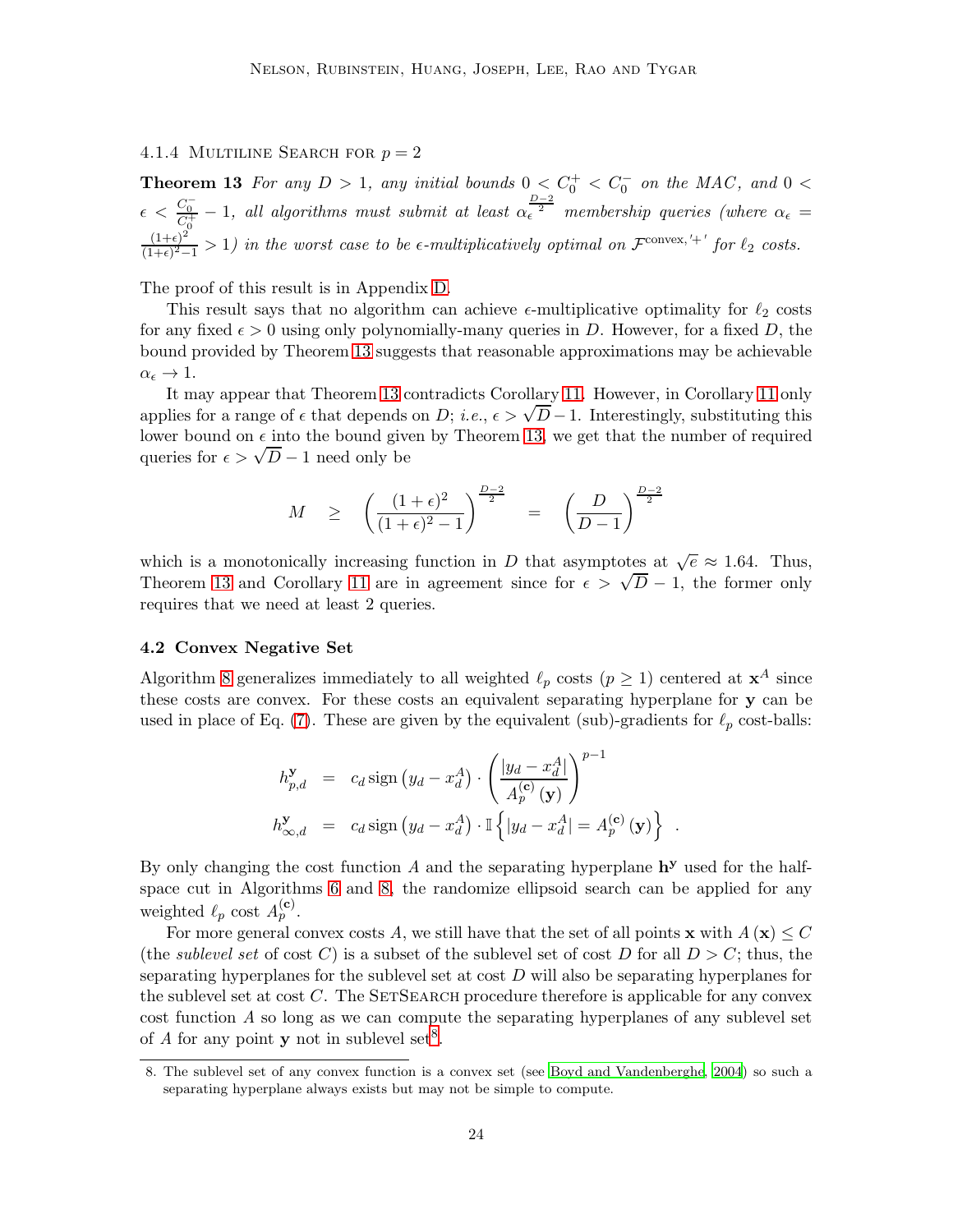For non-convex costs A such as weighted  $\ell_p$  costs with  $p < 1$ , minimizing on a convex set  $\mathcal{X}_f^-$  is generally a hard problem. However, there may be special cases when minimizing such a cost can be accomplished efficiently.

#### <span id="page-24-0"></span>5. Conclusions and Future Work

In this paper we study  $\epsilon$ -IMAC searchability of convex-inducing classifiers. We present membership query algorithms that efficiently accomplish  $\epsilon$ -*IMAC* search on this family. When the positive class is convex we demonstrate very efficient techniques that outperform the previous reverse-engineering approaches for linear classifiers. When the negative class is convex, we apply a randomized Ellipsoid method to achieve efficient  $\epsilon$ -IMAC search. If the adversary is unaware of which set is convex, they can trivially run both searches to discover an  $\epsilon$ -*IMAC* with a combined polynomial query complexity. We also show our algorithms can be efficiently extended to cope with a number of special circumstances. Most importantly, we demonstrate that these algorithms can succeed without reverse engineering the classifier. Instead, these algorithms systematically eliminate inconsistent hypotheses and progressively concentrate their efforts in an ever-shrinking neighborhood of a MAC instance. By doing so, these algorithms only require polynomially-many queries in spite of the size of the family of all convex-inducing classifiers.

We also consider general  $\ell_p$  costs and show that  $\mathcal{F}^{convex}$  is only  $\epsilon$ -IMAC searchable for both positive and negative convexity for any  $\epsilon > 0$  if  $p = 1$ . For  $0 < p < 1$ , the MuLtiLineSearch algorithms of Section [3.1](#page-9-1) achieve identical results when the positive set is convex, but the non-convexity of these  $\ell_p$  costs precludes the use of our randomized Ellipsoid method. The Ellipsoid method does provide an efficient solution for convex negative sets when  $p > 1$  (since these costs are convex). However, for convex positive sets, our results show that for  $p > 1$  there is no algorithm that can efficiently find an  $\epsilon$ -IMAC for all  $\epsilon > 0$ . Moreover, for  $p = 2$  we prove that there is no efficient algorithm for finding an  $\epsilon$ -IMAC for any fixed value of  $\epsilon$ .

By studying  $\epsilon$ -*IMAC* searchability, we provide a broader picture of how machine learning techniques are vulnerable to query-based evasion attacks. Exploring near-optimal evasion is important for understanding how an adversary may circumvent learners in security-sensitive settings. In such an environment, system developers are hesitant to trust procedures that may create vulnerabilities. The algorithms we demonstrate are invaluable tools not for an adversary to develop better attacks but rather for analysts to better understand the vulnerabilities of their filters. Our algorithms may not necessarily be easily used by an adversary since various real-world obstacles would first need to be overcome. Queries may only be partially observable or noisy and the feature set may only be partially known. Moreover, an adversary may not be able to query all  $\mathbf{x} \in \mathcal{X}$ ; instead their queries must be legitimate objects (such as email) that are mapped into  $X$ . A real-world adversary must invert the feature-mapping—a generally difficult task. These limitations necessitate further research on the impact of partial observability and approximate querying on  $\epsilon$ -IMAC search, and to design more secure filters. Broader open problems include: is  $\epsilon$ -IMAC search possible on other classes of learners such as SVMs (linear in a large possibly infinite feature space)? Is  $\epsilon$ -IMAC search feasible against an online learner that adapts as it is queried? Can learners be made resilient to these threats and how does this impact learning performance?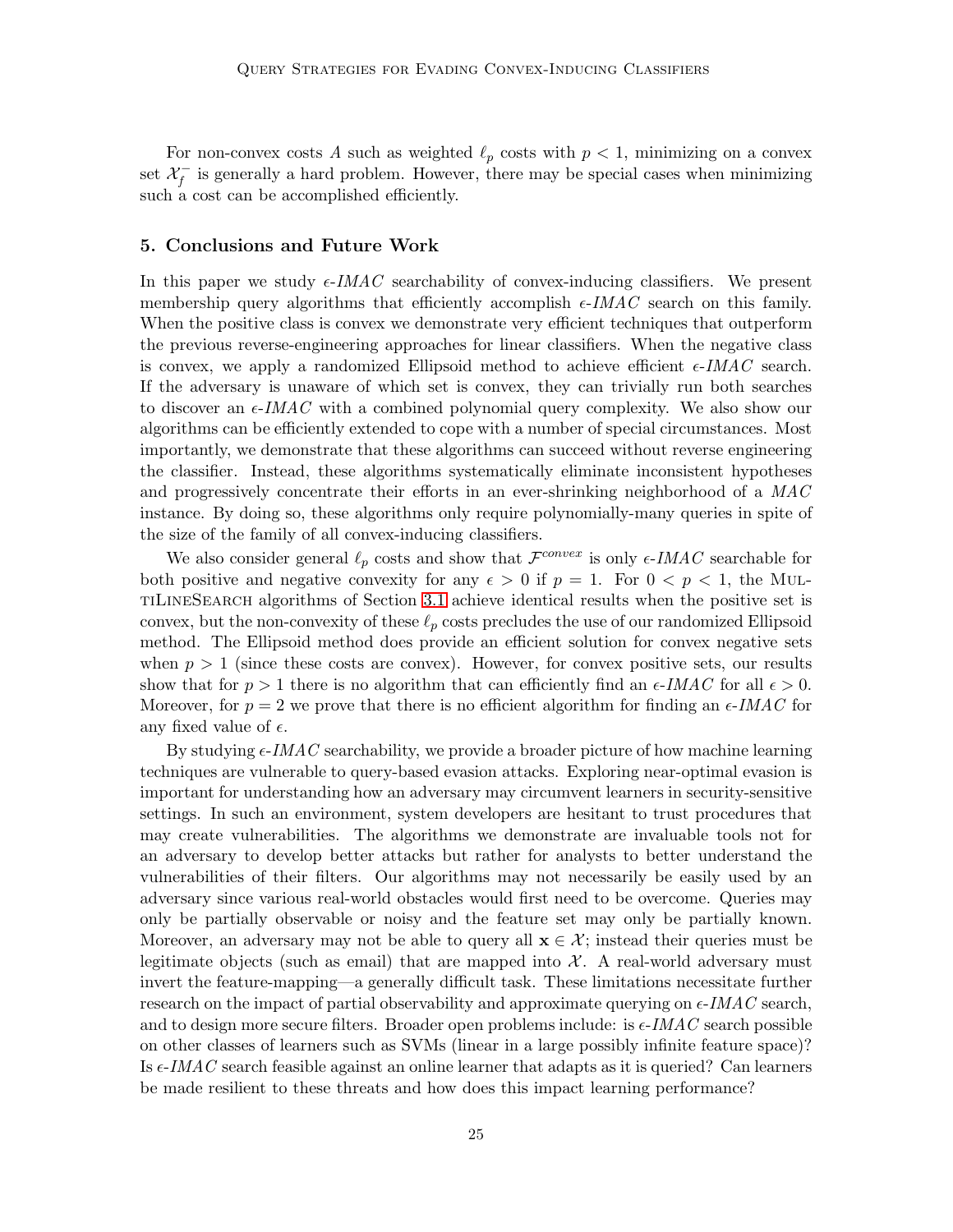## Acknowledgements

We would like to thank Peter Bartlett, Marius Kloft, and Peter Bodik for their helpful feedback on this project.

We gratefully acknowledge the support of our sponsors. This work was supported in part by TRUST (Team for Research in Ubiquitous Secure Technology), which receives support from the National Science Foundation (NSF award #CCF-0424422) and AFOSR (#FA9550- 06-1-0244); RAD Lab, which receives support from California state MICRO grants  $(\text{\#}06-148)$ and #07-012); DETERlab (cyber-DEfense Technology Experimental Research laboratory), which receives support from DHS HSARPA  $(\text{\#022412})$  and AFOSR  $(\text{\#FA9550-07-1-0501})$ ; NSF award #DMS-0707060; the Siebel Scholars Foundation; and the following organizations: Amazon, BT, Cisco, DoCoMo USA Labs, EADS, ESCHER, Facebook, Google, HP, IBM, iCAST, Intel, Microsoft, NetApp, ORNL, Pirelli, Qualcomm, Sun, Symantec, TCS, Telecom Italia, United Technologies, and VMware. The opinions expressed in this paper are solely those of the authors and do not necessarily reflect the opinions of any funding agency, the State of California, or the U.S. government.

### References

- <span id="page-25-3"></span>Martin Anthony and Peter Bartlett. Neural Network Learning: Theoretical Foundations. Cambridge University Press, 1999.
- <span id="page-25-8"></span>Keith Ball. An elementary introduction to modern convex geometry. In in Flavors of Geometry, pages 1–58. University Press, 1997.
- <span id="page-25-5"></span>Dimitris Bertsimas and Santosh Vempala. Solving convex programs by random walks. Journal of the ACM, 51(4):540–556, 2004.
- <span id="page-25-1"></span>Christopher M. Bishop. Pattern Recognition and Machine Learning. Springer, 2006.
- <span id="page-25-4"></span>Stephen Boyd and Lieven Vandenberghe. Convex Optimization. Cambridge University Press, 2004.
- <span id="page-25-2"></span>Nilesh Dalvi, Pedro Domingos, Mausam, Sumit Sanghai, and Deepak Verma. Adversarial classification. In Proceedings of the Tenth ACM SIGKDD International Conference on Knowledge Discovery and Data Mining (KDD'04), pages 99–108, 2004.
- <span id="page-25-0"></span>Anukool Lakhina, Mark Crovella, and Christophe Diot. Diagnosing network-wide traffic anomalies. In Proceedings of the ACM SIGCOMM 2004 Conference on Applications, Technologies, Architectures, and Protocols for Computer Communications, pages 219– 230, 2004.
- <span id="page-25-6"></span>László Lovász and Santosh Vempala. Hit-and-run from a corner. In *Proceedings of the* Thirty-Sixth Annual ACM Symposium on Theory of Computing (STOC '04), pages 310– 314, 2004.
- <span id="page-25-7"></span>László Lovász and Santosh Vempala. Simulated annealing in convex bodies and an  $O^*(n^4)$ volume algorithm. In Proceedings of the  $44th$  Annual IEEE Symposium on Foundations of Computer Science (FOCS '03), pages 650–659, 2003.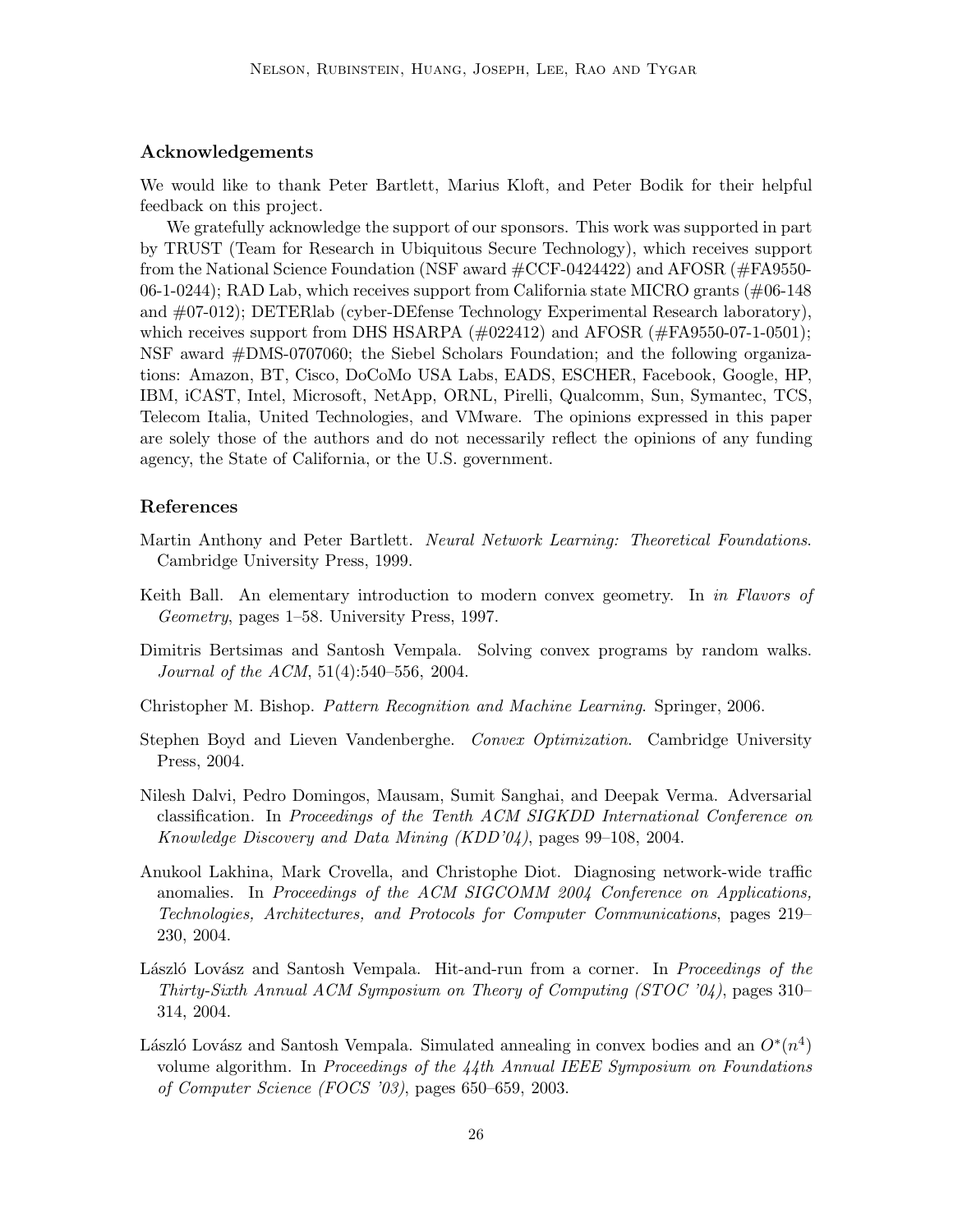- <span id="page-26-0"></span>Daniel Lowd and Christopher Meek. Adversarial learning. In Proceedings of the Eleventh ACM SIGKDD International Conference on Knowledge Discovery in Data Mining (KDD '05), pages 641–647, 2005.
- <span id="page-26-1"></span>Luis Rademacher and Navin Goyal. Learning convex bodies is hard. In *Proceedings of the* 22nd Annual Conference on Learning Theory (COLT 2009), pages 303–308, 2009.
- <span id="page-26-4"></span>Greg Schohn and David Cohn. Less is more: Active learning with support vector machines. In Proceedings of the Seventeenth International Conference on Machine Learning (ICML 2000), pages 839–846, 2000.
- <span id="page-26-6"></span>Robert L. Smith. The hit-and-run sampler: A globally reaching Markov chain sampler for generating arbitrary multivariate distributions. In Proceedings of the 28th Conference on Winter Simulation (WSC '96), pages 260–264, 1996.
- <span id="page-26-2"></span>Kymie M. C. Tan, Kevin S. Killourhy, and Roy A. Maxion. Undermining an anomaly-based intrusion detection system using common exploits. In Proceedings of the 5th International Conference on Recent Advances in Intrusion Detection (RAID'02), pages 54–73, 2002.
- <span id="page-26-3"></span>David Wagner and Paolo Soto. Mimicry attacks on host-based intrusion detection systems. In Proceedings of the 9th ACM Conference on Computer and Communications Security, pages 255–264, 2002.
- <span id="page-26-7"></span>Aaron D. Wyner. Capabilities of bounded discrepancy decoding. The Bell System Technical Journal, 44:1061–1122, Jul/Aug 1965.

### <span id="page-26-5"></span>Appendix A. Proof of Theorems for MultiLineSearch Algorithms

To analyze the worst case of K-STEP MULTILINESEARCH (Algorithm [4\)](#page-13-0), we consider a malicious classifier that maximizes the number of queries. We refer to the agent that queries the classifier as the adversary.

Proof of Theorem [5](#page-12-2) At each each iteration of Algorithm [4,](#page-13-0) the adversary choses some direction, e not yet eliminated from W. Every direction in W is feasible (*i.e.*, could yield an  $\epsilon$ -IMAC) and the malicious classifier, by definition, will make this choice as costly as possible. During the K steps of binary search along this direction, regardless of which direction e is selected or how the malicious classifier responds, the candidate multiplicative gap (see Section [2.2\)](#page-4-3) along e will shrink by an exponent of  $2^{-K}$ ; *i.e.*,

$$
\frac{B^-}{B^+} = \left(\frac{C^-}{C^+}\right)^{2^{-K}}\tag{10}
$$

$$
\log(G'_{t+1}) = \log(G_t) \cdot 2^{-K} \tag{11}
$$

The primary decision for the malicious classifier occurs when the adversary begins querying other directions beside **e**. At iteration  $t$ , the malicious classifier has 2 options:

Case 1 ( $t \in C_1$ ): Respond with '+' for all remaining directions. Here the bounds candidates  $B^+$  and  $B^-$  are verified and thus the new gap is reduced by an exponent of  $2^{-K}$ ; however, no directions are eliminated from the search.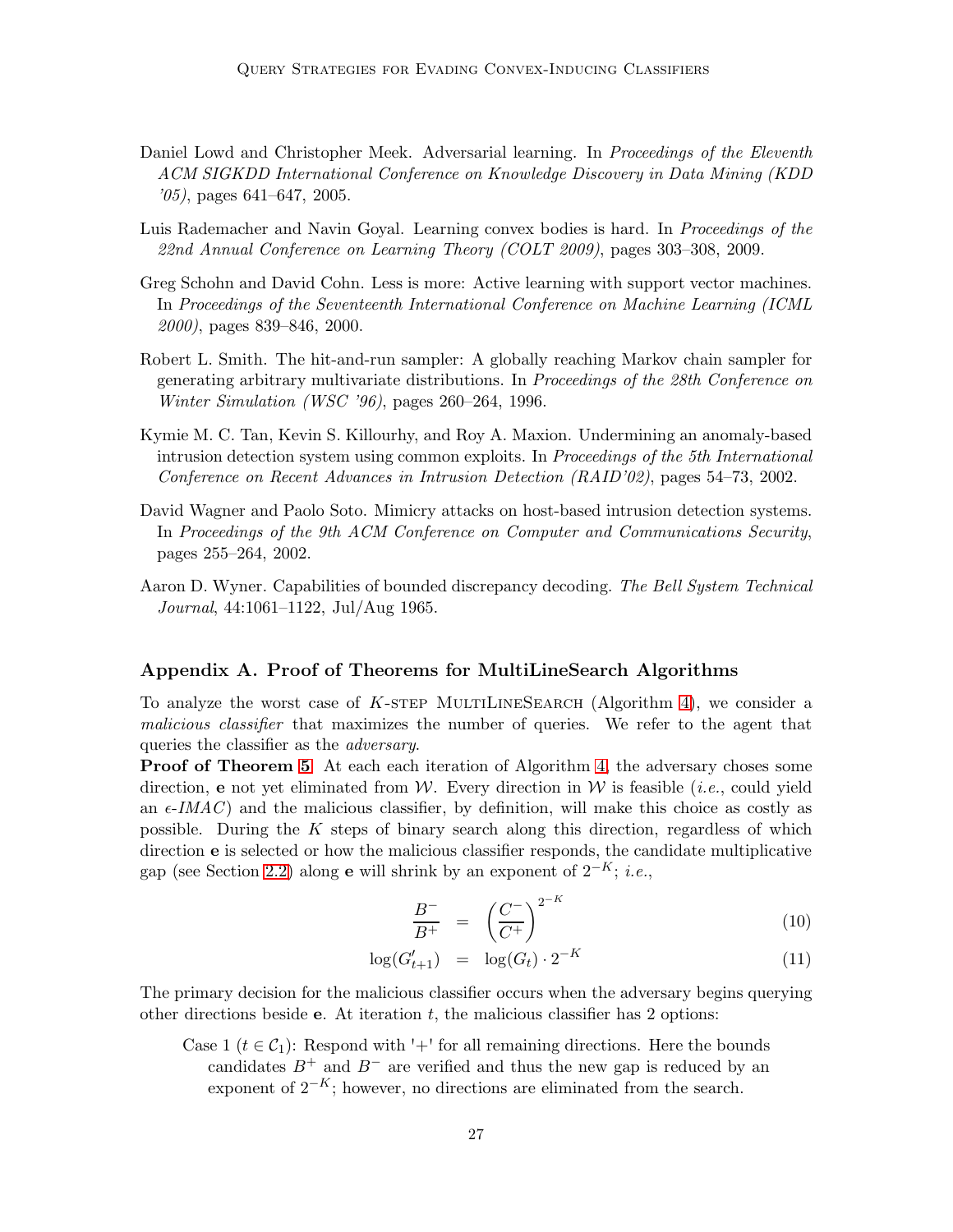Case 2 ( $t \in C_2$ ): Choose at least 1 direction to respond with '−'. Here since only the value of  $C^-$  changes, the malicious classifier can chose to respond to the first  $K$  queries so that the gap decreases by a neglibile amount (by always responding with  $+$  during the first K queries along e, the gap only decreases by an exponent of  $(1 - 2^{-K})$ ). However, the malicious classifier must chose some number  $E_t \geq 1$  of directions that will be eliminated.

We conservatively assume that the gap only decreases for case 1, which decouples the analysis of the queries for  $C_1$  and  $C_2$  and allows us to upper bound the total number of queries made by the algorithm. By this assumption, if  $t \in C_1$  we have  $G_t = G_{t-1}^{2^{-K}}$  whereas if  $t \in C_2$ , we have  $G_t = G_{t-1}$ . By analyzing the gap before and after the final iteration T, it can be shown that

<span id="page-27-0"></span>
$$
|\mathcal{C}_1| = \left\lceil \frac{L_{\epsilon}}{K} \right\rceil \tag{12}
$$

since, for the algorithm to terminate, there must be a total of at least  $L_{\epsilon}$  binary search steps made during the case 1 iterations and each case 1 iteration takes exactly  $K$  steps.

At every case 1 iteration, the adversary make exactly  $K + |\mathcal{W}_t| - 1$  queries where  $\mathcal{W}_t$  is the set of feasible directions remaining at the  $t<sup>th</sup>$  iteration. While  $W_t$  is controlled by the malicious classifier, we can apply the bound  $|\mathcal{W}_t| \leq |\mathcal{W}|$ . Using this and the relation from Eq. [\(12\)](#page-27-0), we can bound the number of queries  $Q_1$  used in case 1 by

$$
Q_1 \leq \sum_{t \in C_1} (K + |\mathcal{W}| - 1)
$$
  
=  $\left[ \frac{L}{K} \right] \cdot (K + |\mathcal{W}| - 1)$   
 $\leq \left( \frac{L}{K} + 1 \right) \cdot K + \left[ \frac{L}{K} \right] \cdot (|\mathcal{W}| - 1)$   
=  $L + K + \left[ \frac{L}{K} \right] \cdot (|\mathcal{W}| - 1)$ .

For each case 2 iteration, we make exactly  $K+E_t$  queries and this causes the elimination of  $E_t \geq 1$  directions; hence,  $|\mathcal{W}_{t+1}| = |\mathcal{W}_t| - E_t$ . A malicious classifier will always make  $E_t = 1$  whenever they use case 2 since that maximally limits how much the adversary gains. Nevertheless, since case 2 requires the elimination of at least 1 direction, we have  $|C_2| \leq |W| - 1$  and moreover, regardless of the choice of  $E_t$  we have  $\sum_{t \in C_2} E_t \leq |W| - 1$ since each direction can be eliminated no more than once. Thus,

$$
Q_2 = \sum_{i \in C_2} (K + E_t)
$$
  
\n
$$
\leq |C_2| \cdot K + |\mathcal{W}| - 1
$$
  
\n
$$
\leq (|\mathcal{W}| - 1) (K + 1) .
$$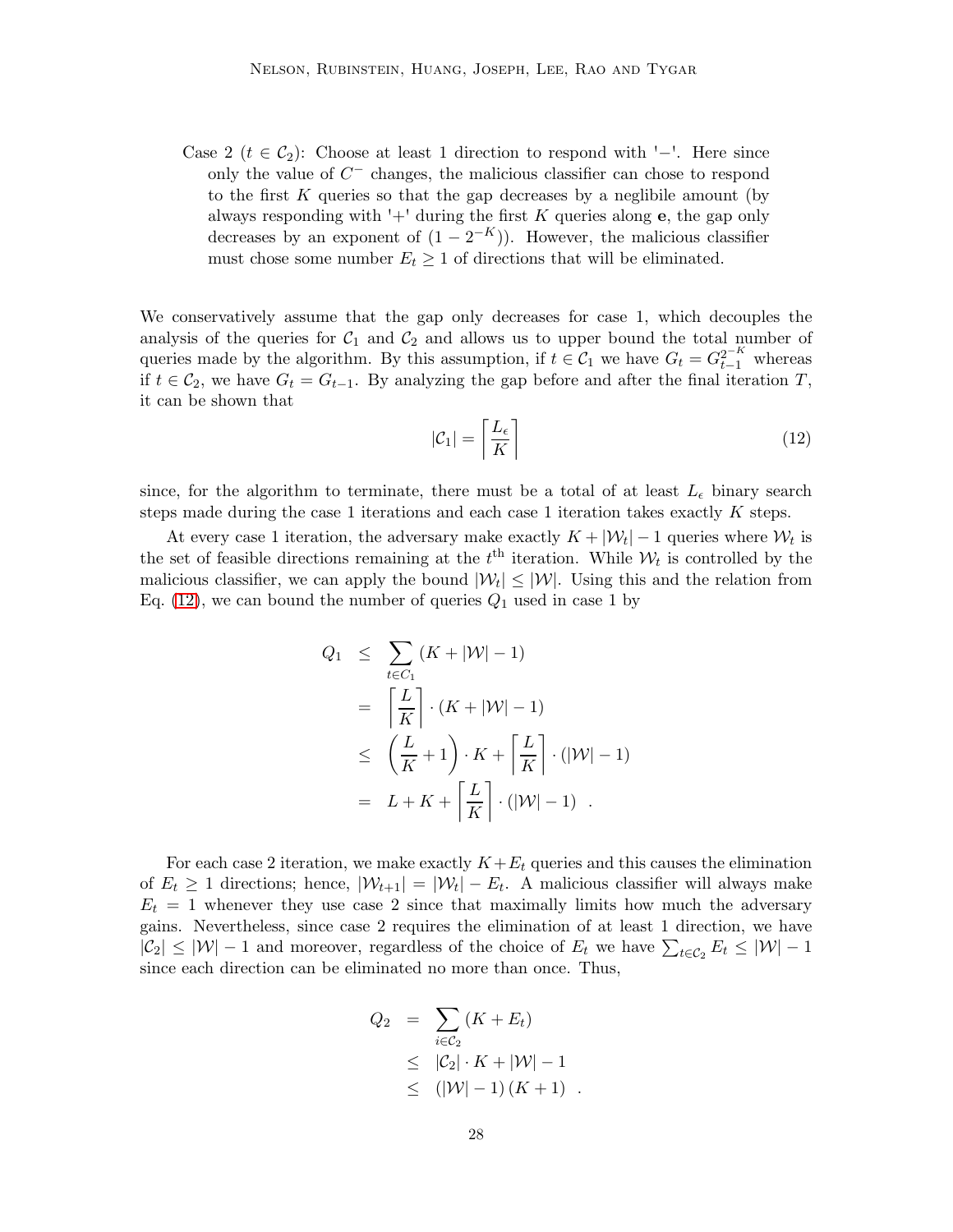The total number of queries used by Algorithm [4](#page-13-0)

$$
Q = Q_1 + Q_2 \leq L + K + \left\lceil \frac{L}{K} \right\rceil \cdot \left( |W| - 1 \right) + \left( |W| - 1 \right) \left( K + 1 \right)
$$

$$
= L + \left\lceil \frac{L}{K} \right\rceil \cdot |W| + K \cdot |W| + |W| - \left\lceil \frac{L}{K} \right\rceil - 1
$$

$$
= L + \left( \left\lceil \frac{L}{K} \right\rceil + K + 1 \right) |W|.
$$

Finally, choosing  $K = \lceil \sqrt{L} \rceil$  minimizes this expression and using  $L / \lceil \sqrt{L} \rceil \leq \sqrt{L}$  and substituting  $K$  into  $Q$ 's bound, we have

$$
Q \leq L + \left(2\lceil \sqrt{L} \rceil + 1\right)|\mathcal{W}|.
$$

# <span id="page-28-0"></span>Appendix B. Proof of Lower Bounds

Here we give proofs for the lower bound theorems in Section [3.1.2](#page-12-5) first giving the proof for the more complictated multiplicative case followed by a similar proof sketch for the additive case. For these lower bounds, D is the dimension of the space,  $A : \mathbb{R}^D \to \mathbb{R}^+$  is any positive convex function,  $0 < C_0^+ < C_0^-$  are initial upper and lower bounds on the  $MAC$ , and  $\hat{\mathcal{F}}^{convex,'+'} \subset \mathcal{F}^{convex,'+'}$  is the set of classifiers consistent with the constraints on the  $MAC; i.e., for f \in \hat{\mathcal{F}}^{convex,'+'}$  we have  $\mathcal{X}_f^+$  is convex,  $\mathcal{B}^{C_0^+}(A) \subset \mathcal{X}_f^+$ , and  $\mathcal{B}^{C_0^-}(A) \not\subset \mathcal{X}_f^+$ . **Proof of Theorems [6](#page-12-4) and [7](#page-13-1)** Suppose a query-based algorithm submits  $N < D + 1$ membership queries  $\mathbf{x}^1, \ldots, \mathbf{x}^N \in \mathbb{R}^D$  to the classifier. For the algorithm to be  $\epsilon$ -optimal, these queries must constrain all consistent classifiers  $\hat{\mathcal{F}}^{\text{convex},'+}$  to have a common point among their  $\epsilon$ -IMAC sets. Suppose that the responses to the queries are consistent with the classifier  $f$  defined as:

$$
f(\mathbf{x}) = \begin{cases} +1, & \text{if } A(\mathbf{x}) < C_0^- \\ -1, & \text{otherwise} \end{cases}
$$
 (13)

For this classifier,  $\mathcal{X}_f^+$  is convex since A is a convex function,  $\mathcal{B}^{C_0^+}(A) \subset \mathcal{X}_f^+$  since  $C_0^+ < C_0^-$ , and  $\mathcal{B}^{C_0^-}(A) \not\subset \mathcal{X}_f^+$  since  $\mathcal{X}_f^+$  is the open  $C_0^-$ -ball whereas  $\mathcal{B}^{C_0^-}(A)$  is the closed  $C_0^-$ -ball. Moreover, since  $\mathcal{X}_f^+$  is the open  $C_0^-$ -ball,  $\sharp \mathbf{x} \in \mathcal{X}_f^-$  s.t.  $A(\mathbf{x}) < C_0^-$  therefore  $MAC(f, A)$  =  $C_0^-$ , and any  $\epsilon$ -optimal points  $\mathbf{x}' \in \epsilon$ -IMA $C^{(*)}(f, A)$  must satisfy  $C_0^- \leq A(\mathbf{x}') \leq (1 + \epsilon)C_0^-$ . Similarly, any *η*-optimal points  $\mathbf{x}' \in \eta$ -IMAC<sup>(+)</sup> (f, A) must satisfy  $C_0^- \leq A(\mathbf{x}') \leq C_0^- + \eta$ .

Consider an alternative classifier g that responds identically to f for  $x^1, \ldots, x^N$  but has a different convex positive set  $\mathcal{X}^+_g$ . Without loss of generality, suppose the first  $M \leq N$ queries are positive and the remaining are negative. Let  $\mathcal{G} = conv(\mathbf{x}^1, \dots, \mathbf{x}^M)$ ; that is, the convex hull of the M positive queries. Now let  $\mathcal{X}^+_g$  be the convex hull of G and the  $C_0^+$ -ball of A:  $\mathcal{X}_g^+ = conv\left(\mathcal{G} \cup \mathcal{B}^{C_0^+}(A)\right)$ . Since  $\mathcal G$  contains all positive queries and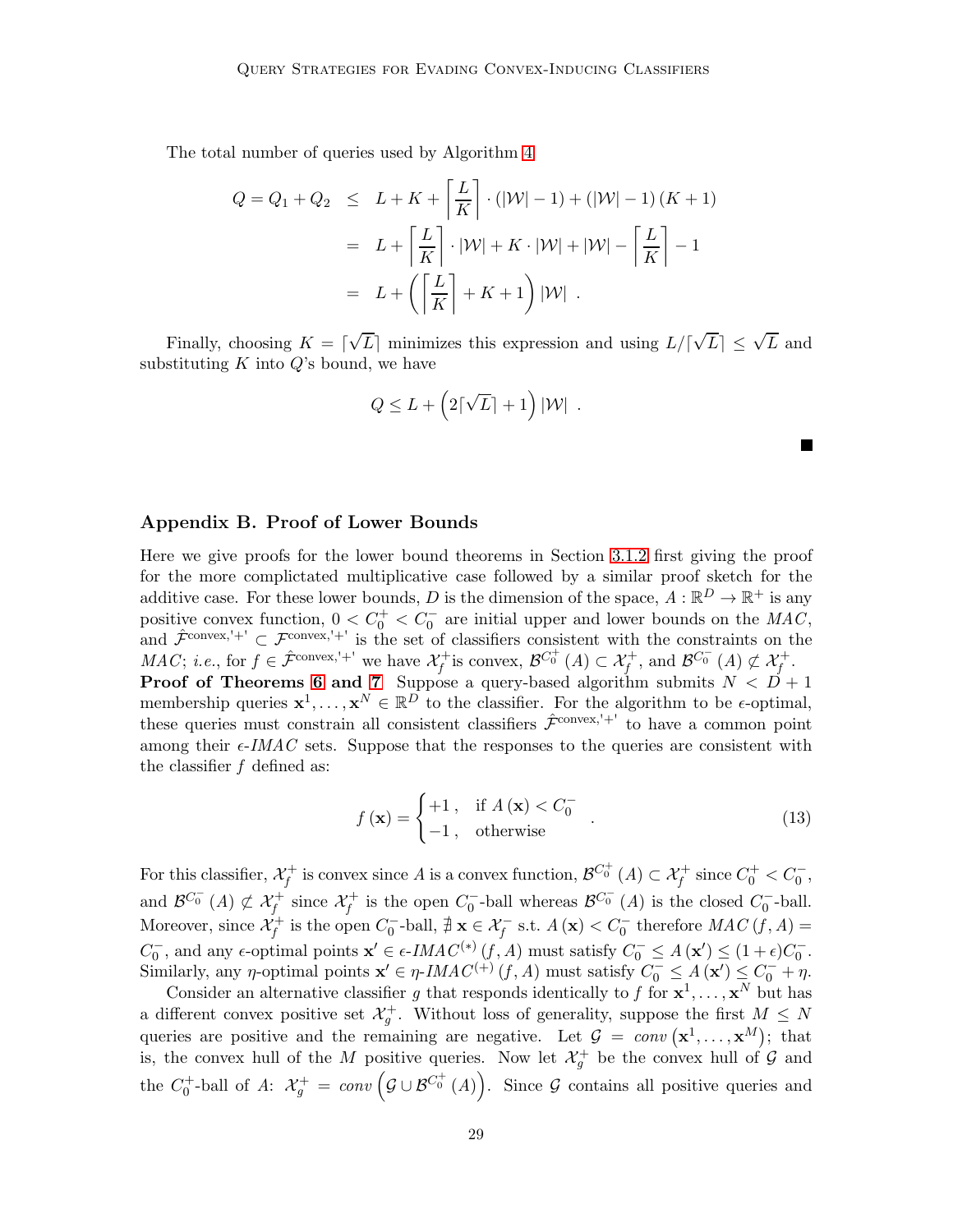$C_0^+ < C_0^-$ , the convex set  $\mathcal{X}_g^+$  is consistent with the observed responses,  $\mathcal{B}^{C_0^+}(A) \subset \mathcal{X}_g^+$  by definition, and  $\mathcal{B}^{C_0^-}(A) \not\subset \mathcal{X}_g^+$  since the positive queries are all inside the open  $C_0^-$ -sublevel set. Further, since  $M \leq N < D+1$ , G is contained in a proper linear subspace of  $\mathbb{R}^D$  and hence  $int(G) = \emptyset$ . Hence, there is always some point from  $\mathcal{B}^{\hat{C}^+}_{\omega}(A)$  that is on the boundary of  $\mathcal{X}_g^+$ ; *i.e.*,  $\mathcal{B}^{C_0^+}(A) \not\subset int(\mathcal{G})$  because  $int(\mathcal{G}) = \emptyset$  and  $\mathcal{B}^{C_0^+}(A) \neq \emptyset$ . Hence, there must be at least one point from  $\mathcal{B}^{C_0^+}(A)$  on the boundary of the convex hull of  $\mathcal{B}^{C_0^+}(A)$  and G. Hence,  $MAC(g, A) = \inf_{\mathbf{x} \in \mathcal{X}_g^-} [A(\mathbf{x})] = C_0^+$ . Since the accuracy  $\epsilon < \frac{C_0^-}{C_0^+} - 1$ , any  $\mathbf{x} \in \epsilon\text{-}IMAC^{(*)}(g, A)$  must have

$$
A(\mathbf{x}) \le (1+\epsilon)C_0^+ < \frac{C_0^-}{C_0^+}C_0^+ = C_0^- ,
$$

whereas any  $\mathbf{y} \in \epsilon\text{-}IMAC^{(*)}(f, A)$  must have  $A(\mathbf{y}) \geq C_0^-$ . Thus,  $\epsilon\text{-}IMAC^{(*)}(f, A) \cap$  $\epsilon$ -IMAC<sup>(\*)</sup>  $(g, A) = \emptyset$  and we have constructed two convex-inducing classifiers f and g both consistent with the query responses with no common  $\epsilon$ -IMAC<sup>(\*)</sup>. Similarly, since  $\eta < C_0^- - C_0^+$ , any  $\mathbf{x} \in \eta$ -*IMAC*<sup>(+)</sup> (*g*, *A*) must have

$$
A(\mathbf{x}) \le \eta + C_0^+ < C_0^- - C_0^+ + C_0^+ = C_0^- \quad ,
$$

whereas any  $y \in \eta$ -*IMAC*<sup>(+)</sup> (*f*, *A*) must have  $A(y) \ge C_0$ . Thus,  $\eta$ -*IMAC*<sup>(+)</sup> (*f*, *A*)  $\cap$  $\eta$ -IMAC<sup>(+)</sup>(g, A) =  $\emptyset$  and so the two convex-inducing classifiers f and g also have no common η-IMAC<sup>(+)</sup>.

Suppose instead that a query-based algorithm submits  $N < L_{\epsilon}^{(*)}$  membership queries (or  $N < L_{\eta}^{(+)}$  for the additive case). Recall our definitions:  $C_0^-$  is the initial upper bound on the MAC,  $C_0^+$  is the initial lower bound on the MAC, and  $G_t^{(*)} = C_t^-/C_t^+$  is the gap between the upper bound and lower bound at iteration  $t$   $(G_t^{(+)}) = C_t^- - C_t^+$  for the additive case). Here, the malicious classifier  $f$  responds with

$$
f\left(\mathbf{x}^{t}\right) = \begin{cases} +1, & \text{if } A\left(\mathbf{x}^{t}\right) \leq \sqrt{C_{t-1}^{-} \cdot C_{t-1}^{+}}\\ -1, & \text{otherwise} \end{cases}
$$
(14)

When the classifier responds with '+',  $C_t^+$  increases to no more than  $\sqrt{C_{t-1}^- \cdot C_{t-1}^+}$  and so  $G_t \geq \sqrt{G_{t-1}}$ . Similarly when this classifier responds with '−',  $C_t^-$  decreases to no less than  $\sqrt{C_{t-1}^{-} \cdot C_{t-1}^{+}}$  and so again  $G_t \ge \sqrt{G_{t-1}}$ . Thus, these responses ensure that at each iteration  $G_t \geq \sqrt{G_{t-1}}$  and since the algorithm can not terminate until  $G_N \leq 1 + \epsilon$ , we have  $N \geq L_{\epsilon}^{(*)}$ from Eq. [\(5\)](#page-5-2) (or in the additive case  $N \ge L_{\eta}^{(+)}$  from Eq. [4\)](#page-4-4). Again we have constructed two convex-inducing classifiers with consistent query responses but with no common  $\epsilon$ -IMAC. The first classifier's positive set is the smallest cost-ball enclosing all positive queries, while the second classifier's positive set is the largest cost-ball enclosing all positive queries but no negatives. The MAC values of these sets differ by more than a factor of  $(1+\epsilon)$  if  $N < L_{\epsilon}^{(*)}$ (or, for the additive case, by a difference of more than  $\eta$  if  $N < L_{\eta}^{(+)}$ ), so they have no common  $\epsilon$ -IMAC.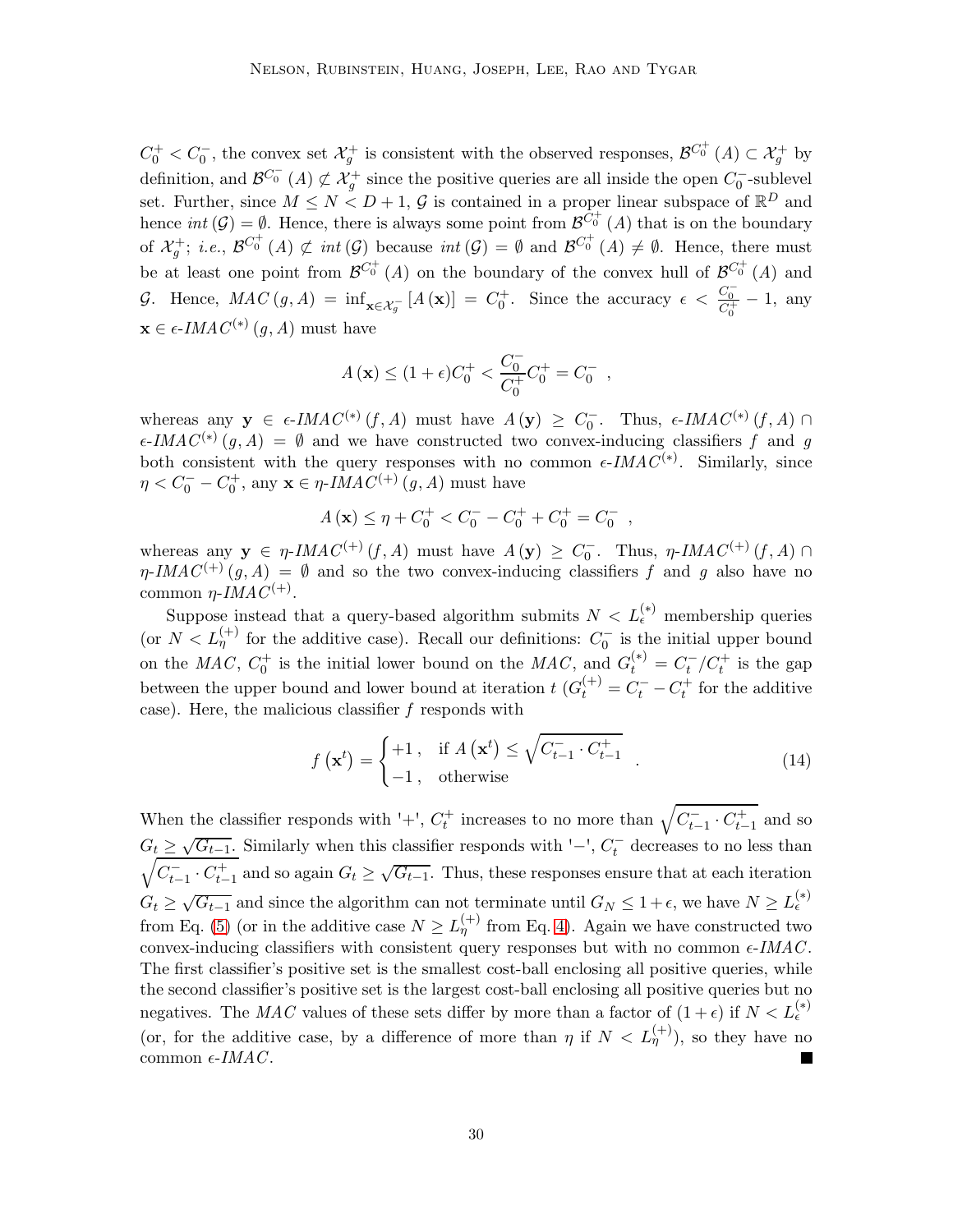# <span id="page-30-0"></span>Appendix C. Proof of Theorem [12](#page-22-1)

First we introduce the following lemma for the D-dimensional hypercube graphs—a collection of  $2^D$  nodes of the form  $(\pm 1, \pm 1, \ldots, \pm 1)$  where each node has an edge to every other node that is Hamming distance 1 from it.

<span id="page-30-4"></span>**Lemma 14** For any  $0 < \delta < 1/2$ , to cover a D-dimensional hypercube graph so that every vertex has a Hamming distance of at most  $|\delta D|$  to some vertex in the covering, the number of vertices in the covering must be

$$
Q(D,h) \ge 2^{D(1-H(\delta))},
$$

where  $H(\delta) = -\delta \log_2 \delta - (1 - \delta) \log(1 - \delta)$  is the entropy of  $\delta$ .

**Proof** There are  $2^D$  vertices in the D-dimensional hypercube graph. Each vertex in the covering is within a Hamming distance of at most h for exactly  $\sum_{k=0}^{h} {D \choose k}$  vertices. Thus, one needs at least  $2^D / (\sum_{k=0}^h {D \choose k})$  to cover the hypercube graph. Now we apply the bound

$$
\sum_{k=0}^{\lfloor \delta D \rfloor} {D \choose k} \le 2^{H(\delta)D}
$$

<span id="page-30-3"></span>to the denominator, which is valid for any  $0 < \delta < 1/2$ .

**Lemma 15** The minimizer of the  $\ell_p$  cost function  $A_p$  to any target  $\mathbf{x}^A$  on the halfspace  $\mathcal{H}_{\mathbf{w},\mathbf{b}} = \{ \mathbf{x} \mid \mathbf{x}^{\top} \mathbf{w} \geq \mathbf{b}^{\top} \mathbf{w} \}$  can be expressed in terms of the equilavent hyperplane  $\mathbf{x}^{\top} \mathbf{w} \geq d$ parameterized by a normal vector **w** and displacement  $d = (\mathbf{b} - \mathbf{x}^A)^{\top} \mathbf{w}$  as

<span id="page-30-1"></span>
$$
\begin{cases} d \cdot \|\mathbf{w}\|_{\frac{p}{p-1}}^{-1}, & \text{if } d > 0\\ 0, & \text{otherwise} \end{cases}
$$
 (15)

for all  $1 < p < \infty$  and is

<span id="page-30-2"></span>
$$
\begin{cases} d \cdot ||\mathbf{w}||_1^{-1}, & \text{if } d > 0\\ 0, & \text{otherwise} \end{cases} \tag{16}
$$

for  $p = \infty$ .

**Proof** For  $1 < p < \infty$ , minimizing  $A_p$  on the halfspace  $\mathcal{H}_{\mathbf{w},\mathbf{b}}$  is equivalent to finding a minimizer for

$$
\min_{\mathbf{x}} \frac{1}{p} \sum_{i=1}^{D} |x_i|^p \quad \text{s.t.} \quad \mathbf{x}^\top \mathbf{w} \leq d \enspace .
$$

Clearly, if  $d \leq 0$  then the vector **0** (corresponding to  $\mathbf{x}^A$  in the transformed space) trivially satisfies the constraint and minimizes the cost function with cost 0 which yields the second case of Eq. [\(15\)](#page-30-1). For the case  $d > 0$ , we construct the Lagrangian

$$
\mathcal{L}(\mathbf{x}, \lambda) \triangleq \frac{1}{p} \sum_{i=1}^{D} |x_i|^p - \lambda \left( \mathbf{x}^{\top} \mathbf{w} - d \right) .
$$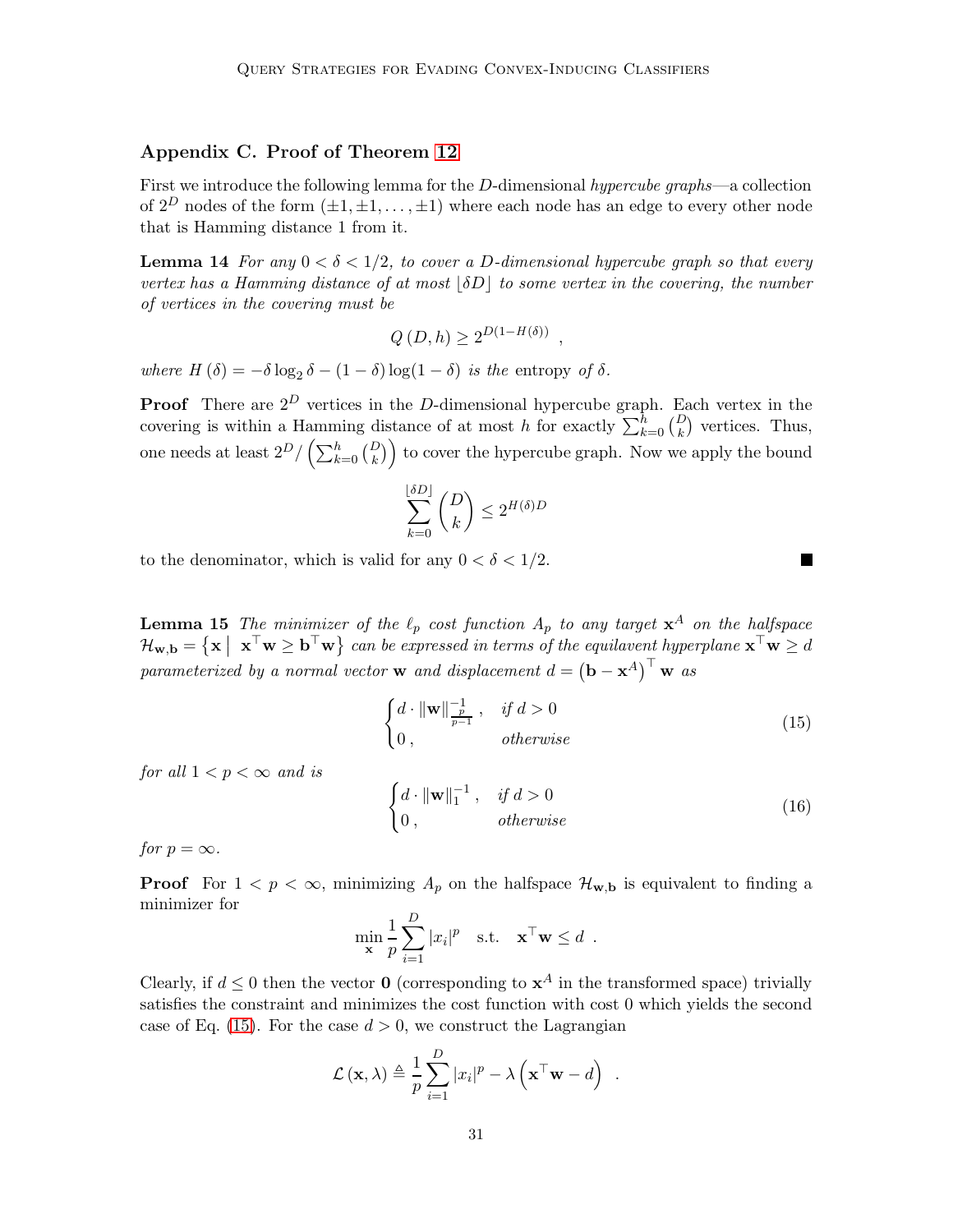Differentiating this with respect to  $x$  and setting that partial derivative equal to zero yields

$$
x_i^* = \text{sign}(w_i) \left(\lambda |w_i|\right)^{\frac{1}{p-1}}.
$$

Plugging this back into the Lagrangian yields

$$
\mathcal{L}(\mathbf{x}^*, \lambda) = \frac{1-p}{p} \lambda^{\frac{p}{p-1}} \sum_{i=1}^D |w_i|^{\frac{p}{p-1}} + \lambda d \enspace ,
$$

which we now differentiate with respect to  $\lambda$  and set the derivative equal to zero to yield

$$
\lambda^* = \left(\frac{d}{\sum_{i=1}^D |w_i|^{\frac{p}{p-1}}}\right)^{p-1} .
$$

Plugging this solution into the formula for x<sup>\*</sup> yields the solution

$$
x_i^* = sign(w_i) \left(\frac{d}{\sum_{i=1}^D |w_i|^{\frac{p}{p-1}}}\right) |w_i|^{\frac{1}{p-1}}.
$$

The  $\ell_p$  cost of this optimal solution is given by

$$
A_p(\mathbf{x}^*) = d \cdot ||\mathbf{w}||_{\frac{p}{p-1}}^{-1} ,
$$

which is the first case of Eq. [\(15\)](#page-30-1).

For  $p = \infty$ , once again if  $d \leq 0$  then the vector **0** trivially satisfies the constraint and minimizes the cost function with cost 0 which yields the second case of Eq. [\(16\)](#page-30-2). For the case  $d > 0$ , we use the geometry of hypercubes (the equi-cost balls of a  $\ell_{\infty}$  cost function) to derive the second case of Eq. [\(16\)](#page-30-2). For any optimal solution must occur at a point where the hyperplane given by  $\mathbf{x}^\top \mathbf{w} = \mathbf{b}^\top \mathbf{w}$  is tangent to a hypercube about  $\mathbf{x}^A$ —this can either occur along a side (face) of the hypercube or at a corner. However, if the plane is tangent along a side (face) it is also tangent at a corner of the hypercube. Hence, there is always an optimal solution at some corner of optimal cost hypercube.

At a corner of the hypercube, we have the following property:

$$
|x_1^*| = |x_2^*| = \ldots = |x_D^*| \, ;
$$

that is, the magnitude of all coordiates of this optimal solution is the same value. Further, the sign of the optimal solution's  $i<sup>th</sup>$  coordinate must agree with the sign of the hyperplane's  $i<sup>th</sup>$  coordinate,  $\mathbf{w}_i$ . These constraints, along with the hyperplane constraint, lead to the following formula for an optimal solution:

$$
x_i = d \cdot \text{sign}(w_i) ||\mathbf{w}||_1^{-1} .
$$

The  $\ell_{\infty}$  cost of these solutions is simply

 $d \cdot ||\mathbf{w}||_1^{-1}$ .

32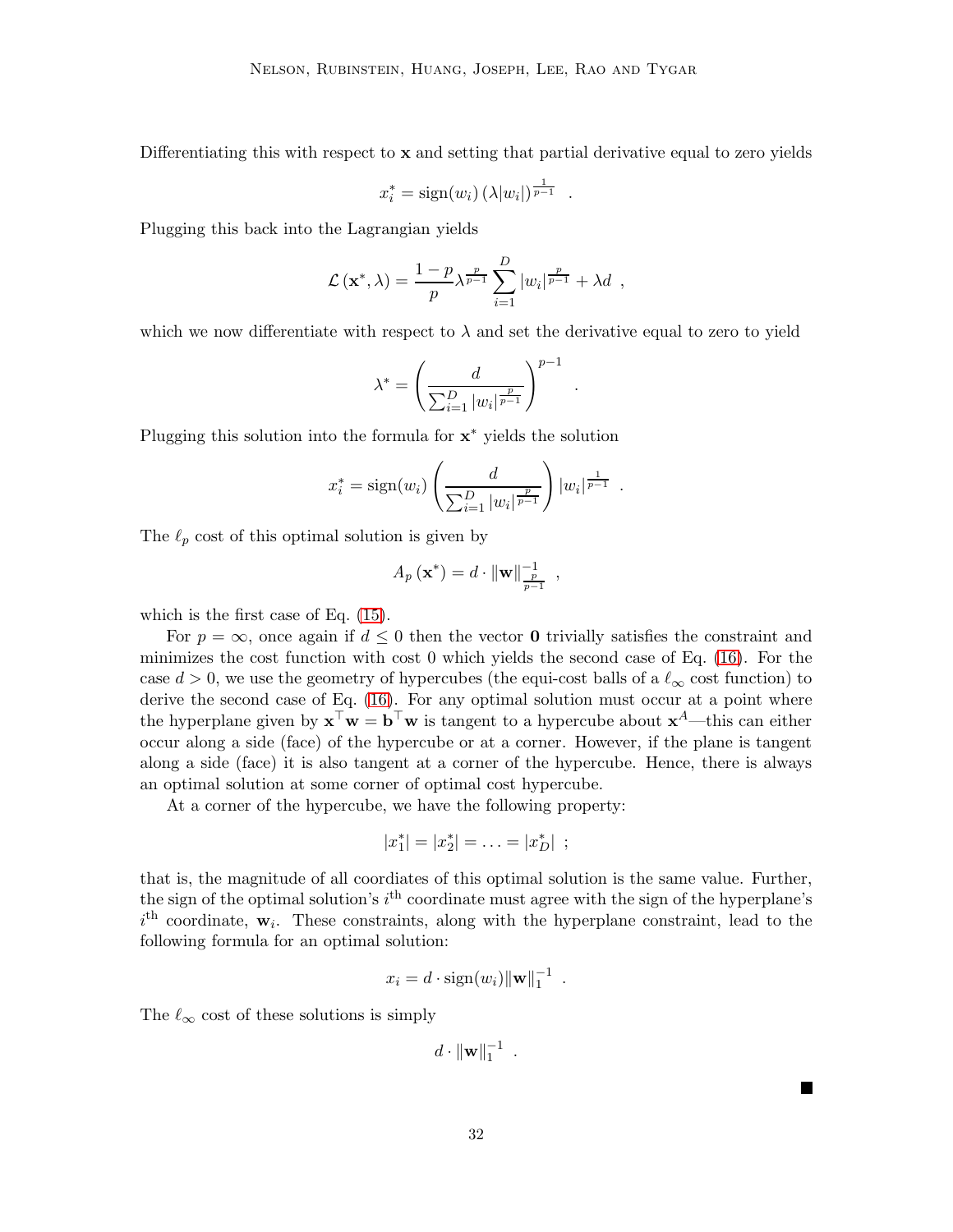For the proof of Theorem [12,](#page-22-1) we use the orthants (centered at  $x^A$ )—an *orthant* is the D-dimensional generalization of a quadrant in 2-dimensions. There are  $2^D$  orthants in a D-dimensional space. We represent each orthant by it's *canonical representation* which is a vector of D positive or negative ones; *i.e.*,, the orthant represented by  $\mathbf{a} = (\pm 1, \pm 1, \dots, \pm 1)$ contains the point  $x^A + a$  and is the set of all points x satisfying:

$$
\mathbf{x}_i \in \begin{cases} [0, +\infty], & \text{if } \mathbf{a} = +1 \\ [-\infty, 0], & \text{if } \mathbf{a} = -1 \end{cases}
$$

**Proof of Theorem [12](#page-22-1)** Suppose a query-based algorithm submits  $N$  membership queries  $\mathbf{x}^1, \ldots, \mathbf{x}^N \in \mathbb{R}^D$  to the classifier. Again, for the algorithm to be  $\epsilon$ -optimal, these queries must constrain all consistent classifiers  $\hat{\mathcal{F}}^{\text{convex},'+'}$  to have a common point among their  $\epsilon$ -IMAC sets. The responses described above are consistent with the classifier f defined as

$$
f(\mathbf{x}) = \begin{cases} +1, & \text{if } A_p(\mathbf{x}) < C_0^- \\ -1, & \text{otherwise} \end{cases}
$$
 (17)

.

For this classifier,  $\mathcal{X}_f^+$  is convex since  $A_p$  is a convex function for  $p \geq 1$ ,  $\mathcal{B}^{C_0^+}(A_p) \subset \mathcal{X}_f^+$ since  $C_0^+ < C_0^-$ , and  $\mathcal{B}^{C_0^-}(A_p) \not\subset \mathcal{X}_f^+$  since  $\mathcal{X}_f^+$  is the open  $C_0^-$ -ball whereas  $\mathcal{B}^{C_0^-}(A_p)$  is the closed  $C_0^-$ -ball. Moreover, since  $\mathcal{X}_f^+$  is the open  $C_0^-$ -ball,  $\sharp \mathbf{x} \in \mathcal{X}_f^-$  s.t.  $A_p(\mathbf{x}) < C_0^-$ therefore  $MAC(f, A_p) = C_0^-$ , and any  $\epsilon$ -optimal points  $\mathbf{x}' \in \epsilon$ -IMA $C^{(*)}(f, A_p)$  must satisfy  $C_0^- \le A_p(\mathbf{x}') \le (1+\epsilon)C_0^-$ .

Now consider an alternative classifier g that responds identically to f for  $x^1, \ldots, x^N$ but has a different convex positive set  $\mathcal{X}^+_g$ . Without loss of generality suppose the first  $M \leq N$  queries are positive and the remaining are negative. Here we consider a set which is a convex hull of the orthants of all  $M$  positive queries; that is,

$$
\mathcal{G} = conv\left( orth\left( \mathbf{x}^1 \right) \cap \mathcal{X}_f^+, orth\left( \mathbf{x}^2 \right) \cap \mathcal{X}_f^+, \ldots, orth\left( \mathbf{x}^M \right) \cap \mathcal{X}_f^+ \right)
$$

where *orth* (**x**) is some orthant that **x** lies with in relative to  $x^A$  (a data point may lie within more than one orthant but we need only select any orthant that contains it in order to cover it). By intersecting each data point's orthant with the set  $\mathcal{X}_f^+$  and taking the convex hull of these regions,  $G$  is convex, contains  $x^A$  and is a subset of  $\mathcal{X}_f^+$  that is also consistent with all the query responses of f; *i.e.*,, each of the M positive queries are in  $\mathcal{X}_g^+$  and all the negative queries are in  $\mathcal{X}_g^-$ . Moreover, G is a superset of the convex hull of the M positive queries. Thus, by finding the largest enclosed  $\ell_p$  ball within the G, we upper bound MAC  $(g, A_p)$ .

We now represent each orthant as a vertex in a D-dimensional hypercube graph—the Hamming distance between any pair of orthants is the number of different coordinates in their canonical representations and two orthants are adjacent in the graph if and only if they have Hamming distance of 1. Using this notion of Hamming distance, we will seek a K-covering of the hypercube. We refer to the orthants used in  $\mathcal G$  to cover the M positive queries as covering orthants and their corresponding vertices form a covering of the hypercube. Suppose the M covering orthants are sufficient for a K covering but not  $K-1$ covering; then there must be at least one vertex not in the covering that has at least a  $K$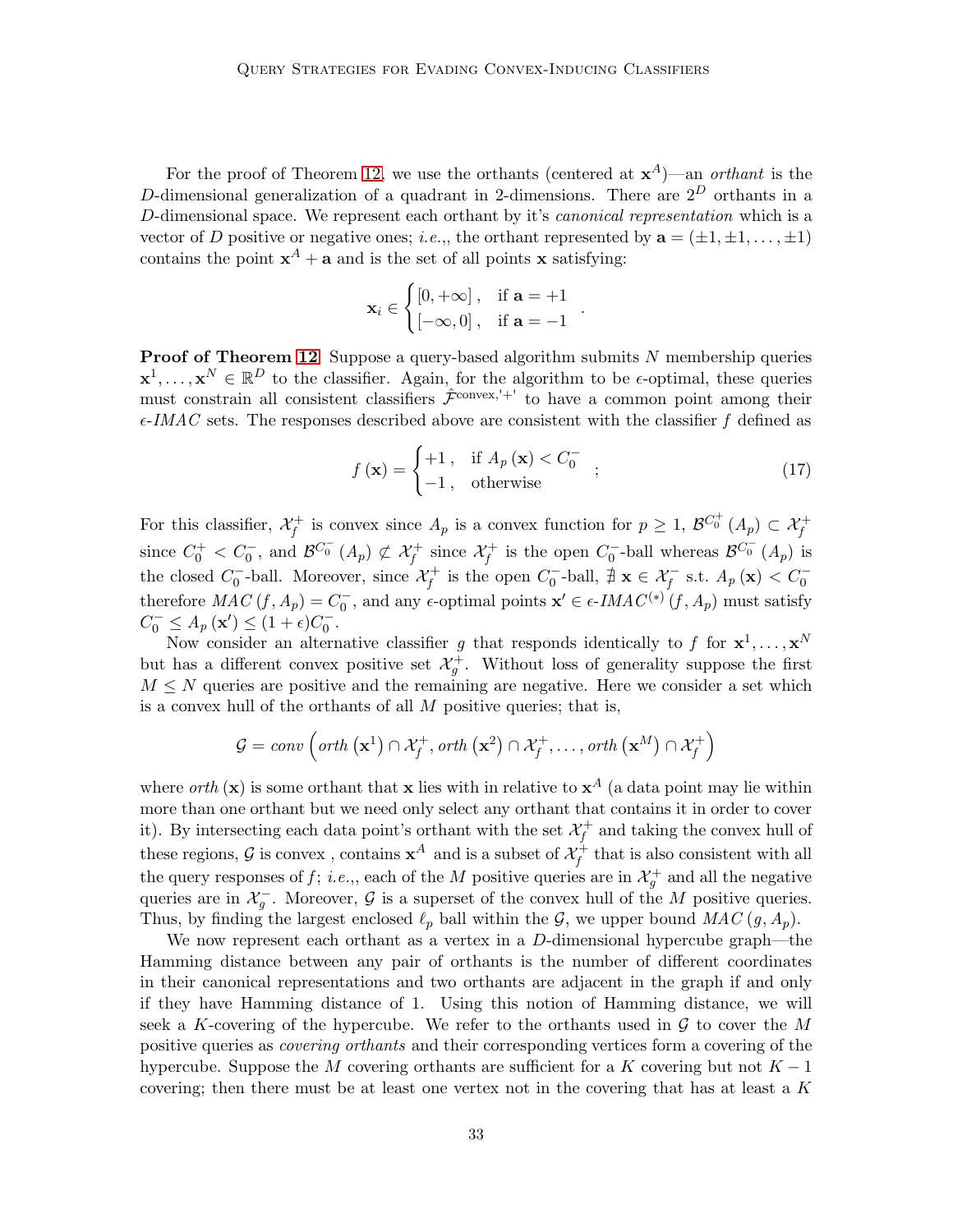Hamming distance to every vertex in the covering. This vertex corresponds to an empty orthant that differs from all covered orthants in at least K coordinates of their canonical vertices. Without loss of generality, suppose this uncovered orthant has the canonical vertex of all postitive ones which we scale to  $C_0^-(+1, +1, \ldots, +1)$ . Consider the hyperplane with normal vector  $\mathbf{w} = (+1, +1, \dots, +1)$  and displacement

$$
d = \begin{cases} C_0^-(D-K)^{\frac{p-1}{p}} & \text{if } 1 < p < \infty \\ C_0^-(D-K) & \text{if } p = \infty \end{cases}
$$

that specifies the function  $s(\mathbf{x}) = \mathbf{x}^\top \mathbf{w} - d = \sum_{i=1}^D \mathbf{x}_i - d$ . For this hyperplane, the vertex  $C_0^-(+1,+1,\ldots,+1)$  yields

$$
s(C_0^-(+1,+1,\ldots,+1)\big) = C_0^- D - d > 0.
$$

Also for any orthant  $a$  with Hamming distance at least  $K$  from this uncovered orthant, we have that for any  $\mathbf{x} \in \text{orth } (\mathbf{a}) \cap \mathcal{X}_{f}^{+}$ , by definition of the orthant and  $\mathcal{X}_{f}^{+}$ , the function s yields

$$
s(\mathbf{x}) = \sum_{i=1}^{D} x_i - d
$$
  
= 
$$
\sum_{\{i \mid \mathbf{a}_i = +1\}} \sum_{i=1}^{D} x_i + \sum_{\{i \mid \mathbf{a}_i = -1\}} \sum_{i=1}^{D} x_i - d.
$$

Since all the terms in the second summation are non-postive, the second sum is at most  $\sum_{i}$ <sub>i</sub> | a<sub>i</sub>=+1} x<sub>i</sub> (with the constraint that  $\|\mathbf{x}\|_p < C_0^-$ ) has at most  $D - K$  terms and is 0. Further, by maximizing the first summation, we upper bound  $s(\mathbf{x})$ . The summation maximized by  $x_i = C_0^{-} (D - K)^{-1/p}$  (or  $x_i = C_0^{-}$  for  $p = \infty$ ) for which the first summation is upper bounded by  $C_0$ <sup>-</sup> $(D - K)^{\frac{p-1}{p}}$  or  $C_0$ <sup>-</sup> $(D - K)$  for  $p = \infty$ ; *i.e.*, it is upper bounded by d. Thus we see that

$$
s\left(\mathbf{x}\right)\leq 0\enspace.
$$

Thus, this hyperplane seperates the scaled vertex  $C_0^-(+1,+1,\ldots,+1)$  from each set orth  $(\mathbf{a}) \cap$  $\mathcal{X}_f^+$  where **a** is the canonical representation of any orthant with a Hamming distance of at least K. Thus, this hyperplane also seperates the scaled vertex from  $\mathcal G$  by the properties of the convex hull. Since the displacement  $C_0^- (D - K) > 0$ , by applying Lemma [15,](#page-30-3) this separating hyperplane upper bounds the cost of the largest  $\ell_p$  ball enclosed in  $\mathcal G$  as

$$
MAC(g, A_p) \le C_0^{-} (D - K)^{\frac{p-1}{p}} \cdot ||\mathbf{w}||_{\frac{p}{p-1}}^{-1} = C_0^{-} \left(\frac{D - K}{D}\right)^{\frac{p-1}{p}}
$$

for  $1 < p < \infty$  and

$$
MAC(g, A_p) \le C_0^-(D - K) \cdot ||1||_1^{-1} = C_0^- \frac{D - K}{D}
$$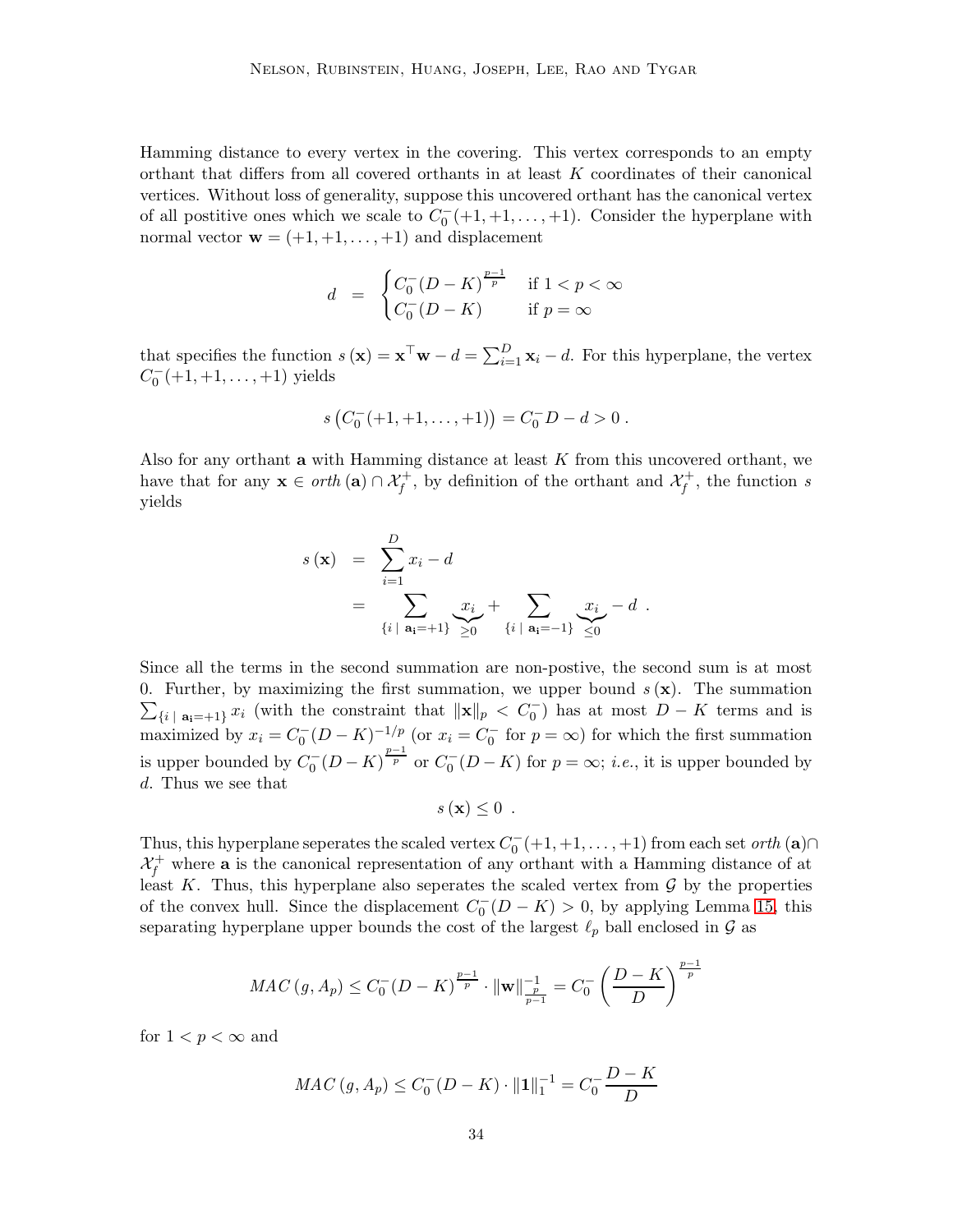for  $p = \infty$ . Since we have an upper bound on the MAC of g and the MAC of f is  $C_0^-$ , in order to have a common  $\epsilon$ -IMAC between these classifiers, we must have

$$
(1+\epsilon)\geq \begin{cases} \left(\frac{D}{D-K}\right)^{\frac{p-1}{p}}\ , & \text{if } 1
$$

Solving for the value of K required to achieve a desired accuracy of  $1 + \epsilon$  we have

$$
K \leq \begin{cases} \frac{(1+\epsilon)^{\frac{p}{p-1}}-1}{(1+\epsilon)^{\frac{p}{p-1}}}D\,, & \text{if } 1 < p < \infty \\ \frac{\epsilon}{1+\epsilon}D\,, & \text{if } p = \infty \end{cases}
$$

,

П

which bounds the size of the covering required to achieve the desired accuracy.

For the case  $1 < p < \infty$ , by Lemma [14,](#page-30-4) there must be

$$
M \ge \exp\left\{\ln(2) \cdot D\left(1 - H\left(\frac{(1+\epsilon)^{\frac{p}{p-1}} - 1}{(1+\epsilon)^{\frac{p}{p-1}}}\right)\right)\right\}
$$

vertices of the hypercube in the covering to achieve any desired accuracy  $0 < \epsilon < 2^{\frac{p-1}{p}} - 1$ , for which

$$
\frac{(1+\epsilon)^{\frac{p}{p-1}}-1}{(1+\epsilon)^{\frac{p}{p-1}}} < \frac{1}{2}
$$

as required by the Lemma. Moreover, since  $0 < H(\delta) < 1$  for any  $0 < \delta < 1$ ,

$$
\alpha_{p,\epsilon} = \exp\left\{\ln(2)\left(1 - H\left(\frac{(1+\epsilon)^{\frac{p}{p-1}} - 1}{(1+\epsilon)^{\frac{p}{p-1}}}\right)\right)\right\} > 1
$$

and we have

$$
M > \alpha_{p,\epsilon}^D .
$$

Similarly for  $p = \infty$ , Lemma [14](#page-30-4) can be applied yielding

$$
M \ge 2^{D\left(1 - H\left(\frac{\epsilon}{1 + \epsilon}\right)\right)}
$$

to achieve any desired accuracy  $0 < \epsilon < 1$  (for which  $\epsilon/(1+\epsilon) < 1/2$  as required by the Lemma). Again, by the properties of entropy the constant  $\alpha_{\infty,\epsilon} = 2^{(1-H(\frac{\epsilon}{1+\epsilon}))} > 1$  for  $0<\epsilon<1$  and we have

$$
M > \alpha_{\infty, \epsilon}^D .
$$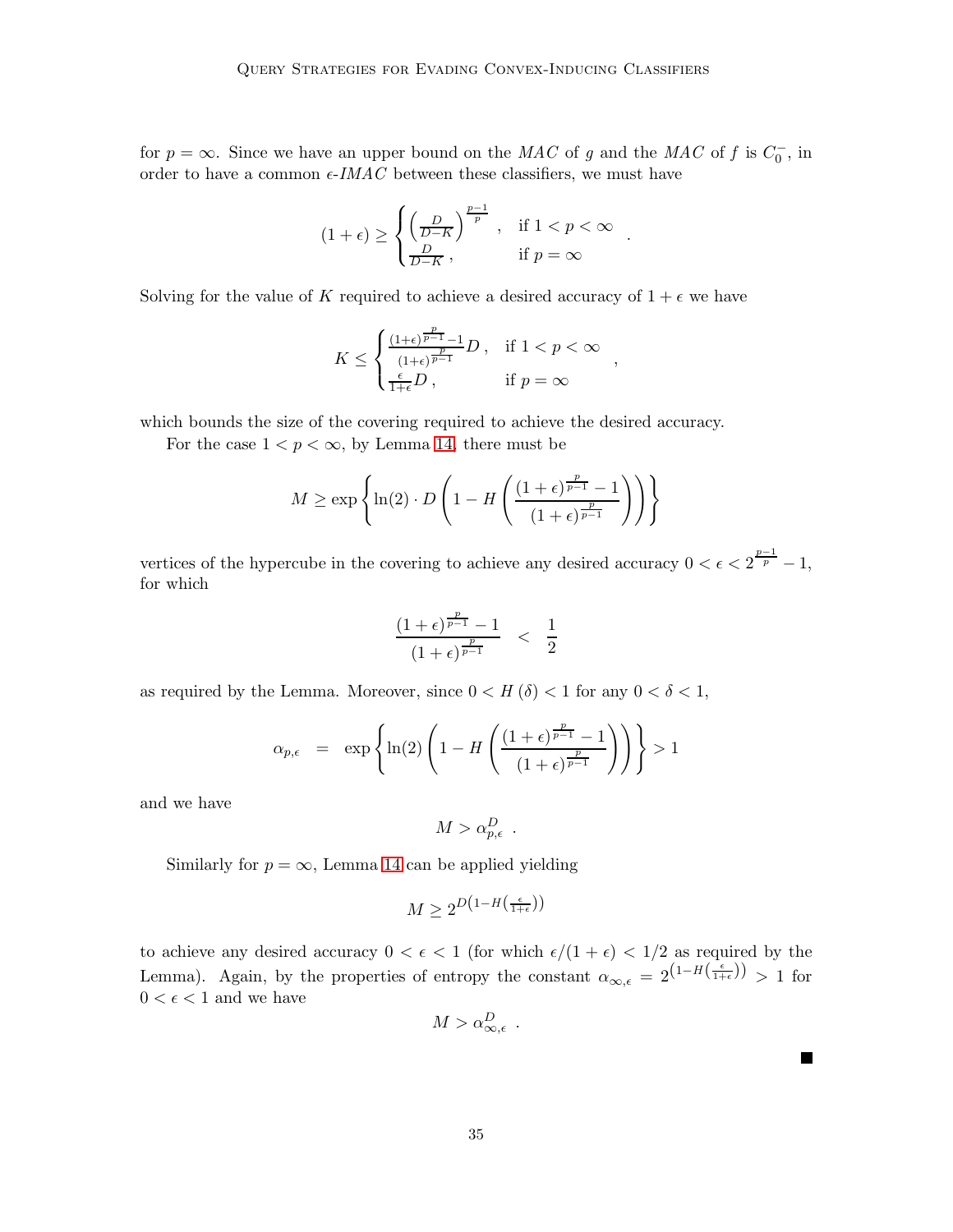

<span id="page-35-1"></span>Figure 4: This figure depictions the geometry of spherical caps. (a) A spherical cap of height h is shown that is created by a plane passing through the sphere. The green region represents the area of the cap. (b) We see the geometry of the spherical cap. Notice that the intersecting hyperplane forms a right triangle with the centroid of the hypershere. The length of the first side of that triangle is  $R - h$ , it's hypotenuse is length R, and its other side is length  $\sqrt{h(2R - h)}$ . The half angle  $\phi$  of the right circular cone can also be used to parameterize the cap.

# <span id="page-35-0"></span>Appendix D. Proof of Theorem [13](#page-23-2)

For this proof, we build on previous results for covering hyperspheres. The proof is based on the following covering number result by Wyner and Shannon which bounds the minimum number of spherical caps required to cover a hypersphere. A D-dimensional *spherical cap* is the region formed by the intersection of a halfspace and a hypersphere facing away from the center of the hypersphere as depicted in Figure [4.](#page-35-1) This cap is parameterized by the hypersphere's radius R and the half-angle  $\phi$  about a central radius (through the peak of the cap) as in the right-most diagram of Figure [4.](#page-35-1)

<span id="page-35-2"></span>Based on these formula, we now derive a bound on the number of spherical caps of half-angle  $\phi$  required to cover the sphere, mirroring the result due to [Wyner \(1965\)](#page-26-7).

Lemma 16 (Result based on Wyner 1965) Covering the surface of D-dimensional hypersphere of radius R requires at least

$$
\left(\frac{1}{\sin\phi}\right)^{D-2}
$$

spherical caps of half-angle  $\phi$ .

**Proof** In *Capabilities of Bounded Discrepancy Decoding*, Wyner showed that the minimal number, M, of spherical caps of half-angle  $\phi$  required to cover D-dimensional hypersphere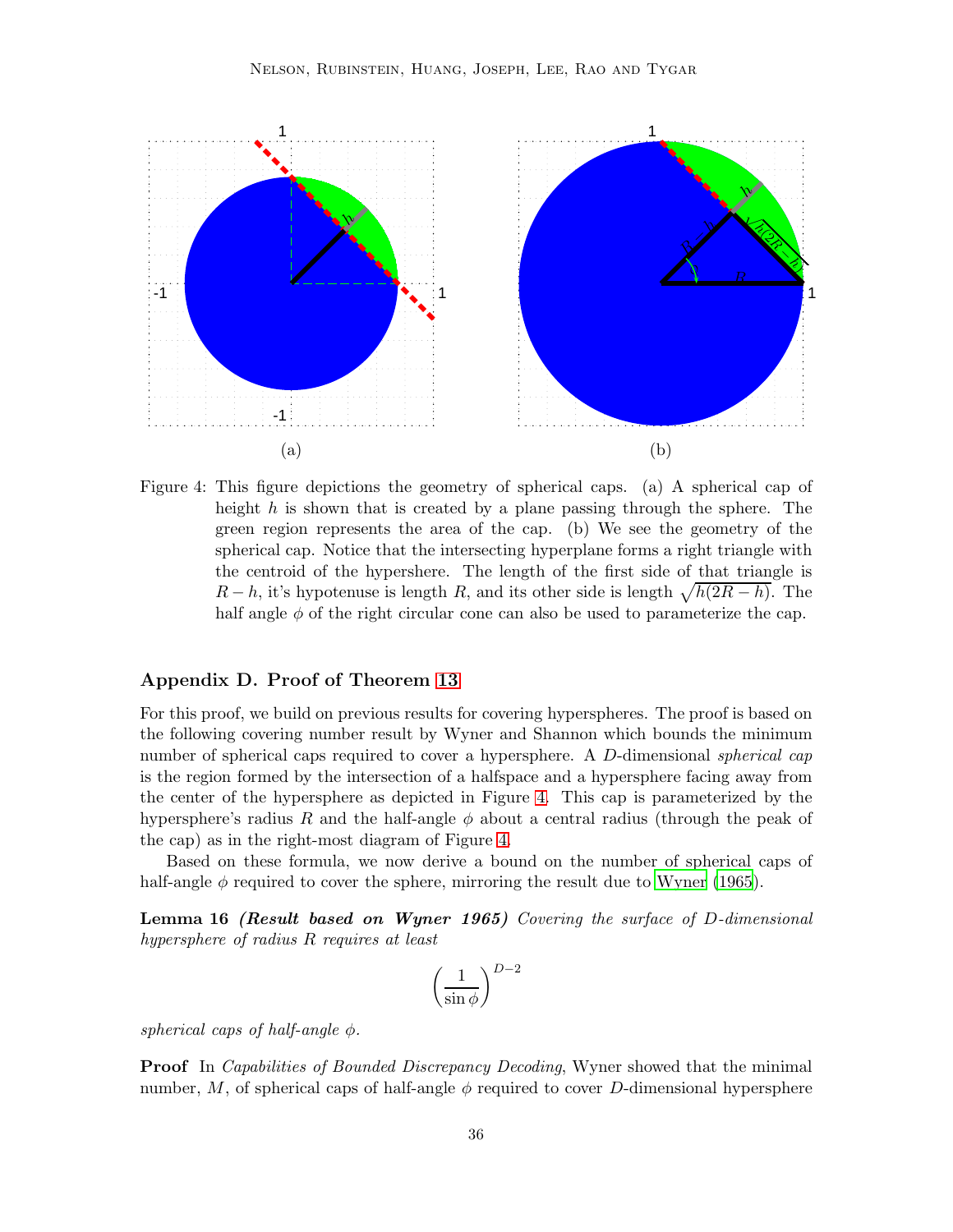of radius  $R$  is given by

$$
M \ge \frac{D\sqrt{\pi}\Gamma\left(\frac{D+1}{2}\right)}{(D-1)\Gamma\left(1+\frac{D}{2}\right)} \left[\int_0^{\phi} \sin^{D-2}(t)dt\right]^{-1} .
$$

This result follows directly from computing the surface area of the hypersphere and the spherical caps.

We continue by lower bounding the above integral for a looser but more interpretable bound. Integrals of the form  $\int_0^{\phi} \sin^D(t) dt$  also arise in computing the volume of a spherical cap. This volume (and thus the integral) can be bounded by enclosing the cap within a hypersphere; *cf.* [Ball \(1997](#page-25-8)). This yields the following bound:

$$
\int_0^{\phi} \sin^D(t)dt \le \frac{\sqrt{\pi}\Gamma\left(\frac{D+1}{2}\right)}{\Gamma\left(1+\frac{D}{2}\right)} \cdot \sin^D \phi.
$$

Using this bound on the integral, our bound on the size of the covering is

$$
M \ge \frac{D\sqrt{\pi}\Gamma\left(\frac{D+1}{2}\right)}{(D-1)\Gamma\left(1+\frac{D}{2}\right)} \left[\frac{\sqrt{\pi}\Gamma\left(\frac{D-1}{2}\right)}{\Gamma\left(\frac{D}{2}\right)} \cdot \sin^{D-2}\phi\right]^{-1}
$$

Now using properties of the gamma function, it can be shown that  $\frac{\Gamma(\frac{D+1}{2})\Gamma(\frac{D}{2})}{\Gamma(1)}$  $\frac{\Gamma(\frac{D}{2})\Gamma(\frac{D-1}{2})}{\Gamma(1+\frac{D}{2})\Gamma(\frac{D-1}{2})} = \frac{D-1}{D}$ D so that after canceling terms we arrive at our result:

$$
M \ge \left(\frac{1}{\sin \phi}\right)^{D-2}
$$

**Proof of Theorem [13](#page-23-2)** Suppose a query-based algorithm submits  $N < D+1$  membership queries  $\mathbf{x}^1, \ldots, \mathbf{x}^N \in \mathbb{R}^D$  to the classifier. For the algorithm to be  $\epsilon$ -optimal, these queries must constrain all consistent classifiers  $\hat{\mathcal{F}}^{\text{convex},'+'}$  to have a common point among their  $\epsilon$ -IMAC sets. Suppose that all the responses are consistent with the classifier f defined as

$$
f(\mathbf{x}) = \begin{cases} +1, & \text{if } A_2(\mathbf{x}) < C_0^- \\ -1, & \text{otherwise} \end{cases} \tag{18}
$$

.

.

 $\blacksquare$ 

For this classifier,  $\mathcal{X}_f^+$  is convex since  $A_2$  is a convex function,  $\mathcal{B}^{C_0^+}(A_2) \subset \mathcal{X}_f^+$  since  $C_0^+$  $C_0^-$ , and  $\mathcal{B}^{C_0^-}(A_2) \not\subset \mathcal{X}_f^+$  since  $\mathcal{X}_f^+$  is the open  $C_0^-$ -ball whereas  $\mathcal{B}^{C_0^-}(A_2)$  is the closed  $C_0^-$ -ball. Moreover, since  $\mathcal{X}_f^+$  is the open  $C_0^-$ -ball,  $\sharp \mathbf{x} \in \mathcal{X}_f^-$  s.t.  $A_2(\mathbf{x}) < C_0^-$  therefore  $MAC(f, A_2) = C_0^-$ , and any  $\epsilon$ -optimal points  $\mathbf{x}' \in \epsilon$ -IMAC<sup>(\*)</sup>  $(f, A_2)$  must satisfy  $C_0^- \leq$  $A_2(\mathbf{x}') \leq (1+\epsilon)C_0^{-}.$ 

Now consider an alternative classifier g that responds identically to f for  $x^1, \ldots, x^N$ but has a different convex positive set  $\mathcal{X}^+_g$ . Without loss of generality suppose the first  $M \leq N$  queries are positive and the remaining are negative. Let  $\mathcal{G} = conv(\mathbf{x}^1, \dots, \mathbf{x}^M);$